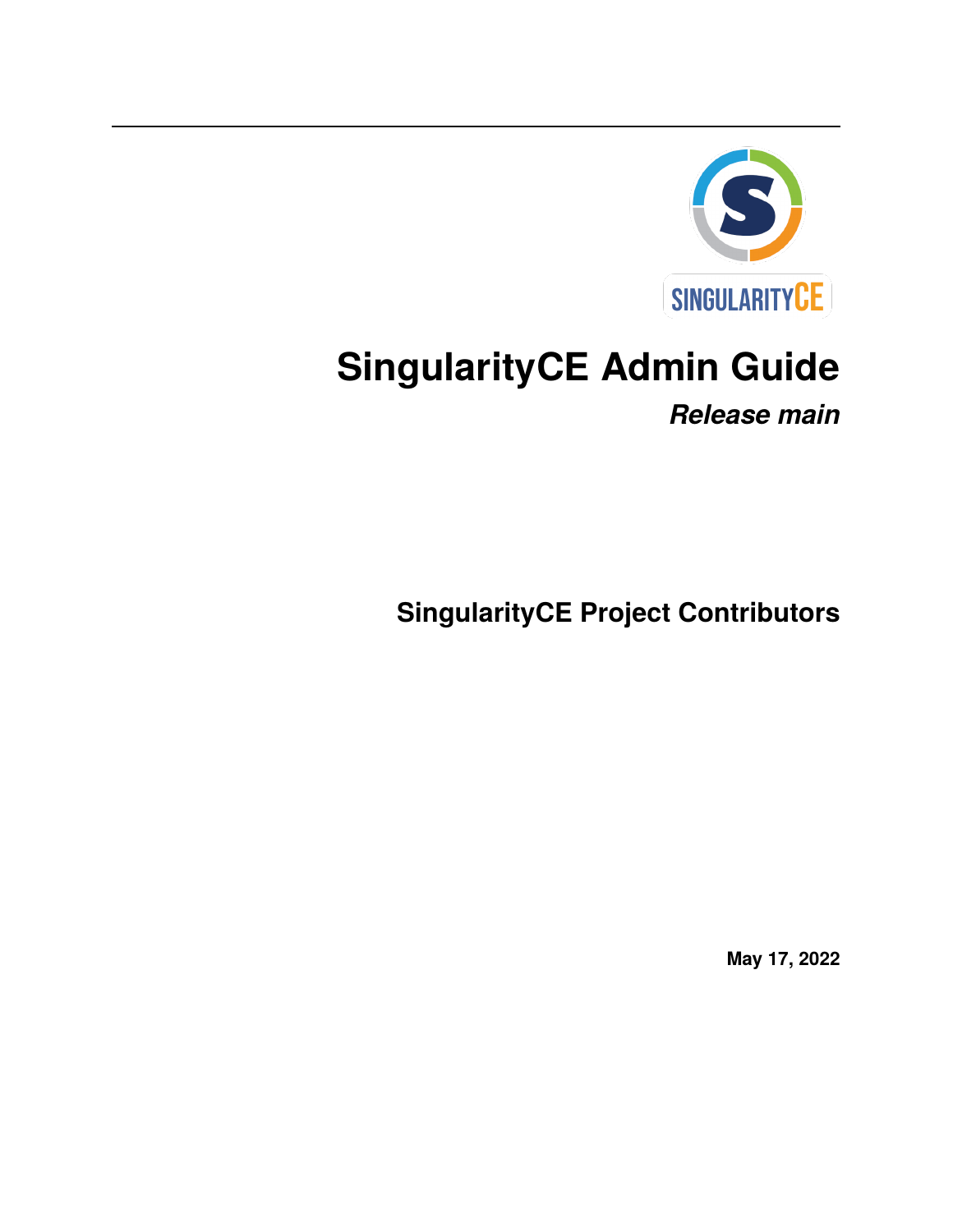# **CONTENTS**

| 1                | $\overline{2}$<br><b>Admin Quick Start</b> |                |  |  |  |  |
|------------------|--------------------------------------------|----------------|--|--|--|--|
|                  | 1.1                                        | $\overline{2}$ |  |  |  |  |
|                  | 1.2                                        | $\overline{c}$ |  |  |  |  |
|                  | 1.3                                        | 3              |  |  |  |  |
|                  | 1.4                                        | 6              |  |  |  |  |
|                  | 1.5                                        | 6              |  |  |  |  |
|                  | 1.6                                        | 6              |  |  |  |  |
| $\mathbf{2}$     | 7<br><b>Installing SingularityCE</b>       |                |  |  |  |  |
|                  | 2.1                                        | $\overline{7}$ |  |  |  |  |
|                  | 2.2                                        | 17             |  |  |  |  |
| $\mathbf{3}$     | <b>SingularityCE Configuration Files</b>   | 20             |  |  |  |  |
|                  | 3.1                                        | 20             |  |  |  |  |
|                  | 3.2                                        | 27             |  |  |  |  |
|                  | 3.3                                        | 29             |  |  |  |  |
|                  | 3.4                                        | 30             |  |  |  |  |
|                  | 3.5                                        | 32             |  |  |  |  |
|                  | 3.6                                        | 33             |  |  |  |  |
|                  | 3.7                                        | 34             |  |  |  |  |
| $\blacktriangle$ | <b>User Namespaces &amp; Fakeroot</b>      | 36             |  |  |  |  |
|                  | 4.1                                        | 36             |  |  |  |  |
|                  | 4.2                                        | 37             |  |  |  |  |
|                  | 4.3                                        | 37             |  |  |  |  |
|                  | 4.4                                        | 37             |  |  |  |  |
|                  | 4.5                                        | 38             |  |  |  |  |
| 5                | <b>Security in SingularityCE</b>           | 42             |  |  |  |  |
|                  | 5.1                                        | 42             |  |  |  |  |
|                  | 5.2                                        | 42             |  |  |  |  |
|                  | 5.3                                        | 43             |  |  |  |  |
|                  | 5.4                                        | 43             |  |  |  |  |
|                  | 5.5                                        | 44             |  |  |  |  |
|                  | 5.6                                        | 44             |  |  |  |  |
| 6                | <b>Installed Files</b><br>45               |                |  |  |  |  |
|                  | 49<br>7 License                            |                |  |  |  |  |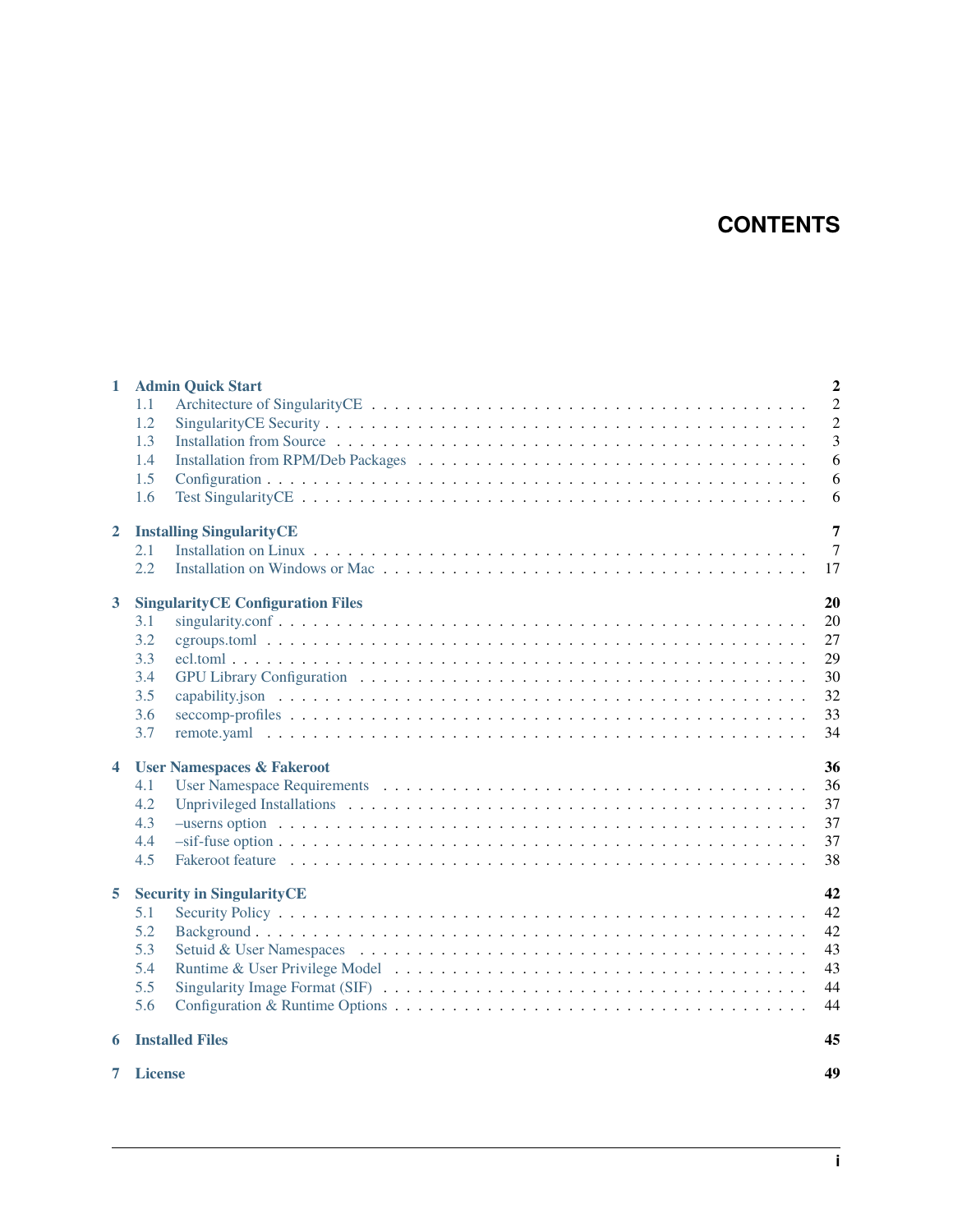Welcome to the SingularityCE Admin Guide!

This guide aims to cover installation instructions, configuration detail, and other topics important to system administrators working with SingularityCE.

See the [user guide](https://www.sylabs.io/guides/main/user-guide/) for more information about how to use SingularityCE.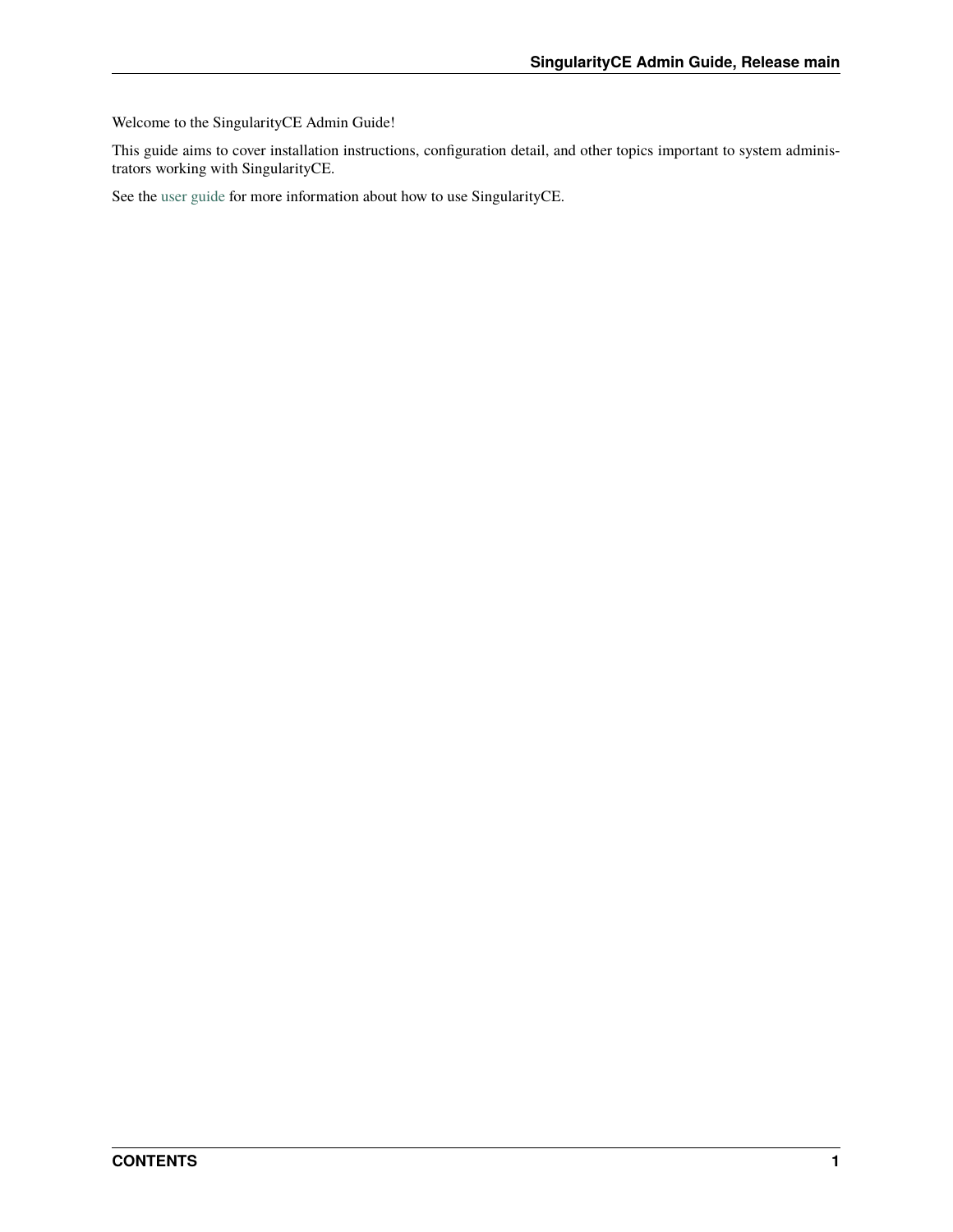#### **CHAPTER**

# **ADMIN QUICK START**

<span id="page-3-0"></span>This quick start gives an overview of installation of SingularityCE from source, a description of the architecture of SingularityCE, and pointers to configuration files. More information, including alternate installation options and detailed configuration options can be found later in this guide.

# <span id="page-3-1"></span>**1.1 Architecture of SingularityCE**

SingularityCE is designed to allow containers to be executed as if they were native programs or scripts on a host system. No daemon is required to build or run containers, and the security model is compatible with shared systems.

As a result, integration with clusters and schedulers such as Univa Grid Engine, Torque, SLURM, SGE, and many others is as simple as running any other command. All standard input, output, errors, pipes, IPC, and other communication pathways used by locally running programs are synchronized with the applications running locally within the container.

SingularityCE favors an 'integration over isolation' approach to containers. By default only the mount namespace is isolated for containers, so that they have their own filesystem view. Access to hardware such as GPUs, high speed networks, and shared filesystems is easy and does not require special configuration. Default access to user home directories, /tmp space, and installation specific mounts makes it simple for users to benefit from the reproducibility of containerized applications without major changes to their existing workflows. Where more complete isolation is important, SingularityCE can use additional Linux namespaces and other security and resource limits to accomplish this.

# <span id="page-3-2"></span>**1.2 SingularityCE Security**

**Note:** See also the *[security section](#page-43-0)* (page 42) of this guide, for more detail.

SingularityCE uses a number of strategies to provide safety and ease-of-use on both single-user and shared systems. Notable security features include:

- The user inside a container is the same as the user who ran the container. This means access to files and devices from the container is easily controlled with standard POSIX permissions.
- Container filesystems are mounted nosuid and container applications run with the prctl NO\_NEW\_PRIVS flag set. This means that applications in a container cannot gain additional privileges. A regular user cannot sudo or otherwise gain root privilege on the host via a container.
- The Singularity Image Format (SIF) supports encryption of containers, as well as cryptographic signing and verification of their content.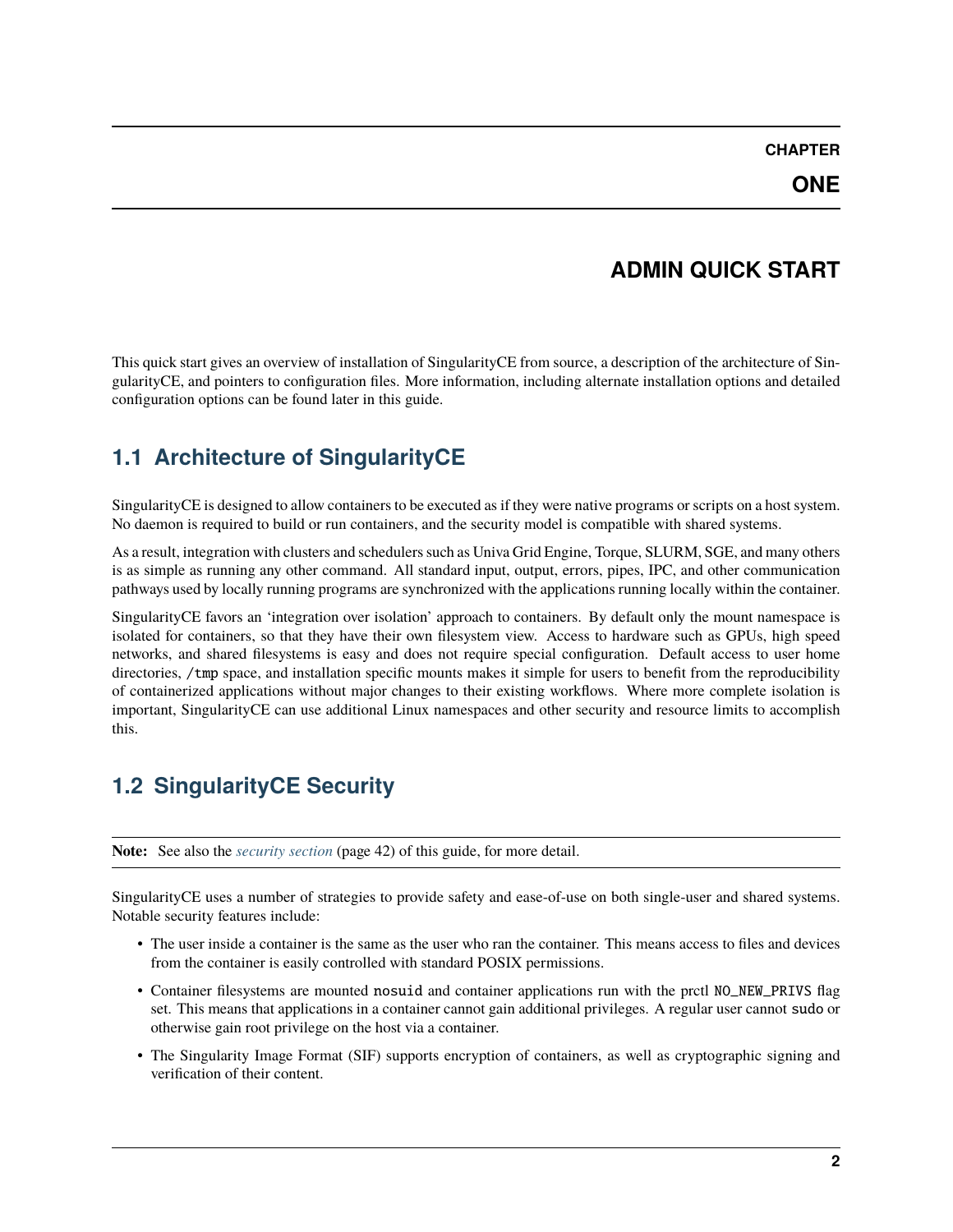- SIF containers are immutable and their payload is run directly, without extraction to disk. This means that the container can always be verified, even at runtime, and encrypted content is not exposed on disk.
- Restrictions can be configured to limit the ownership, location, and cryptographic signatures of containers that are permitted to be run.

To support the SIF image format, automated networking setup etc., and older Linux distributions without user namespace support, Singularity runs small amounts of privileged container setup code via a starter-setuid binary. This is a 'setuid root' binary, so that SingularityCE can perform filesystem loop mounts and other operations that need privilege. The setuid flow is the default mode of operation, but *[can be disabled](#page-15-0)* (page 14) on build, or in the singularity. conf configuration file if required.

**Note:** Running SingularityCE in non-setuid mode requires unprivileged user namespace support in the operating system kernel and does not support all features, most notably direct mounts of SIF images. This impacts integrity/security guarantees of containers at runtime.

See the *[non-setuid installation section](#page-15-0)* (page 14) for further detail on how to install SingularityCE to run in non-setuid mode.

## <span id="page-4-0"></span>**1.3 Installation from Source**

SingularityCE can be installed from source directly, or by building an RPM package from the source. Linux distributions may also package SingularityCE, but their packages may not be up-to-date with the upstream version on GitHub.

To install SingularityCE directly from source, follow the procedure below. Other methods are discussed in the *[Instal](#page-8-0)[lation](#page-8-0)* (page 7) section.

**Note:** This quick-start that you will install as root using sudo, so that SingularityCE uses the default setuid workflow, and all features are available. See the *[non-setuid installation](#page-15-0)* (page 14) section of this guide for detail of how to install as a non-root user, and how this affects the functionality of SingularityCE.

#### **1.3.1 Install Dependencies**

On Red Hat Enterprise Linux or CentOS install the following dependencies:

```
# Install basic tools for compiling
sudo yum groupinstall -y 'Development Tools'
# Install RPM packages for dependencies
sudo yum install -y \ \wget \
  libseccomp-devel \
   glib2-devel \
   squashfs-tools \
   cryptsetup \
   runc
```
On Ubuntu or Debian install the following dependencies:

```
# Ensure repositories are up-to-date
sudo apt-get update
```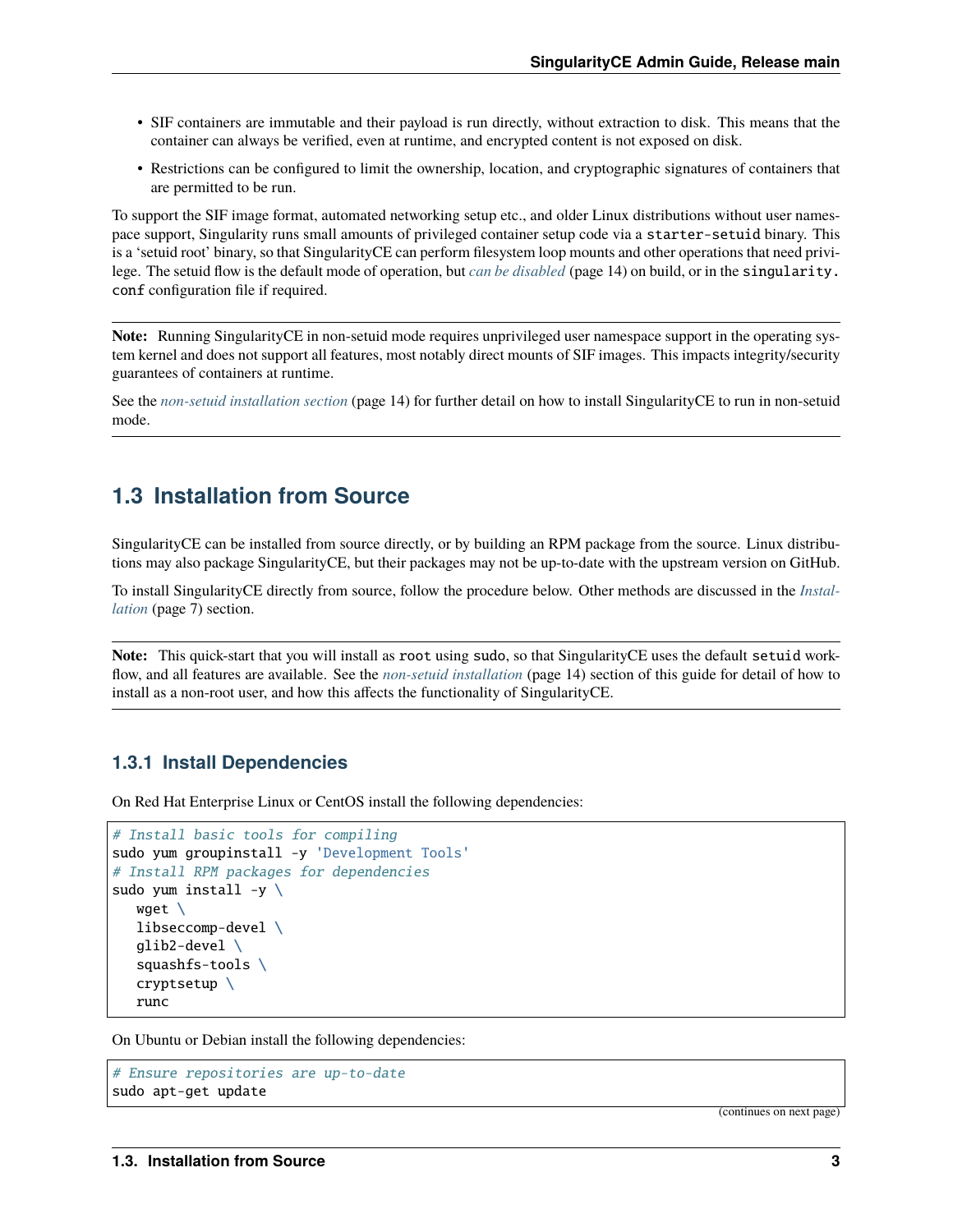```
# Install debian packages for dependencies
sudo apt-get install -y \setminuswget \
   build-essential \
   libseccomp-dev \
   libglib2.0-dev \
   pkg-config \setminussquashfs-tools \
   cryptsetup \
   runc
```
\_Note - *runc* can be ommitted if you will not use the *singularity oci* commands.\_

#### **1.3.2 Install Go**

SingularityCE v3 is written primarily in Go, and you will need Go installed to compile it from source. Versions of Go packaged by your distribution may not be new enough to build SingularityCE.

{SingularityCE} aims to maintain support for the two most recent stable versions of Go. This corresponds to the Go [Release Maintenance Policy](https://github.com/golang/go/wiki/Go-Release-Cycle#release-maintenance) and [Security Policy,](https://golang.org/security) ensuring critical bug fixes and security patches are available for all supported language versions.

The method below is one of several ways to [install and configure Go.](https://golang.org/doc/install)

**Note:** If you have previously installed Go from a download, rather than an operating system package, you should remove your go directory, e.g. rm -r /usr/local/go before installing a newer version. Extracting a new version of Go over an existing installation can lead to errors when building Go programs, as it may leave old files, which have been removed or replaced in newer versions.

Visit the [Go download page](https://golang.org/dl/) and pick a package archive to download. Copy the link address and download with wget. Then extract the archive to /usr/local (or use other instructions on go installation page).

```
$ export VERSION=1.18.1 OS=linux ARCH=amd64 && \
   wget https://dl.google.com/go/go$VERSION.$OS-$ARCH.tar.gz && \
    sudo tar -C /usr/local -xzvf go$VERSION.$OS-$ARCH.tar.gz && \
   rm go$VERSION.$OS-$ARCH.tar.gz
```
Finally, add /usr/local/go/bin to the PATH environment variable:

```
echo 'export PATH=$PATH:/usr/local/go/bin' >> ~/.bashrc
source ~/ bashrc
```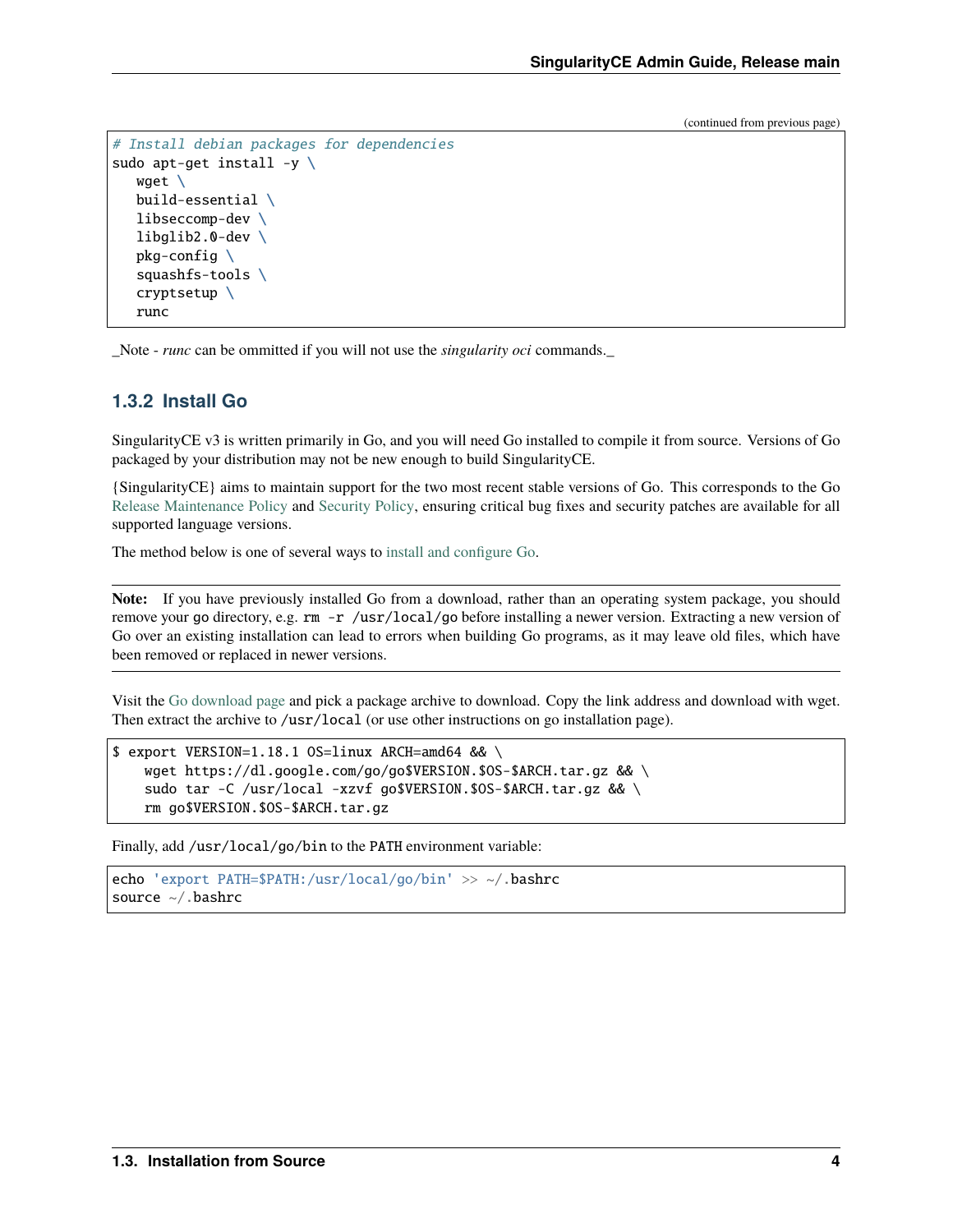## **1.3.3 Download SingularityCE from a GitHub release**

You can download SingularityCE from one of the releases. To see a full list, visit [the GitHub release page.](https://github.com/sylabs/singularity/releases) After deciding on a release to install, you can run the following commands to proceed with the installation.

```
$ export VERSION=main && # adjust this as necessary \setminuswget https://github.com/sylabs/singularity/releases/download/v${VERSION}/singularity-
˓→ce-${VERSION}.tar.gz && \
   tar -xzf singularity-ce-${VERSION}.tar.gz && \
    cd singularity-ce-${VERSION}
```
## **1.3.4 Compile & Install SingularityCE**

SingularityCE uses a custom build system called makeit. mconfig is called to generate a Makefile and then make is used to compile and install.

```
$./mconfig && \
   make -C./builddir && \
   sudo make -C ./builddir install
```
By default SingularityCE will be installed in the /usr/local directory hierarchy. You can specify a custom directory with the --prefix option, to mconfig:

```
$ ./mconfig --prefix=/opt/singularity
```
This option can be useful if you want to install multiple versions of Singularity, install a personal version of SingularityCE on a shared system, or if you want to remove SingularityCE easily after installing it.

For a full list of mconfig options, run mconfig --help. Here are some of the most common options that you may need to use when building SingularityCE from source.

- --sysconfdir: Install read-only config files in sysconfdir. This option is important if you need the singularity.conf file or other configuration files in a custom location.
- --localstatedir: Set the state directory where containers are mounted. This is a particularly important option for administrators installing SingularityCE on a shared file system. The --localstatedir should be set to a directory that is present on each individual node.
- -b: Build SingularityCE in a given directory. By default this is ./builddir.
- --without-conmon: Do not build conmon, a container monitor that is used by the singularity oci commands. conmon is bundled with SingularityCE and will be built and installed by default. Use --without-conmon if you wish to use a version of conmon >=2.0.24 that is provided by your distribution rather than the bundled version. You can also specify  $-\text{without-component}$  if you know you will not use the singularity oci commands.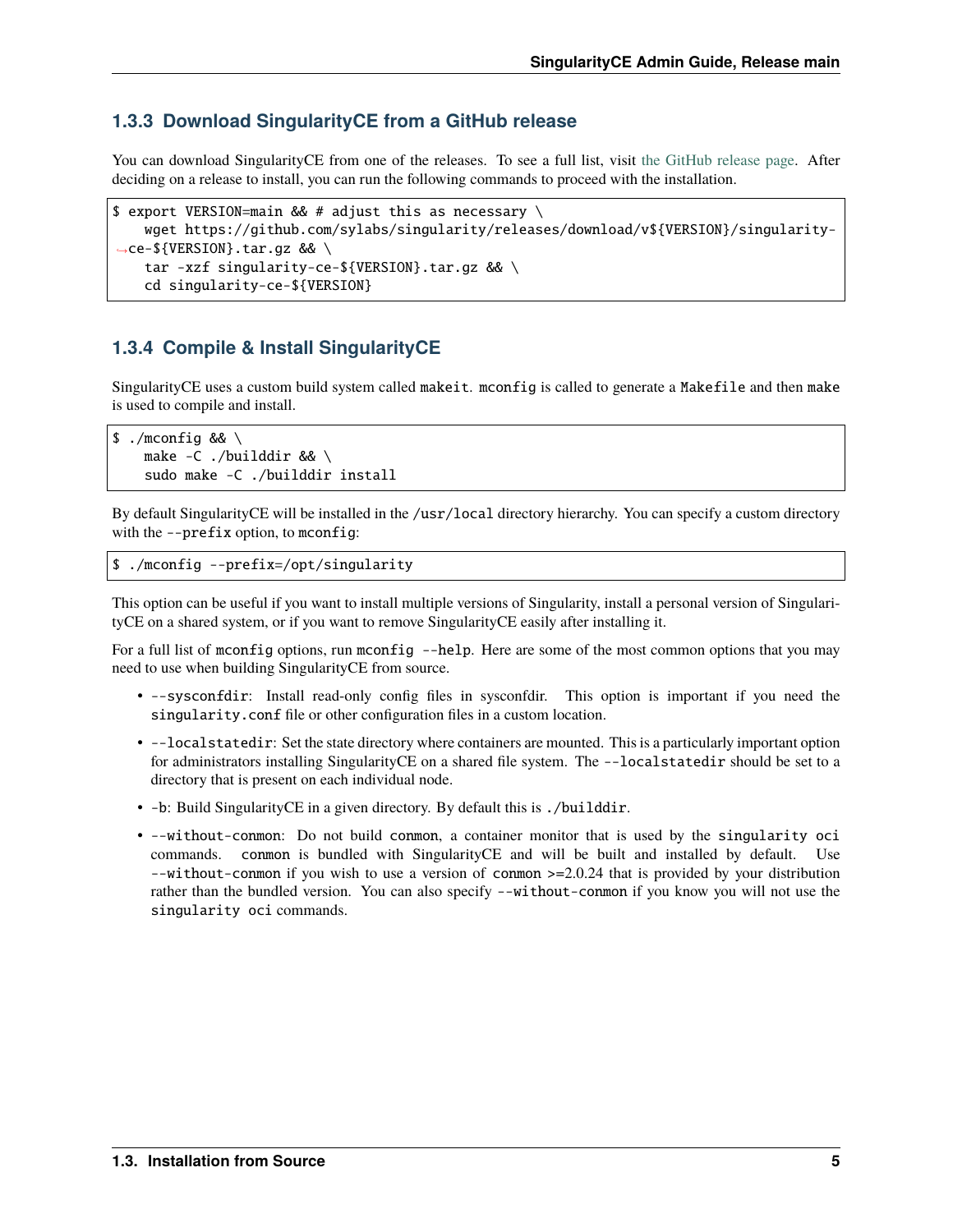# <span id="page-7-0"></span>**1.4 Installation from RPM/Deb Packages**

Sylabs provides .rpm packages of SingularityCE, for mainstream-supported versions of RHEL and derivatives (e.g. Alma Linux / Rocky Linux). We also provide .deb packages for current Ubuntu LTS releases.

These packages can be downloaded from the [GitHub release page](https://github.com/sylabs/singularity/releases) and installed using your distribution's package manager.

The packages are provided as a convenience for users of the open source project, and are built in our public CircleCI workflow. They are not signed, but SHA256 sums are provided on the release page.

# <span id="page-7-1"></span>**1.5 Configuration**

SingularityCE is configured using files under etc/singularity in your --prefix, or --syconfdir if you used that option with mconfig. In a default installation from source without a --prefix set you will find them under /usr/local/etc/singularity. In a default installation from RPM or Deb packages you will find them under / etc/singularity.

You can edit these files directly, or using the SingularityCE config global command as the root user to manage them.

singularity.conf contains the majority of options controlling the runtime behavior of SingularityCE. Additional files control security, network, and resource configuration. Head over to the *[Configuration files](#page-21-0)* (page 20) section where the files and configuration options are discussed.

# <span id="page-7-2"></span>**1.6 Test SingularityCE**

You can run a quick test of SingularityCE using a container in the Sylabs Container Library:

```
$ singularity exec library://alpine cat /etc/alpine-release
3.9.2
```
See the [user guide](https://www.sylabs.io/guides/main/user-guide/) for more information about how to use SingularityCE.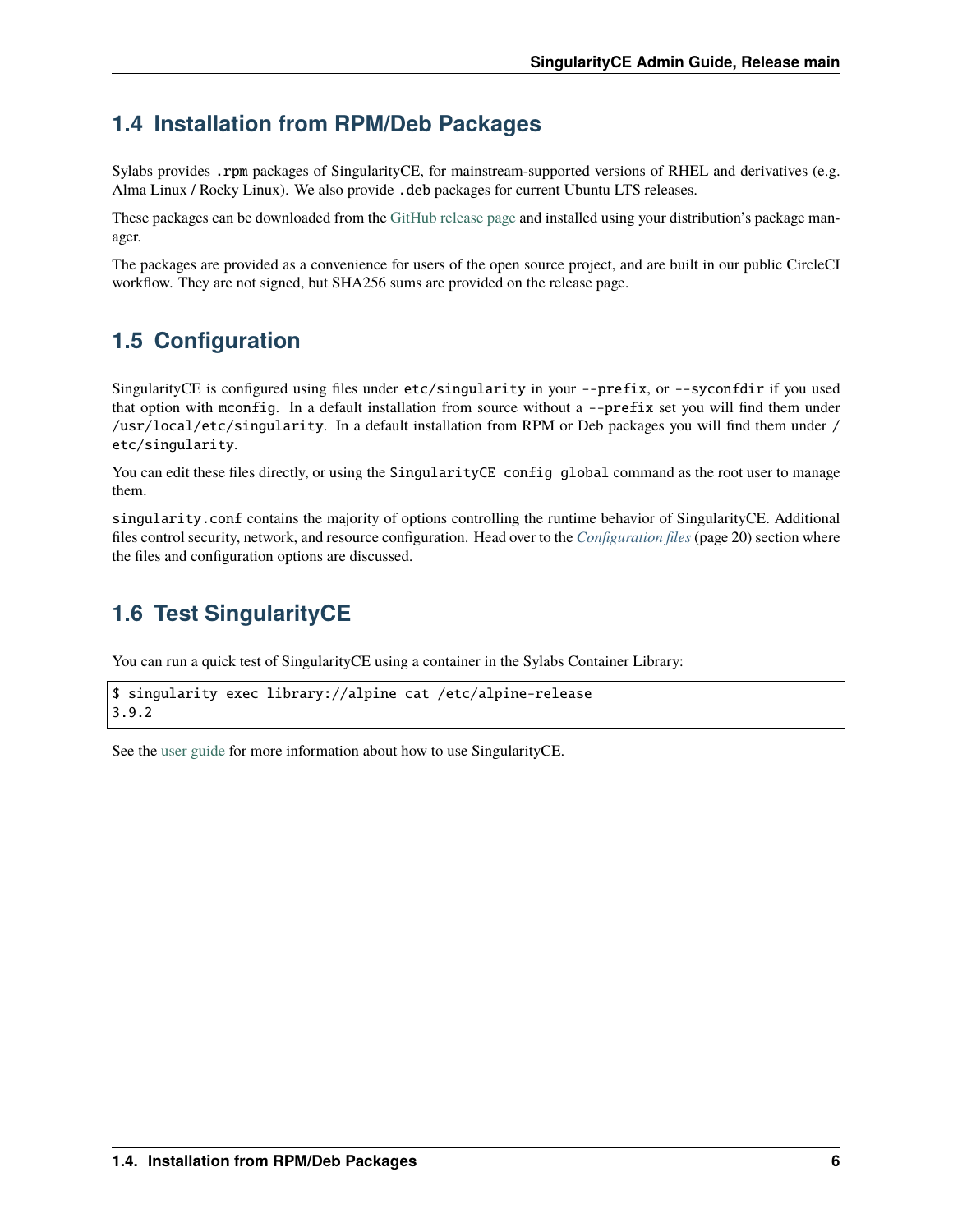#### **CHAPTER**

# **INSTALLING SINGULARITYCE**

<span id="page-8-0"></span>This section will guide you through the process of installing SingularityCE main via several different methods. (For instructions on installing earlier versions of SingularityCE please see [earlier versions of the docs.](https://www.sylabs.io/docs/))

# <span id="page-8-1"></span>**2.1 Installation on Linux**

SingularityCE can be installed on any modern Linux distribution, on bare-metal or inside a Virtual Machine. Nested installations inside containers are not recommended, and require the outer container to be run with full privilege.

# **2.1.1 System Requirements**

SingularityCE requires ~163MiB disk space once compiled and installed.

There are no specific CPU or memory requirements at runtime, though 2GB of RAM is recommended when building from source.

Full functionality of SingularityCE requires that the kernel supports:

- **OverlayFS mounts** (minimum kernel >=3.18) Required for full flexibility in bind mounts to containers, and to support persistent overlays for writable containers.
- **Unprivileged user namespaces** (minimum kernel >=3.8, >=3.18 recommended) Required to run containers without root or setuid privilege.

## **External Binaries**

Singularity depends on a number of external binaries for full functionality. From SingularityCE 3.9, the methods that are used to find these binaries have been standardized as below.

## **Configurable Paths**

The following binaries are found on \$PATH during build time when ./mconfig is run, and their location is added to the singularity.conf configuration file. At runtime this configured location is used. To specify an alternate executable, change the relevant path entry in singularity.conf.

- cryptsetup version 2 with kernel LUKS2 support is required for building or executing encrypted containers.
- ldconfig is used to resolve library locations / symlinks when using the -nv or --rocm GPU support.
- nvidia-container-cli is used to configure a container for Nvidia GPU / CUDA support when running with the experimental --nvccli option.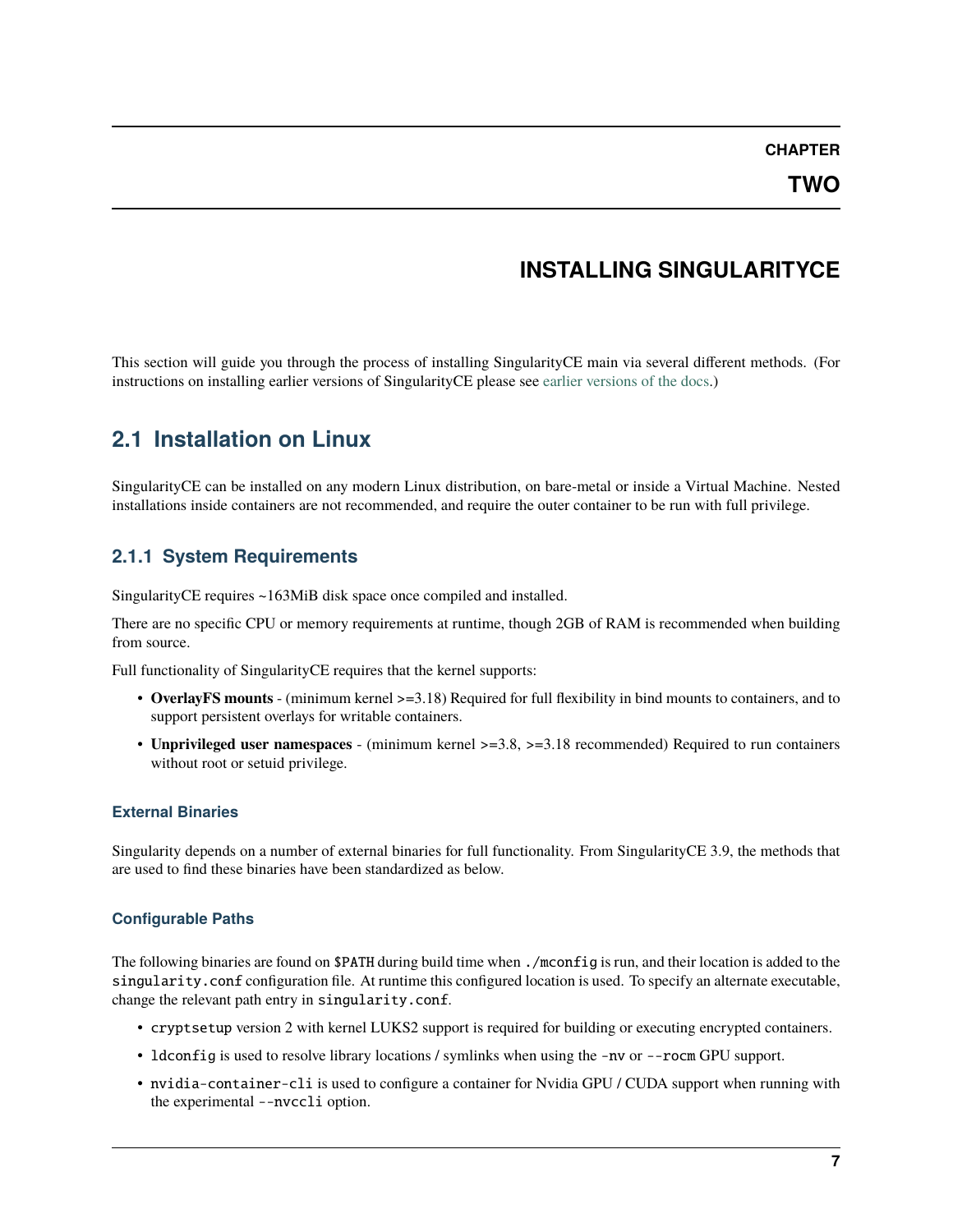For the following additional binaries, if the singularity.conf entry is left blank, then \$PATH will be searched at runtime.

- go is required to compile plugins, and must be an identical version as that used to build SingularityCE.
- mksquashfs from squashfs-tools 4.3+ is used to create the squashfs container filesystem that is embedded into SIF container images. The mksquashfs procs and mksquashfs mem directives in singularity.conf can be used to control its resource usage.
- unsquashfs from squashfs-tools 4.3+ is used to extract the squashfs container filesystem from a SIF file when necessary.

#### **Searching \$PATH**

The following standard utilities are always found by searching \$PATH at runtime:

- true
- mkfs.ext3 is used to create overlay images.
- cp
- dd
- newuidmap and newgidmap are distribution provided setuid binaries used to configure subuid/gid mappings for --fakeroot in non-setuid installs.
- runc is the OCI runtime used for singularity oci commands, provided by the runc package in all common Linux distributions.

#### **Bootstrap Utilities**

The following utilities are required to bootstrap containerized distributions using their native tooling:

- mount, umount, pacstrap for Arch Linux.
- mount, umount, mknod, debootstrap for Debian based distributions.
- dnf or yum, rpm, curl for EL derived RPM based distributions.
- uname, zypper, SUSEConnect for SLES derived RPM based distributions.

#### **Non-standard ldconfig / Nix & Guix Environments**

If SingularityCE is installed under a package manager such as Nix or Guix, but on top of a standard Linux distribution (e.g. CentOS or Debian), it may be unable to correctly find the libraries for --nv and --rocm GPU support. This issue occurs as the package manager supplies an alternative ldconfig, which does not identify GPU libraries installed from host packages.

To allow SingularityCE to locate the host (i.e. CentOS / Debian) GPU libraries correctly, set ldconfig path in singularity.conf to point to the host ldconfig. I.E. it should be set to /sbin/ldconfig or /sbin/ldconfig. real rather than a Nix or Guix related path.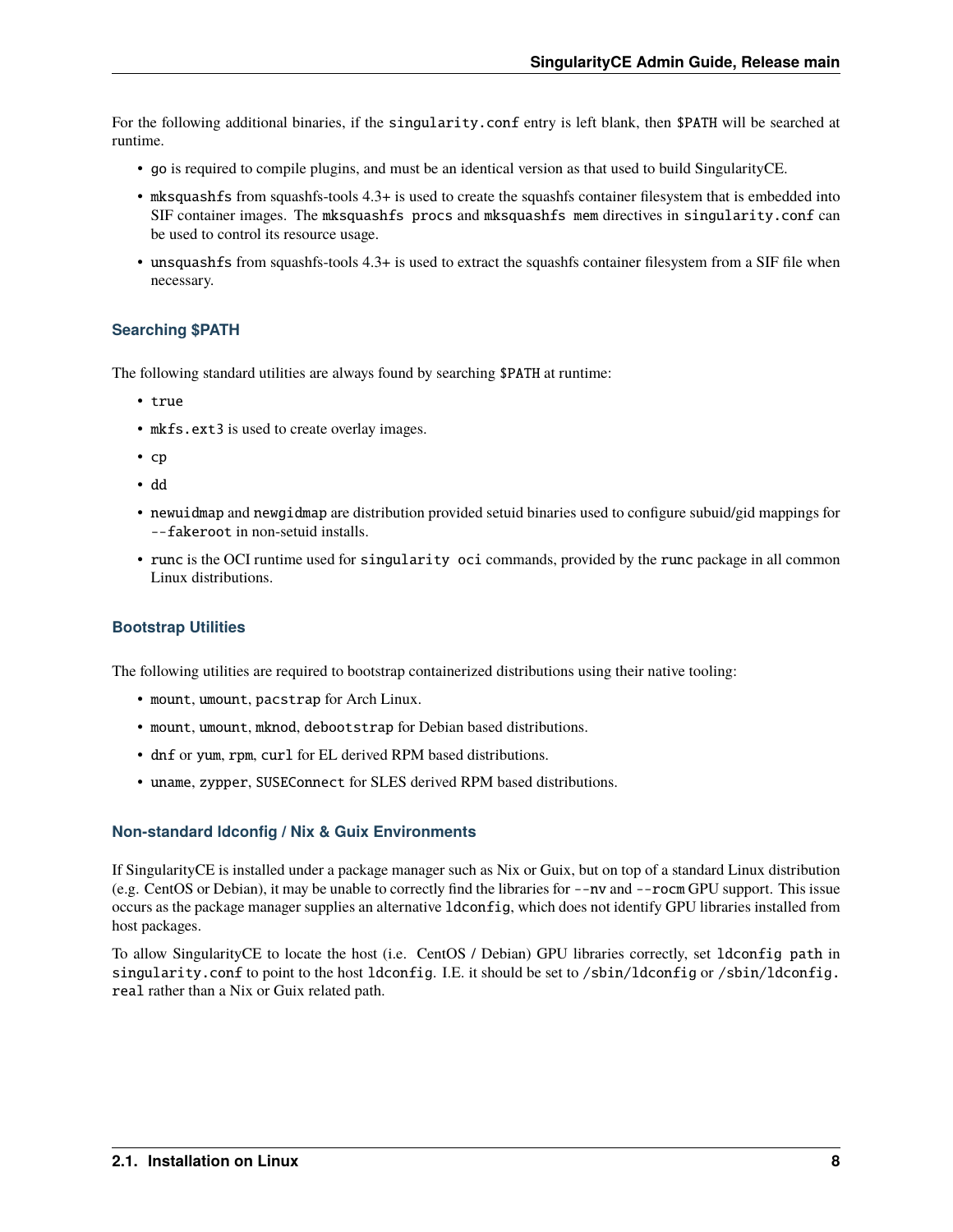#### **Filesystem support / limitations**

SingularityCE supports most filesystems, but there are some limitations when installing SingularityCE on, or running containers from, common parallel / network filesystems. In general:

- We strongly recommend installing SingularityCE on local disk on each compute node.
- If SingularityCE is installed to a network location, a --localstatedir should be provided on each node, and Singularity configured to use it.
- The --localstatedir filesystem should support overlay mounts.
- TMPDIR / SINGULARITY\_TMPDIR should be on a local filesystem wherever possible.

Note: Set the --localstatedir location by by providing --localstatedir my/dir as an option when you configure your SingularityCE build with ./mconfig.

Disk usage at the --localstatedir location is negligible (<1MiB). The directory is used as a location to mount the container root filesystem, overlays, bind mounts etc. that construct the runtime view of a container. You will not see these mounts from a host shell, as they are made in a separate mount namespace.

#### **Overlay support**

Various features of SingularityCE, such as the --writable-tmpfs and --overlay, options use the Linux overlay filesystem driver to construct a container root filesystem that combines files from different locations. Not all filesystems can be used with the overlay driver, so when containers are run from these filesystems some SingularityCE features may not be available.

Overlay support has two aspects:

- lowerdir support for a filesystem allows a directory on that filesystem to act as the 'base' of a container. A filesystem must support overlay lowerdir for you be able to run a Singularity sandbox container on it, while using functionality such as --writable-tmpfs / --overlay.
- upperdir support for a filesystem allows a directory on that filesystem to be merged on top of a lowerdir to construct a container. If you use the --overlay option to overlay a directory onto a container, then the filesystem holding the overlay directory must support upperdir.

Note that any overlay limitations mainly apply to sandbox (directory) containers only. A SIF container is mounted into the --localstatedir location, which should generally be on a local filesystem that supports overlay.

#### **Fakeroot / (sub)uid/gid mapping**

When SingularityCE is run using the *[fakeroot](#page-39-0)* (page 38) option it creates a user namespace for the container, and UIDs / GIDs in that user namespace are mapped to different host UID / GIDs.

Most local filesystems (ext4/xfs etc.) support this uid/gid mapping in a user namespace.

Most network filesystems (NFS/Lustre/GPFS etc.) *do not* support this uid/gid mapping in a user namespace. Because the fileserver is not aware of the mappings it will deny many operations, with 'permission denied' errors. This is currently a generic problem for rootless container runtimes.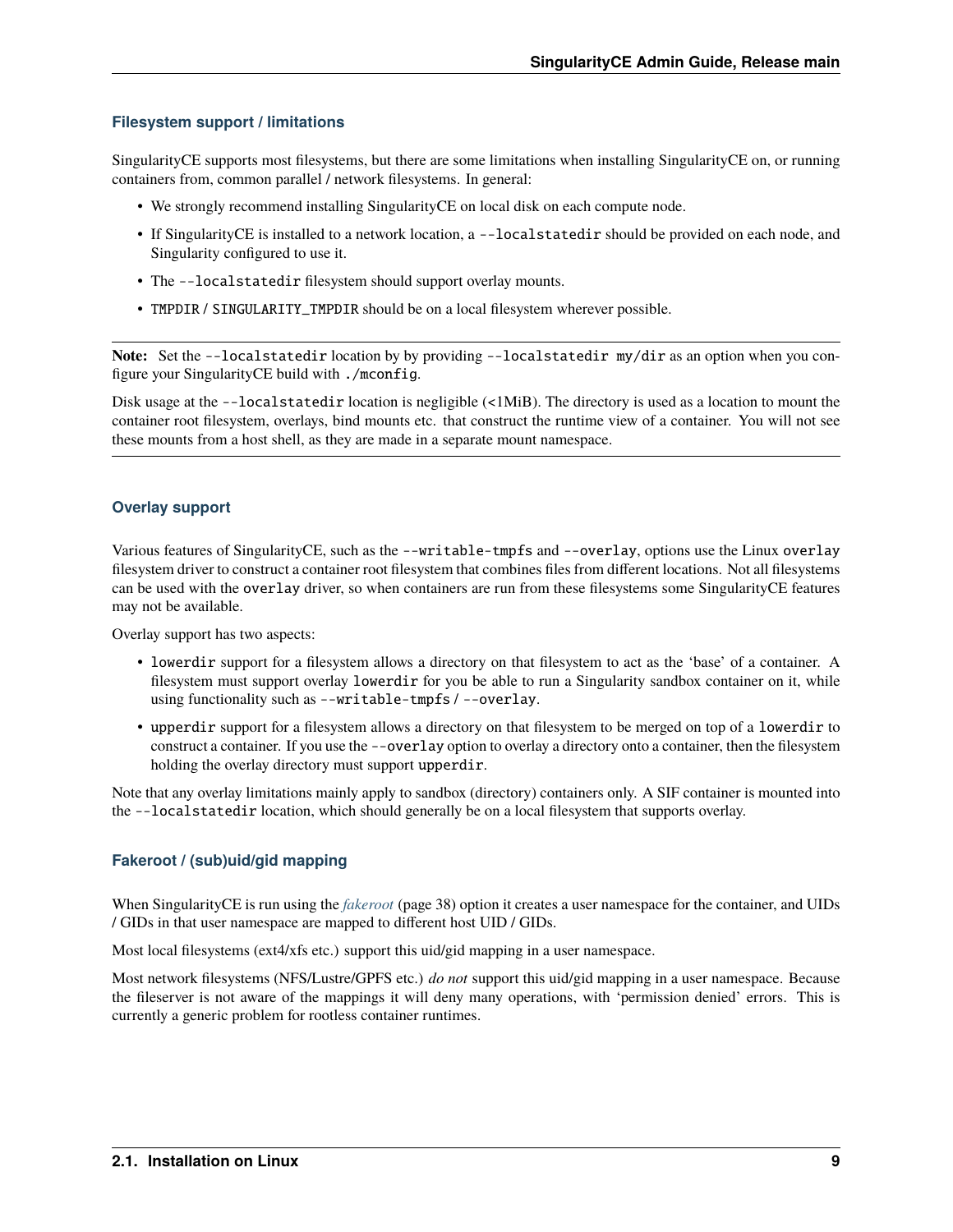#### **SingularityCE cache / atomic rename**

SingularityCE will cache SIF container images generated from remote sources, and any OCI/docker layers used to create them. The cache is created at \$HOME/.singularity/cache by default. The location of the cache can be changed by setting the SINGULARITY\_CACHEDIR environment variable.

The directory used for SINGULARITY\_CACHEDIR should be:

- A unique location for each user. Permissions are set on the cache so that private images cached for one user are not exposed to another. This means that SINGULARITY\_CACHEDIR cannot be shared.
- Located on a filesystem with sufficient space for the number and size of container images anticipated.
- Located on a filesystem that supports atomic rename, if possible.

In SingularityCE version 3.6 and above the cache is concurrency safe. Parallel runs of SingularityCE that would create overlapping cache entries will not conflict, as long as the filesystem used by SINGULARITY\_CACHEDIR supports atomic rename operations.

Support for atomic rename operations is expected on local POSIX filesystems, but varies for network / parallel filesystems and may be affected by topology and configuration. For example, Lustre supports atomic rename of files only on a single MDT. Rename on NFS is only atomic to a single client, not across systems accessing the same NFS share.

If you are not certain that your \$HOME or SINGULARITY\_CACHEDIR filesystems support atomic rename, do not run singularity in parallel using remote container URLs. Instead use singularity pull to create a local SIF image, and then run this SIF image in a parallel step. An alternative is to use the --disable-cache option, but this will result in each SingularityCE instance independently fetching the container from the remote source, into a temporary location.

#### **NFS**

NFS filesystems support overlay mounts as a lowerdir only, and do not support user-namespace (sub)uid/gid mapping.

- Containers run from SIF files located on an NFS filesystem do not have restrictions.
- You cannot use --overlay mynfsdir/ to overlay a directory onto a container when the overlay (upperdir) directory is on an NFS filesystem.
- When using --fakeroot to build or run a container, your TMPDIR / SINGULARITY\_TMPDIR should not be set to an NFS location.
- You should not run a sandbox container with --fakeroot from an NFS location.

#### **Lustre / GPFS**

Lustre and GPFS do not have sufficient upperdir or lowerdir overlay support for certain SingularityCE features, and do not support user-namespace (sub)uid/gid mapping.

- You cannot use -overlay or --writable-tmpfs with a sandbox container that is located on a Lustre or GPFS filesystem. SIF containers on Lustre / GPFS will work correctly with these options.
- You cannot use --overlay to overlay a directory onto a container, when the overlay (upperdir) directory is on a Lustre or GPFS filesystem.
- When using  $-$ -fakeroot to build or run a container, your TMPDIR/SINGULARITY\_TMPDIR should not be a Lustre or GPFS location.
- You should not run a sandbox container with --fakeroot from a Lustre or GPFS location.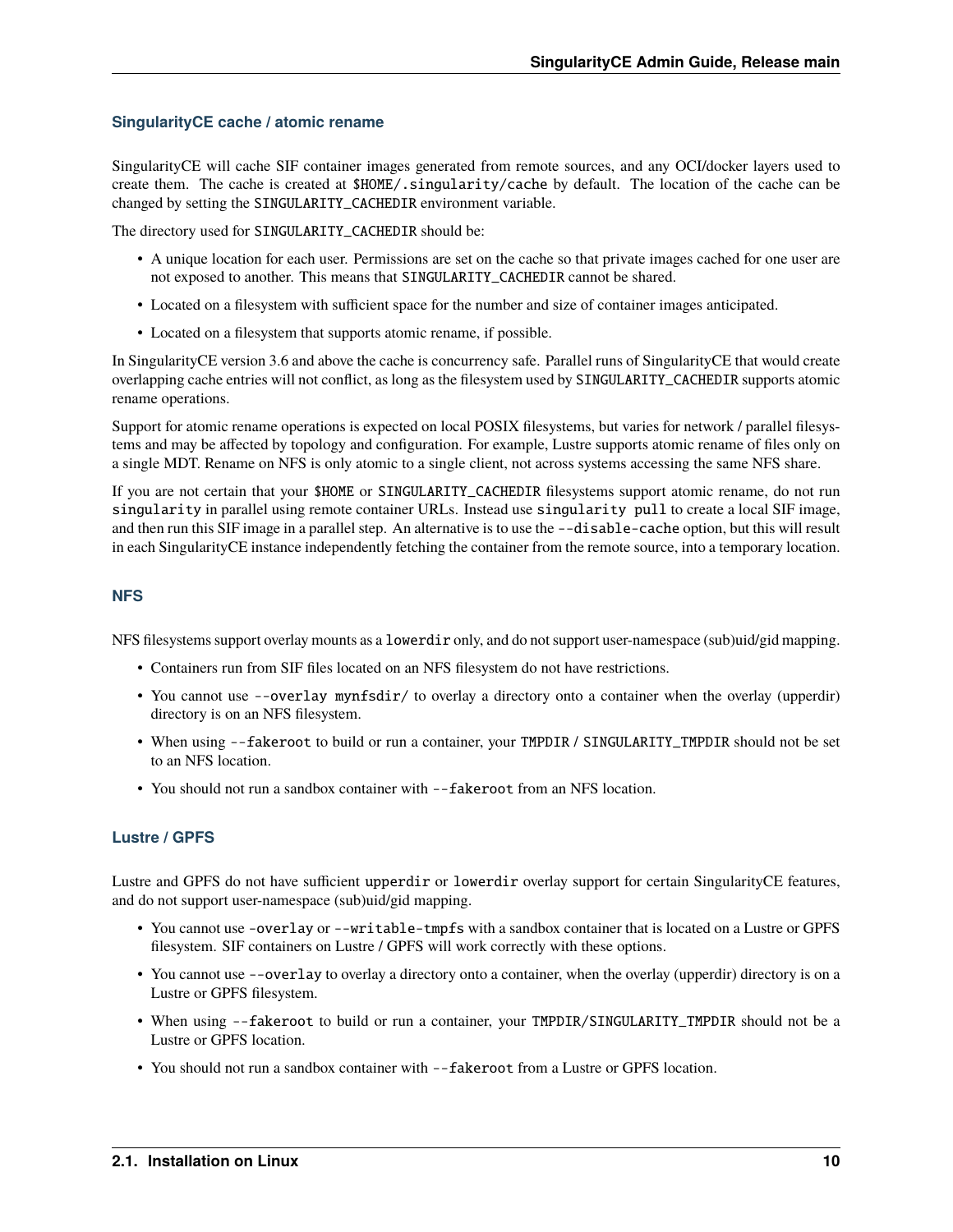## **2.1.2 Install from Provided RPM / Deb Packages**

Sylabs provides .rpm packages of SingularityCE, for mainstream-supported versions of RHEL and derivatives (e.g. Alma Linux / Rocky Linux). We also provide .deb packages for current Ubuntu LTS releases.

These packages can be downloaded from the [GitHub release page](https://github.com/sylabs/singularity/releases) and installed using your distribution's package manager.

The packages are provided as a convenience for users of the open source project, and are built in our public CircleCI workflow. They are not signed, but SHA256 sums are provided on the release page.

#### <span id="page-12-0"></span>**2.1.3 Install from Source**

To use the latest version of SingularityCE from GitHub you will need to build and install it from source. This may sound daunting, but the process is straightforward, and detailed below.

If you have an earlier version of SingularityCE installed, you should *[remove it](#page-16-0)* (page 15) before executing the installation commands. You will also need to install some dependencies and install [Go.](https://golang.org/)

#### **Install Dependencies**

On Red Hat Enterprise Linux or CentOS install the following dependencies:

```
# Install basic tools for compiling
sudo yum groupinstall -y 'Development Tools'
# Install RPM packages for dependencies
sudo yum install -y \backslashlibseccomp-devel \
   glib2-devel \
   squashfs-tools \
   cryptsetup \
   runc
```
On Ubuntu or Debian install the following dependencies:

```
# Ensure repositories are up-to-date
sudo apt-get update
# Install debian packages for dependencies
sudo apt-get install -y \ \build-essential \
   libseccomp-dev \
   libglib2.0-dev \
   pkg-config \setminussquashfs-tools \
   cryptsetup \
   runc
```
**Note:** You can build SingularityCE without cryptsetup available, but will not be able to use encrypted containers without it installed on your system.

If you will not use the singularity oci commands, runc is not required.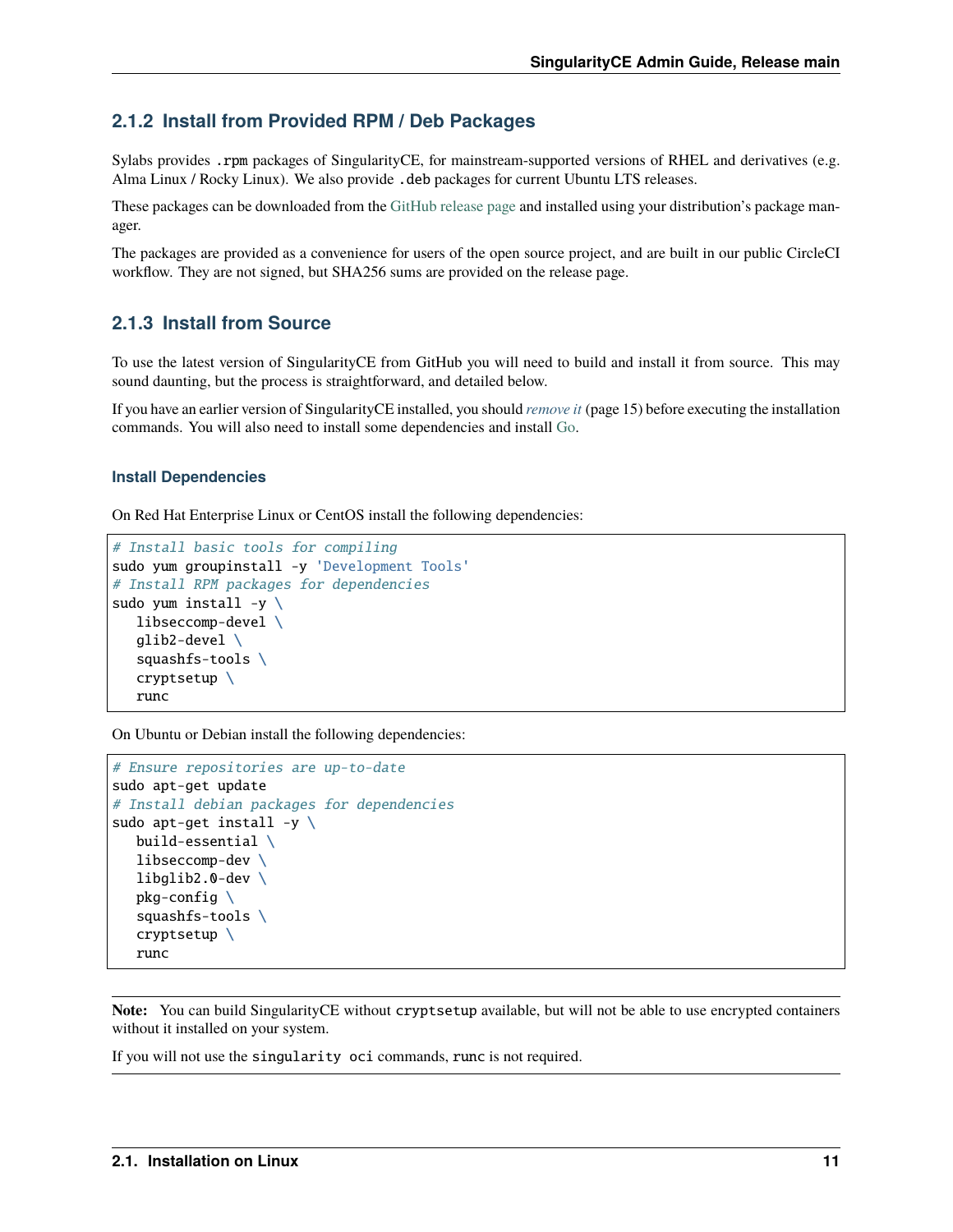#### <span id="page-13-0"></span>**Install Go**

SingularityCE is written in Go, and aims to maintain support for the two most recent stable versions of Go. This corresponds to the Go Release Maintenance Policy and Security Policy, ensuring critical bug fixes and security patches are available for all supported language versions.

Building SingularityCE may require a newer version of Go than is available in the repositories of your distribution. We recommend installing the latest version of Go from the [official binaries][\(https://golang.org/dl/\)](https://golang.org/dl/).

This is one of several ways to [install and configure Go.](https://golang.org/doc/install)

**Note:** If you have previously installed Go from a download, rather than an operating system package, you should remove your go directory, e.g. rm -r /usr/local/go before installing a newer version. Extracting a new version of Go over an existing installation can lead to errors when building Go programs, as it may leave old files, which have been removed or replaced in newer versions.

Visit the [Go download page](https://golang.org/dl/) and pick a package archive to download. Copy the link address and download with wget. Then extract the archive to /usr/local (or use other instructions on go installation page).

```
$ export VERSION=1.18.1 OS=linux ARCH=amd64 && \
   wget https://dl.google.com/go/go$VERSION.$OS-$ARCH.tar.gz && \
   sudo tar -C /usr/local -xzvf go$VERSION.$OS-$ARCH.tar.gz && \
   rm go$VERSION.$OS-$ARCH.tar.gz
```
Then, set up your environment for Go.

```
$ echo 'export GOPATH=${HOME}/go' >> ~/.bashrc && \
   echo 'export PATH=/usr/local/go/bin:${PATH}:${GOPATH}/bin' >> ~/.bashrc && \
   source ~/.bashrc
```
#### **Download SingularityCE from a release**

You can download SingularityCE from one of the releases. To see a full list, visit [the GitHub release page.](https://github.com/sylabs/singularity/releases) After deciding on a release to install, you can run the following commands to proceed with the installation.

```
$ export VERSION=main && # adjust this as necessary \
   wget https://github.com/sylabs/singularity/releases/download/v${VERSION}/singularity-
˓→ce-${VERSION}.tar.gz && \
   tar -xzf singularity-ce-${VERSION}.tar.gz && \
   cd singularity-ce-${VERSION}
```
#### **Checkout Code from Git**

The following commands will install SingularityCE from the [GitHub repo](https://github.com/sylabs/singularity) to /usr/local. This method will work for >=vmain. To install an older tagged release see [older versions of the docs.](https://www.sylabs.io/docs/)

When installing from source, you can decide to install from either a **tag**, a **release branch**, or from the **main branch**.

- **tag**: GitHub tags form the basis for releases, so installing from a tag is the same as downloading and installing a [specific release.](https://github.com/sylabs/singularity/releases) Tags are expected to be relatively stable and well-tested.
- **release branch**: A release branch represents the latest version of a minor release with all the newest bug fixes and enhancements (even those that have not yet made it into a point release). For instance, to install v3.10 with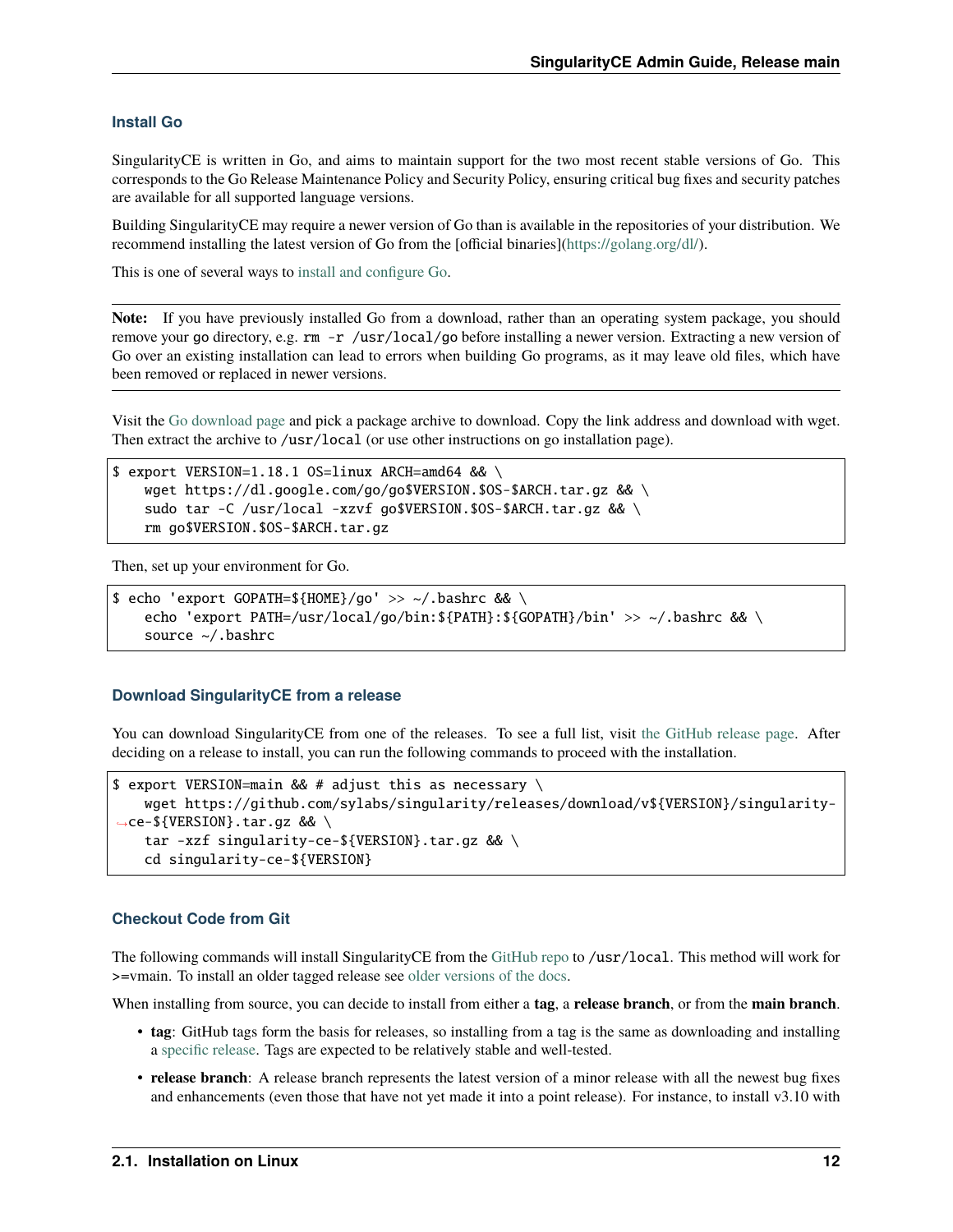the latest bug fixes and enhancements checkout release-3.10. Release branches may be less stable than code in a tagged point release.

• **main branch**: The main branch contains the latest, bleeding edge version of SingularityCE. This is the default branch when you clone the source code, so you don't have to check out any new branches to install it. The main branch changes quickly and may be unstable.

To ensure that the SingularityCE source code is downloaded to the appropriate directory use these commands.

```
$ git clone --recurse-submodules https://github.com/sylabs/singularity.git && \
   cd singularity && \
    git checkout --recurse-submodules vmain
```
#### **Compile Singularity**

SingularityCE uses a custom build system called makeit. mconfig is called to generate a Makefile and then make is used to compile and install.

To support the SIF image format, automated networking setup etc., and older Linux distributions without user namespace support, Singularity must be make install``ed as root or with ``sudo, so it can install the libexec/ singularity/bin/starter-setuid binary with root ownership and setuid permissions for privileged operations. If you need to install as a normal user, or do not want to use setuid functionality *[see below](#page-15-0)* (page 14).

```
$./mconfig && \
   make -C./builddir && \
   sudo make -C ./builddir install
```
By default SingularityCE will be installed in the /usr/local directory hierarchy. You can specify a custom directory with the --prefix option, to mconfig like so:

#### \$ ./mconfig --prefix=/opt/singularity

This option can be useful if you want to install multiple versions of SingularityCE, install a personal version of SingularityCE on a shared system, or if you want to remove SingularityCE easily after installing it.

For a full list of mconfig options, run mconfig --help. Here are some of the most common options that you may need to use when building SingularityCE from source.

- --sysconfdir: Install read-only config files in sysconfdir. This option is important if you need the singularity.conf file or other configuration files in a custom location.
- --localstatedir: Set the state directory where containers are mounted. This is a particularly important option for administrators installing SingularityCE on a shared file system. The --localstatedir should be set to a directory that is present on each individual node.
- -b: Build SingularityCE in a given directory. By default this is ./builddir.
- --without-conmon: Do not build the conmon OCI container monitor. Use this option if you are certain you will not use the singularity oci commands, or wish to use conmon  $\geq$  2.0.24 provided by your distribution, and available on \$PATH.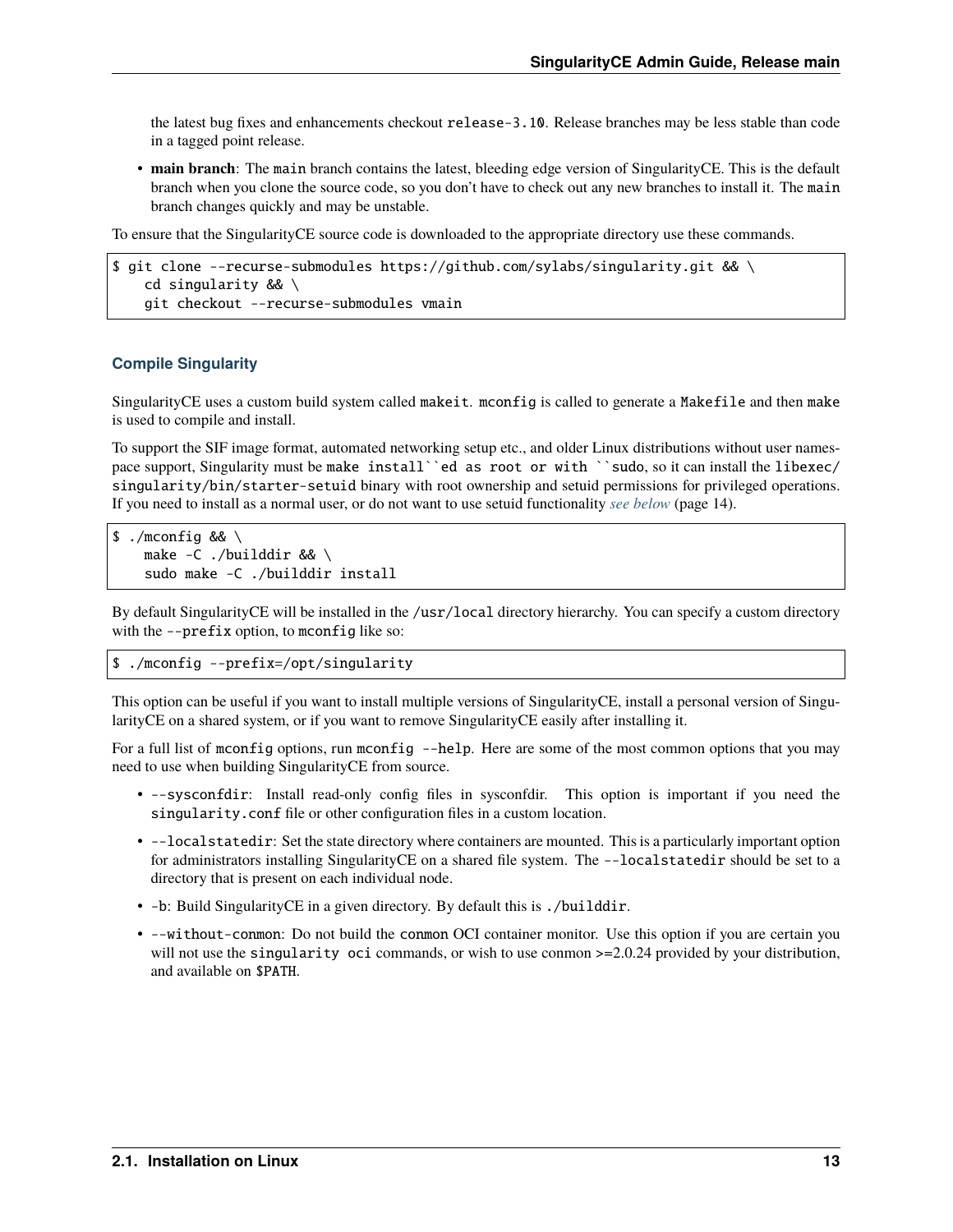#### <span id="page-15-0"></span>**Unprivileged (non-setuid) Installation**

If you need to install SingularityCE as a non-root user, or do not wish to allow the use of a setuid root binary, you can configure SingularityCE with the --without-suid option to mconfig:

```
$ ./mconfig --without-suid --prefix=/home/dave/singularity-ce && \
   make -C ./builddir && \
   make -C ./builddir install
```
If you have already installed SingularityCE you can disable the setuid flow by setting the option allow setuid = no in etc/singularity/singularity.conf within your installation directory.

When SingularityCE does not use setuid all container execution will use a user namespace. This requires support from your operating system kernel, and imposes some limitations on functionality. You should review the *[requirements](#page-37-1)* (page 36) and *[limitations](#page-38-0)* (page 37) in the *[user namespace](#page-37-0)* (page 36) section of this guide.

#### **Relocatable Installation**

Since SingularityCE 3.8, an unprivileged (non-setuid) installation is relocatable. As long as the structure inside the installation directory (--prefix) is maintained, it can be moved to a different location and SingularityCE will continue to run normally.

Relocation of a default setuid installation is not supported, as restricted location / ownership of configuration files is important to security.

#### **Source bash completion file**

To enjoy bash shell completion with SingularityCE commands and options, source the bash completion file:

```
$ . /usr/local/etc/bash_completion.d/singularity
```
Add this command to your  $\sim$ /.bashrc file so that bash completion continues to work in new shells. (Adjust the path if you installed SingularityCE to a different location.)

#### <span id="page-15-1"></span>**2.1.4 Build and install an RPM**

If you use RHEL, CentOS or SUSE, building and installing a Singularity RPM allows your SingularityCE installation be more easily managed, upgraded and removed. In SingularityCE >=v3.0.1 you can build an RPM directly from the [release tarball.](https://github.com/sylabs/singularity/releases)

**Note:** Be sure to download the correct asset from the [GitHub releases page.](https://github.com/sylabs/singularity/releases) It should be named singularity-ce-<version>.tar.gz.

After installing the *[dependencies](#page-12-0)* (page 11) and installing *[Go](#page-13-0)* (page 12) as detailed above, you are ready to download the tarball and build and install the RPM.

```
$ export VERSION=main && # adjust this as necessary \setminuswget https://github.com/sylabs/singularity/releases/download/v${VERSION}/singularity-
˓→ce-${VERSION}.tar.gz && \
   rpmbuild -tb singularity-ce-${VERSION}.tar.gz && \
   sudo rpm -ivh ~/rpmbuild/RPMS/x86_64/singularity-ce-$VERSION-1.el7.x86_64.rpm && \
   rm -rf ~/rpmbuild singularity-ce-$VERSION*.tar.gz
```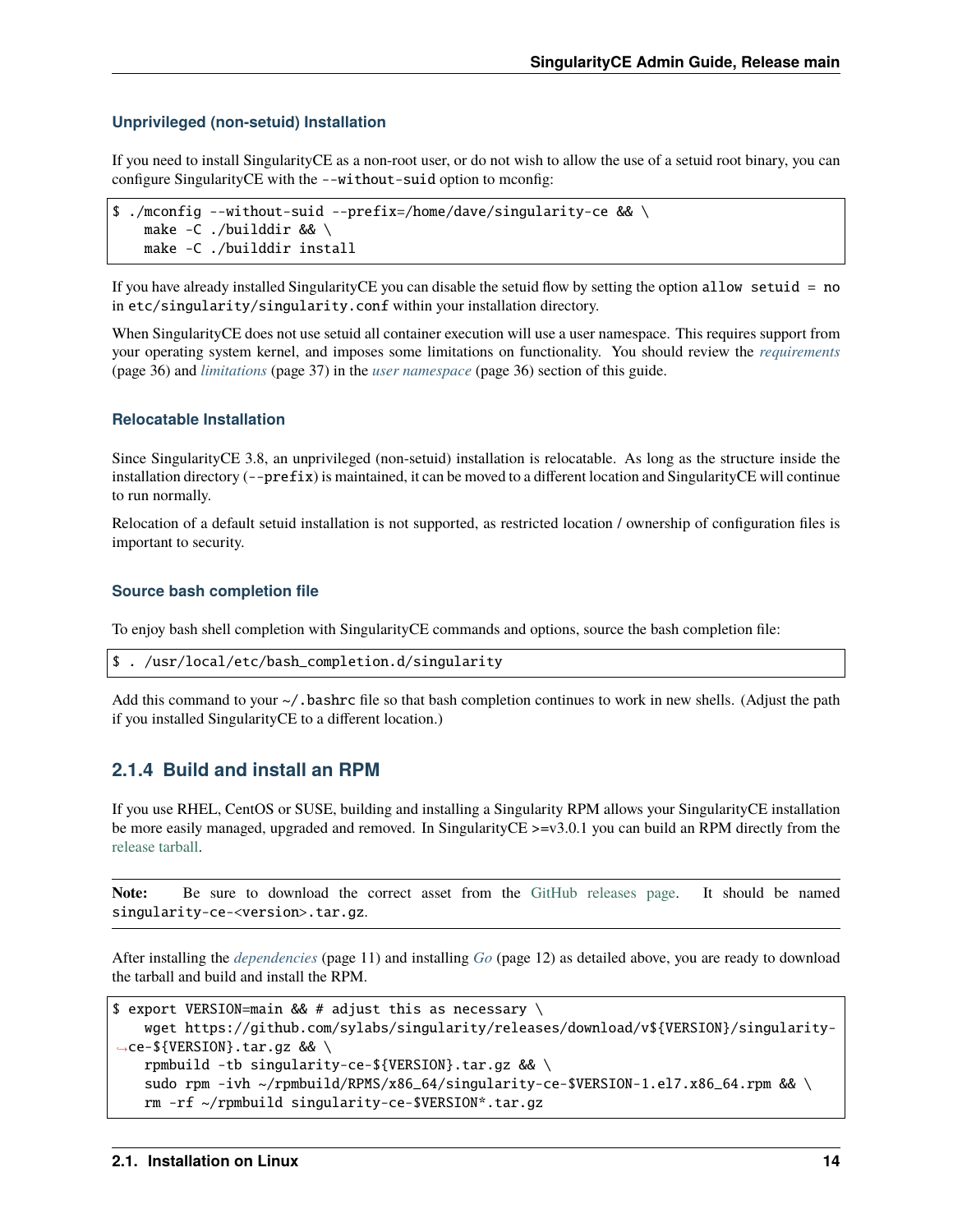If you encounter a failed dependency error for golang but installed it from source, build with this command:

```
rpmbuild -tb --nodeps singularity-ce-${VERSION}.tar.gz
```
Options to mconfig can be passed using the familiar syntax to rpmbuild. For example, if you want to force the local state directory to /mnt (instead of the default /var) you can do the following:

rpmbuild -tb --define='\_localstatedir /mnt' singularity-ce-\$VERSION.tar.gz

**Note:** It is very important to set the local state directory to a directory that physically exists on nodes within a cluster when installing SingularityCE in an HPC environment with a shared file system.

#### **Build an RPM from Git source**

Alternatively, to build an RPM from a branch of the Git repository you can clone the repository, directly make an rpm, and use it to install Singularity:

```
$./mconfiq && \
make -C builddir rpm && \
sudo rpm -ivh ~/rpmbuild/RPMS/x86_64/singularity-ce-main.el7.x86_64.rpm # or whatever.
˓→version you built
```
To build an rpm with an alternative install prefix set RPMPREFIX on the make step, for example:

```
$ make -C builddir rpm RPMPREFIX=/usr/local
```
For finer control of the rpmbuild process you may wish to use make dist to create a tarball that you can then build into an rpm with rpmbuild -tb as above.

#### <span id="page-16-0"></span>**2.1.5 Remove an old version**

In a standard installation of SingularityCE 3.0.1 and beyond (when building from source), the command sudo make install lists all the files as they are installed. You must remove all of these files and directories to completely remove SingularityCE.

```
$ sudo rm -rf \
   /usr/local/libexec/singularity \
   /usr/local/var/singularity \
   /usr/local/etc/singularity \
   /usr/local/bin/singularity \
   /usr/local/bin/run-singularity \
   /usr/local/etc/bash_completion.d/singularity
```
If you anticipate needing to remove SingularityCE, it might be easier to install it in a custom directory using the --prefix option to mconfig. In that case SingularityCE can be uninstalled simply by deleting the parent directory. Or it may be useful to install SingularityCE *[using a package manager](#page-15-1)* (page 14) so that it can be updated and/or uninstalled with ease in the future.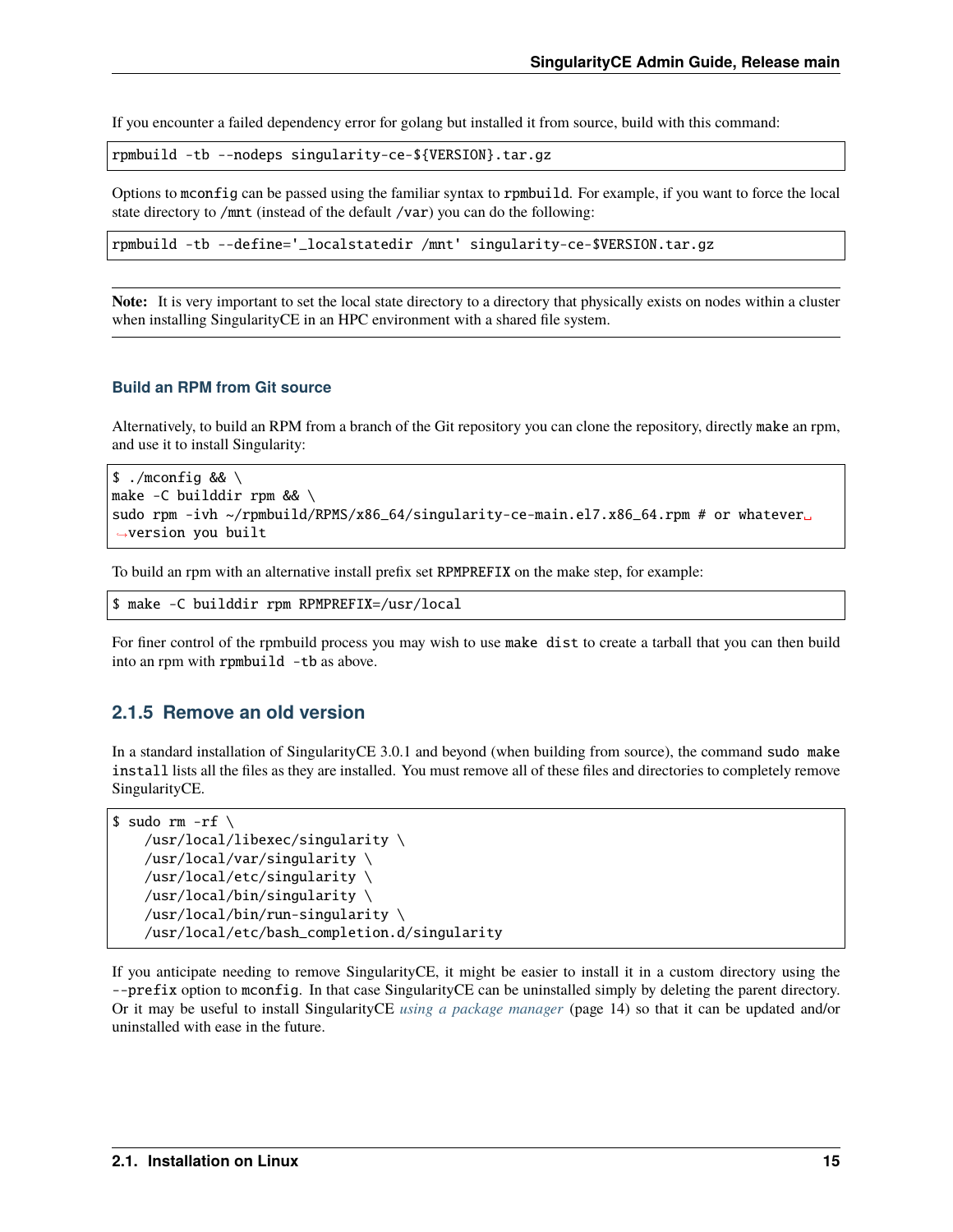## **2.1.6 Testing & Checking the Build Configuration**

After installation you can perform a basic test of Singularity functionality by executing a simple container from the Sylabs Cloud library:

\$ singularity exec library://alpine cat /etc/alpine-release 3.10.0

See the [user guide](https://www.sylabs.io/guides/main/user-guide/) for more information about how to use SingularityCE.

#### **singularity buildcfg**

Running singularity buildcfg will show the build configuration of an installed version of SingularityCE, and lists the paths used by SingularityCE. Use singularity buildcfg to confirm paths are set correctly for your installation, and troubleshoot any 'not-found' errors at runtime.

| \$ singularity buildcfg                               |  |  |  |
|-------------------------------------------------------|--|--|--|
| PACKAGE_NAME=singularity                              |  |  |  |
| PACKAGE_VERSION=main                                  |  |  |  |
| BUILDDIR=/home/dtrudg/Sylabs/Git/singularity/builddir |  |  |  |
| PREFIX=/usr/local                                     |  |  |  |
| EXECPREFIX=/usr/local                                 |  |  |  |
| BINDIR=/usr/local/bin                                 |  |  |  |
| SBINDIR=/usr/local/sbin                               |  |  |  |
| LIBEXECDIR=/usr/local/libexec                         |  |  |  |
| DATAROOTDIR=/usr/local/share                          |  |  |  |
| DATADIR=/usr/local/share                              |  |  |  |
| SYSCONFDIR=/usr/local/etc                             |  |  |  |
| SHAREDSTATEDIR=/usr/local/com                         |  |  |  |
| LOCALSTATEDIR=/usr/local/var                          |  |  |  |
| RUNSTATEDIR=/usr/local/var/run                        |  |  |  |
| INCLUDEDIR=/usr/local/include                         |  |  |  |
| DOCDIR=/usr/local/share/doc/singularity               |  |  |  |
| INFODIR=/usr/local/share/info                         |  |  |  |
| LIBDIR=/usr/local/lib                                 |  |  |  |
| LOCALEDIR=/usr/local/share/locale                     |  |  |  |
| MANDIR=/usr/local/share/man                           |  |  |  |
| SINGULARITY_CONFDIR=/usr/local/etc/singularity        |  |  |  |
| SESSIONDIR=/usr/local/var/singularity/mnt/session     |  |  |  |

Note that the LOCALSTATEDIR and SESSIONDIR should be on local, non-shared storage.

The list of files installed by a successful setuid installation of SingularityCE can be found in the *[appendix, installed](#page-46-0) [files section](#page-46-0)* (page 45).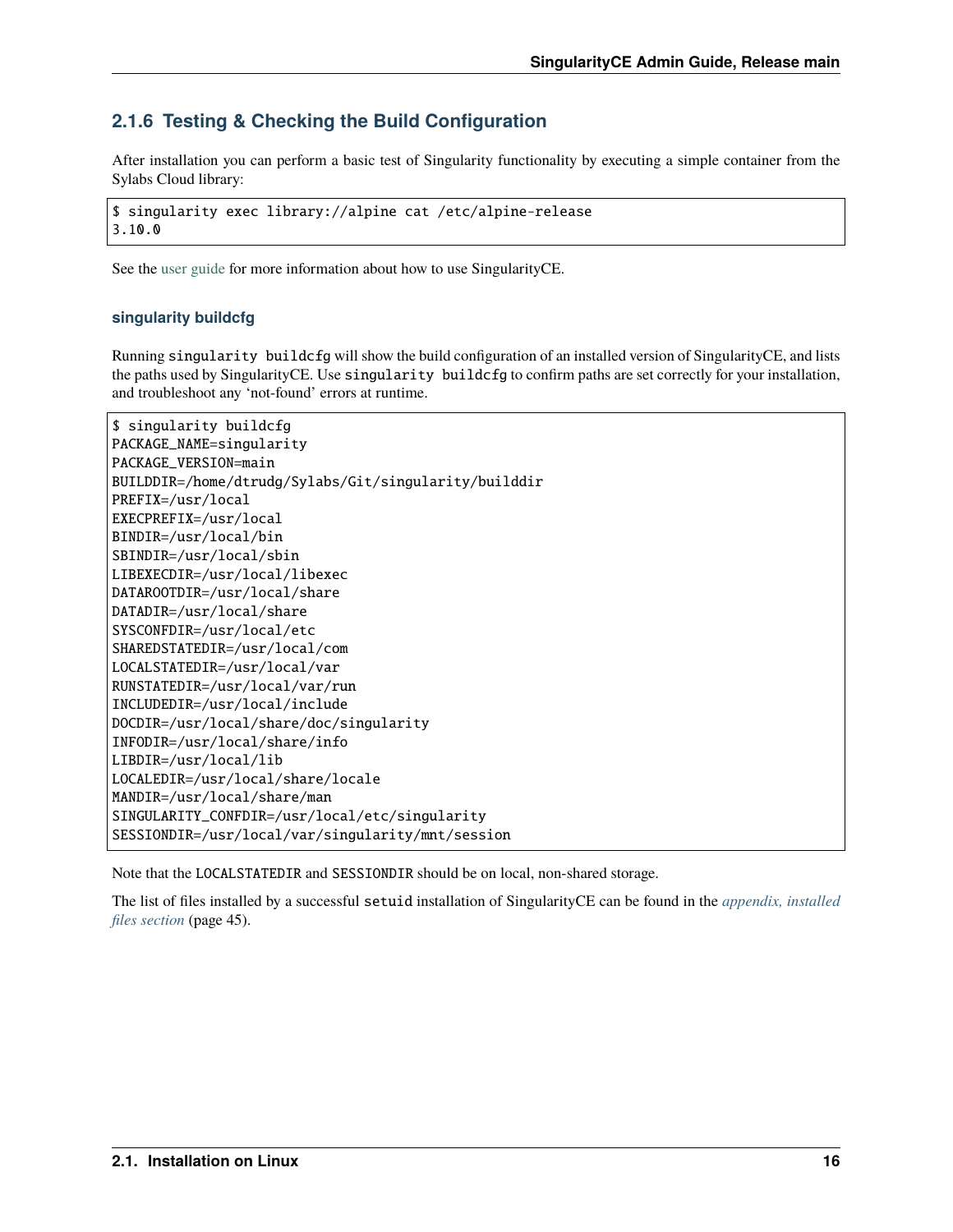#### **Test Suite**

The SingularityCE codebase includes a test suite that is run during development using CI services.

If you would like to run the test suite locally you can run the test targets from the builddir directory in the source tree:

- make check runs source code linting and dependency checks
- make unit-test runs basic unit tests
- make integration-test runs integration tests
- make e2e-test runs end-to-end tests, which exercise a large number of operations by calling the SingularityCE CLI with different execution profiles.

**Note:** Running the full test suite requires a docker installation, and nc in order to test docker and instance/networking functionality.

SingularityCE must be installed in order to run the full test suite, as it must run the CLI with setuid privilege for the starter-suid binary.

**Warning:** sudo privilege is required to run the full tests, and you should not run the tests on a production system. We recommend running the tests in an isolated development or build environment.

# <span id="page-18-0"></span>**2.2 Installation on Windows or Mac**

Linux container runtimes like SingularityCE cannot run natively on Windows or Mac because of basic incompatibilities with the host kernel. (Contrary to a popular misconception, MacOS does not run on a Linux kernel. It runs on a kernel called Darwin originally forked from BSD.)

For this reason, the SingularityCE community maintains a set of Vagrant Boxes via [Vagrant Cloud,](https://www.vagrantup.com/) one of [Hashicorp's](https://www.hashicorp.com/#open-source-tools) open source tools. The current versions can be found under the [sylabs](https://app.vagrantup.com/sylabs) organization.

## **2.2.1 Windows**

Install the following programs:

- [Git for Windows](https://git-for-windows.github.io/)
- [VirtualBox for Windows](https://www.virtualbox.org/wiki/Downloads)
- [Vagrant for Windows](https://www.vagrantup.com/downloads.html)
- [Vagrant Manager for Windows](http://vagrantmanager.com/downloads/)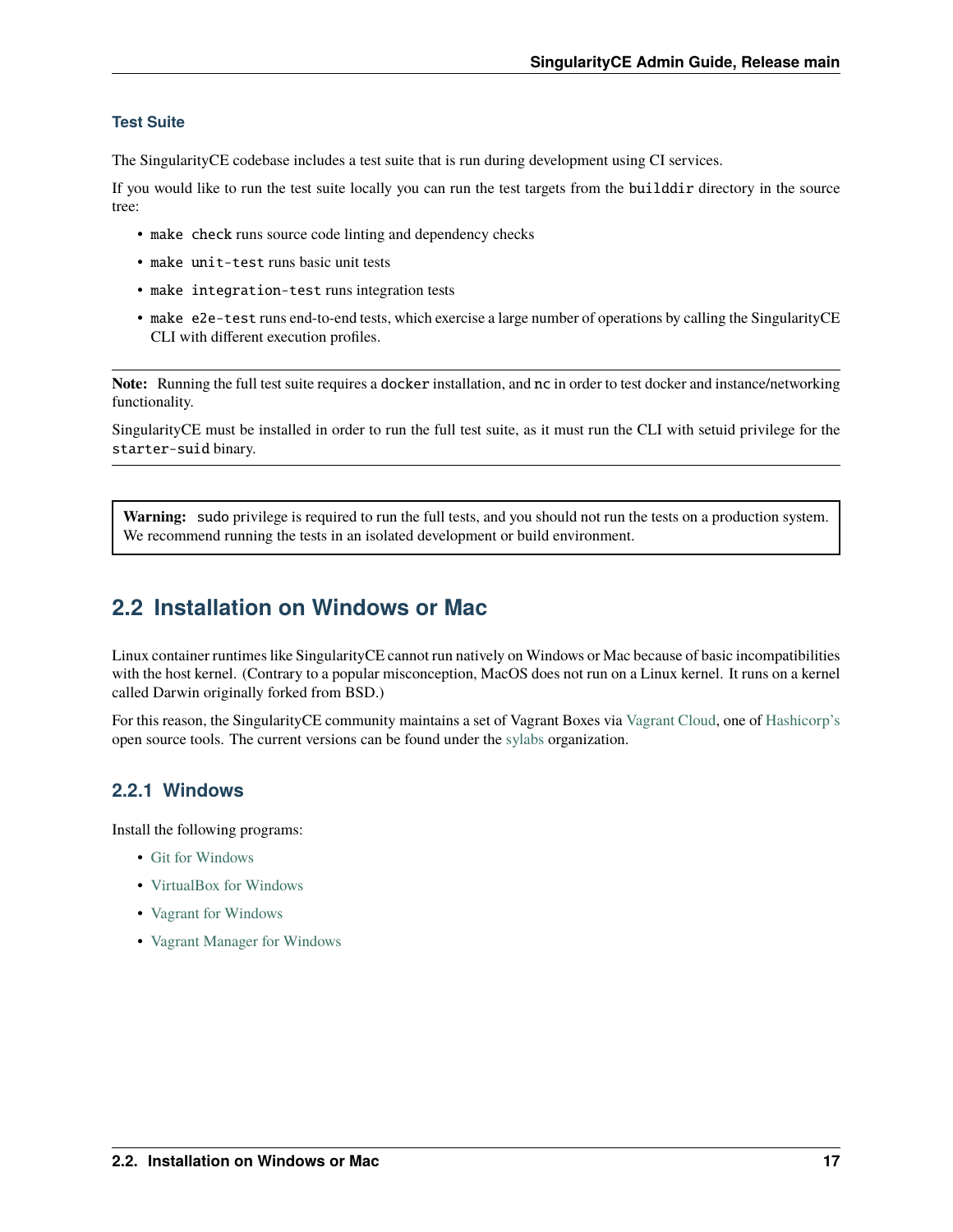#### **2.2.2 Mac**

SingularityCE is available via Vagrant (installable with [Homebrew](https://brew.sh) or manually)

To use Vagrant via Homebrew:

```
$ /usr/bin/ruby -e "$(curl -fsSL https://raw.githubusercontent.com/Homebrew/install/
˓→master/install)"
$ brew install --cask virtualbox vagrant vagrant-manager
```
## **2.2.3 SingularityCE Vagrant Box**

Run Git Bash (Windows) or open a terminal (Mac) and create and enter a directory to be used with your Vagrant VM.

```
$ mkdir vm-singularity-ce && \
    cd vm-singularity-ce
```
If you have already created and used this folder for another VM, you will need to destroy the VM and delete the Vagrantfile.

```
$ vagrant destroy && \
   rm Vagrantfile
```
Then issue the following commands to bring up the Virtual Machine. (Substitute a different value for the \$VM variable if you like.)

```
$ export VM=sylabs/singularity-ce-3.8-ubuntu-bionic64 && \
   vagrant init $VM && \
   vagrant up && \
   vagrant ssh
```
You can check the installed version of SingularityCE with the following:

```
vagrant@vagrant:~$ singularity version
main
```
Of course, you can also start with a plain OS Vagrant box as a base and then install SingularityCE using one of the above methods for Linux.

#### **2.2.4 SingularityCE Docker Image**

It is possible to use a Dockerized Singularity, here is a sample compose.yaml (Singularity version 3.7.4) for use with Docker Compose:

```
services:
 singularity:
   image: quay.io/singularity/singularity:v3.7.4-slim
   stdin_open: true
   tty: true
   privileged: true
   volumes:
      - .:/root
    entrypoint: ["/bin/sh"]
```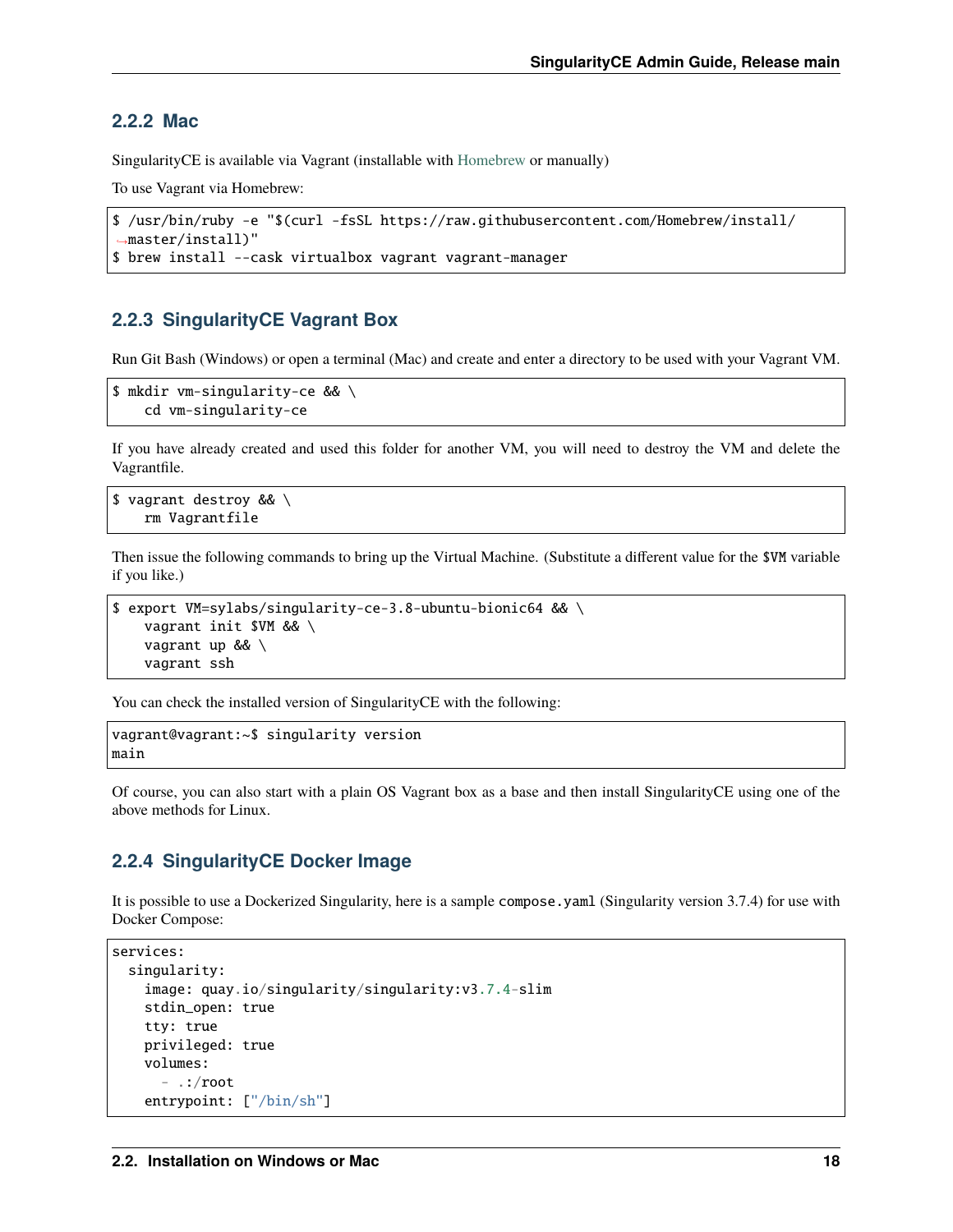Singularity in Docker can have various disadvantages, but basic container operations will work. Currently, the intended use case is continuous integration, meaning that you should be able to build a Singularity container using this Docker Compose file. For more information see [issue#5](https://github.com/sylabs/singularity-admindocs/issues/5#issuecomment-852307931) and the image's source [repo](https://github.com/singularityhub/singularity-docker#use-cases)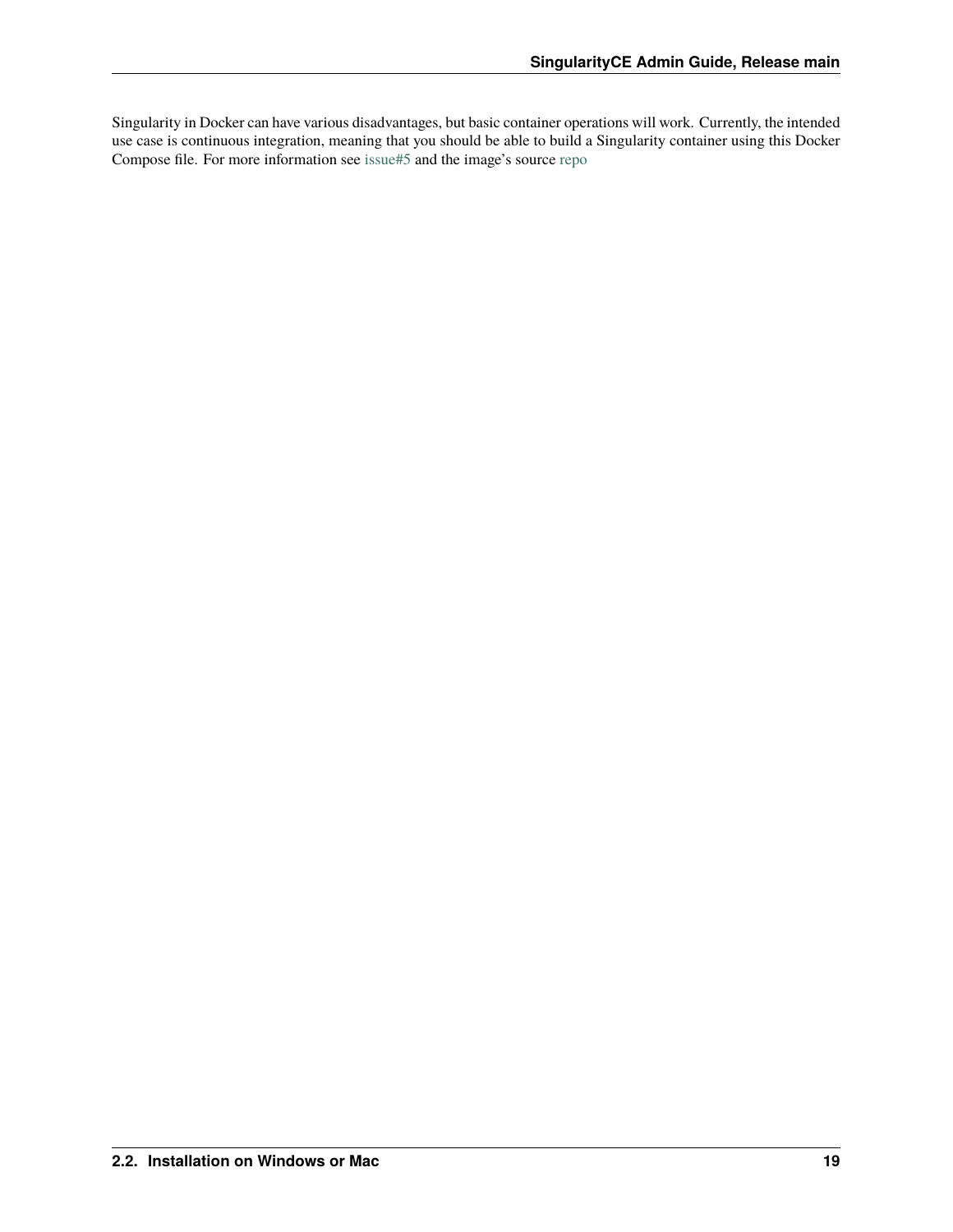**CHAPTER**

# **SINGULARITYCE CONFIGURATION FILES**

<span id="page-21-0"></span>As a SingularityCE Administrator, you will have access to various configuration files, that will let you manage container resources, set security restrictions and configure network options etc, when installing SingularityCE across the system. All of these files can be found in /usr/local/etc/singularity by default for installations from source (though the location may differ based on options passed during the installation). For installations from RPM or Deb packages you will find the configuration files in /etc/singularity. This section will describe the configuration files and the various parameters contained by them.

# <span id="page-21-1"></span>**3.1 singularity.conf**

Most of the configuration options are set using the file singularity.conf that defines the global configuration for SingularityCE across the entire system. Using this file, system administrators can influence the behavior of SingularityCE and restrict the functionality that users can access. As a security measure, for setuid installations of SingularityCE, singularity.conf must be owned by root and must not be writable by users or SingularityCE will refuse to run. This is not the case for non-setuid installations that will only ever execute with user privilege and thus do not require such limitations.

The options set via singularity.conf are listed below. Options are grouped together based on relevance. The actual order of options within singularity.conf may differ.

## **3.1.1 Setuid and Capabilities**

allow setuid: To use all features of SingularityCE containers, SingularityCE will need to have access to some privileged system calls. SingularityCE achieves this by using a helper binary with the setuid bit enabled. The allow-setuid option lets you enable/disable users ability to utilize these binaries within SingularityCE. By default, it is set to "yes", but when disabled, various SingularityCE features will not function. Please see *[Unprivileged Instal](#page-38-0)[lations](#page-38-0)* (page 37) for more information about running SingularityCE without setuid enabled.

root default capabilities: SingularityCE allows the specification of capabilities kept by the root user when running a container by default. Options include:

- full: all capabilities are maintained, this gives the same behavior as the --keep-privs option.
- file: only capabilities granted in /usr/local/etc/singularity/capabilities/user.root are maintained.
- no: no capabilities are maintained, this gives the same behavior as the --no-privs option.

**Note:** The root user can manage the capabilities granted to individual containers when they are launched through the --add-caps and drop-caps flags. Please see [Linux Capabilities](https://sylabs.io/guides/main/user-guide/security_options.html#linux-capabilities) in the user guide for more information.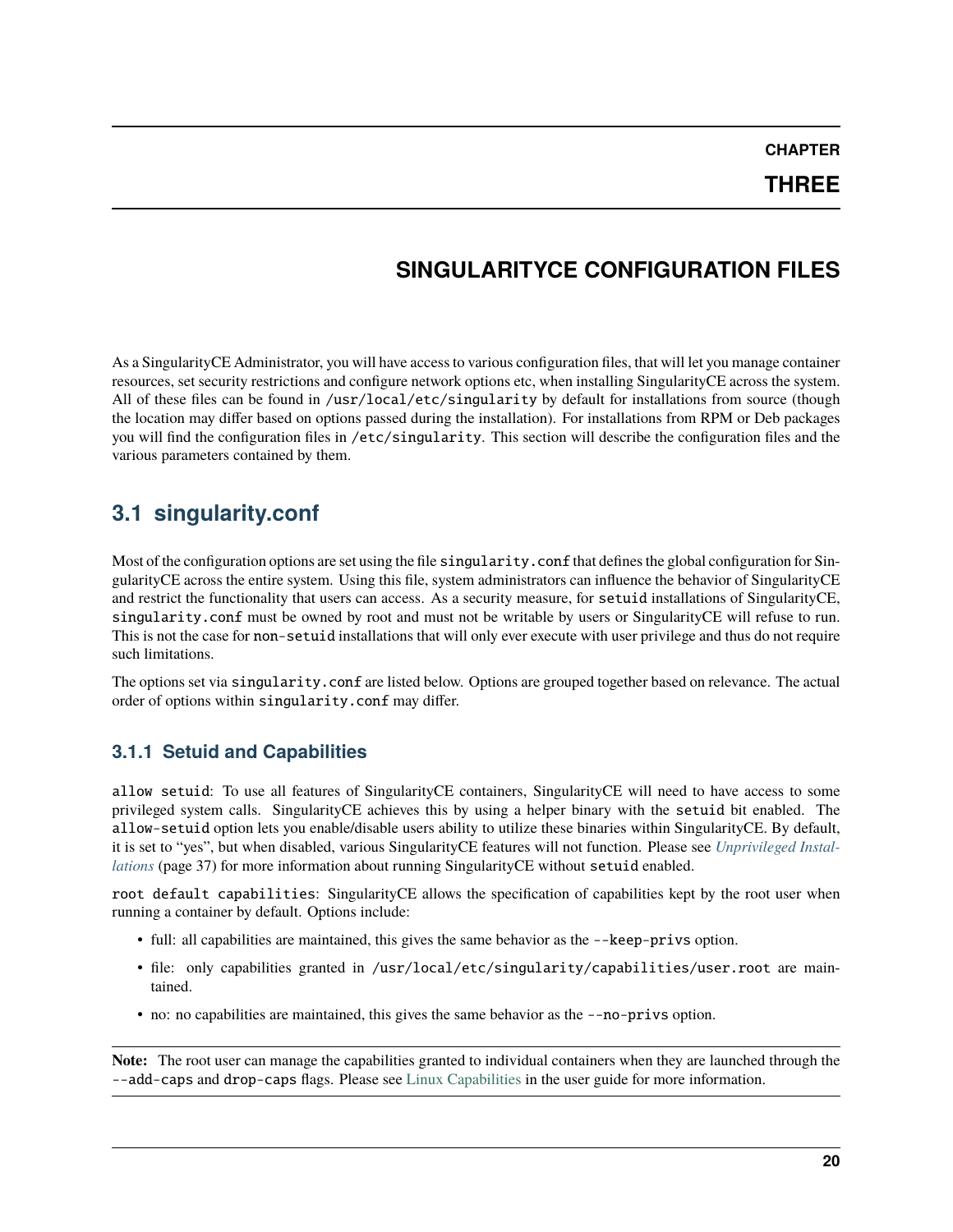## **3.1.2 Loop Devices**

SingularityCE uses loop devices to facilitate the mounting of container file systems from SIF and other images.

max loop devices: This option allows an admin to limit the total number of loop devices SingularityCE will consume at a given time.

shared loop devices: This allows containers running the same image to share a single loop device. This minimizes loop device usage and helps optimize kernel cache usage. Enabling this feature can be particularly useful for MPI jobs.

## **3.1.3 Namespace Options**

allow pid ns: This option determines if users can leverage the PID namespace when running their containers through the --pid flag.

**Note:** Using the PID namespace can confuse the process tracking of some resource managers, as well as some MPI implementations.

## **3.1.4 Configuration Files**

SingularityCE can automatically create or modify several system files within containers to ease usage.

**Note:** These options will have no effect if the file does not exist within the container, or overlay or underlay support are enabled.

config passwd: This option determines if SingularityCE should automatically append an entry to /etc/passwd for the user running the container.

config group: This option determines if SingularityCE should automatically append the calling user's group entries to the containers /etc/group.

config resolv\_conf: This option determines if SingularityCE should automatically bind the host's /etc/resolv. conf within the container.

## **3.1.5 Session Directory and System Mounts**

sessiondir max size: In order for the SingularityCE runtime to run a container it needs to create a temporary inmemory sessiondir as a location to assemble various components of the container, including mounting filesystems over the base image. This option specifies how large the default sessiondir should be (in MB). It should be set large enough to accommodate files that will be created in a --writable-tmpfs, or the empty /tmp and other paths provided when --contain is used.

mount proc: This option determines if SingularityCE should automatically bind mount /proc within the container.

mount sys: This option determines if SingularityCE should automatically bind mount /sys within the container.

mount dev: Should be set to "YES", if you want SingularityCE to automatically bind mount a complete /dev tree within the container. If set to minimal, then only /dev/null, /dev/zero, /dev/random, /dev/urandom, and / dev/shm will be included.

mount devpts: This option determines if SingularityCE will mount a new instance of devpts when there is a minimal /dev directory as explained above, or when the --contain option is passed.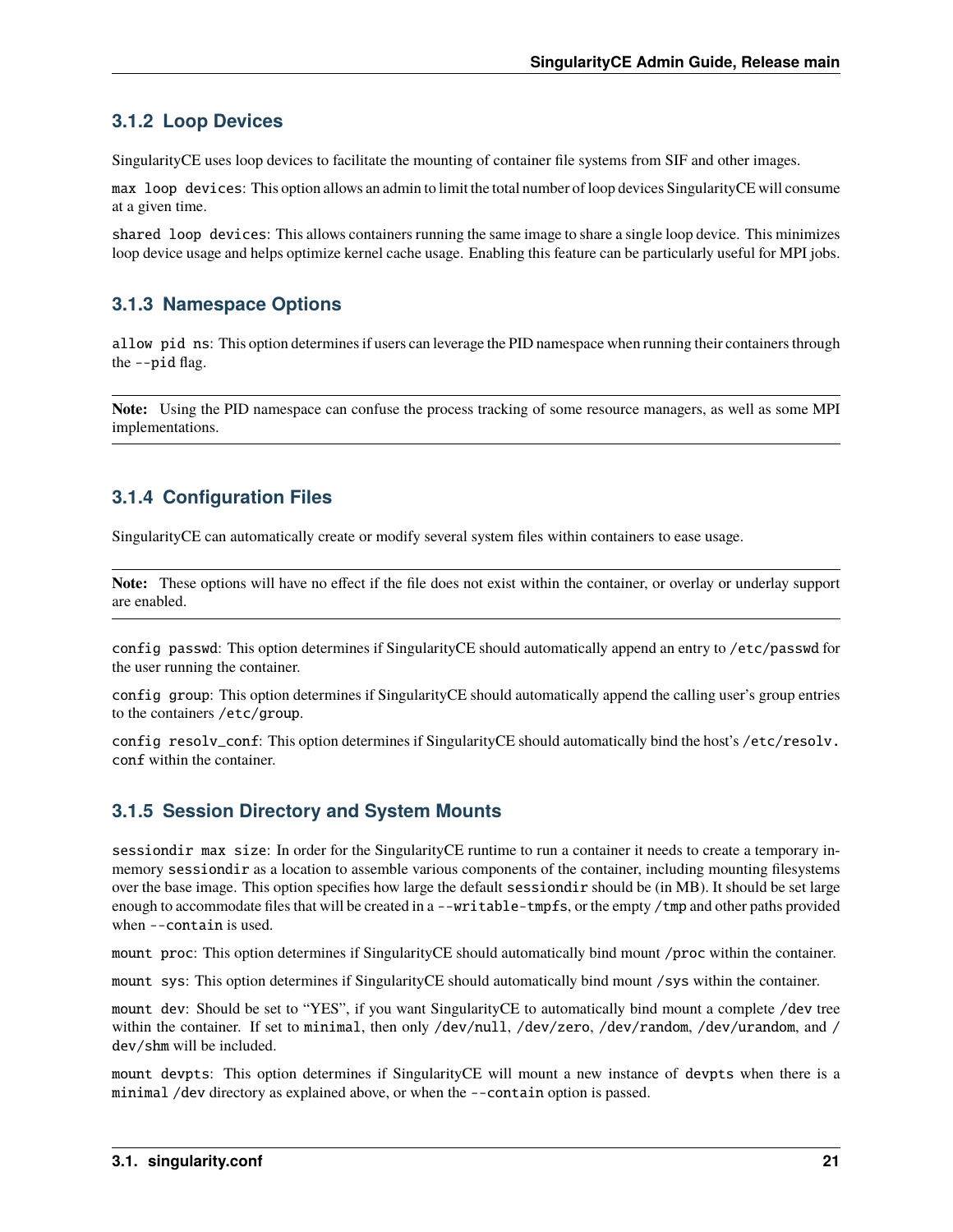Note: This requires either a kernel configured with CONFIG\_DEVPTS\_MULTIPLE\_INSTANCES=y, or a kernel version at or newer than 4.7.

mount home: When this option is enabled, SingularityCE will automatically determine the calling user's home directory and attempt to mount it into the container.

mount tmp: When this option is enabled, SingularityCE will automatically bind mount /tmp and /var/tmp into the container from the host. If the --contain option is passed, SingularityCE will create both locations within the sessiondir or within the directory specified by the --workdir option if that is passed as well.

mount hostfs: This option will cause SingularityCE to probe the host for all mounted filesystems and bind those into containers at runtime.

mount slave: SingularityCE automatically mounts a handful host system directories to the container by default. This option determines if filesystem changes on the host should automatically be propagated to those directories in the container.

**Note:** This should be set to yes when autofs mounts occurring on the host system should be reflected up in the container.

memory fs type: This option allows admins to choose the temporary filesystem used by SingularityCE. Temporary filesystems are primarily used for system directories like /dev when the host system directory is not mounted within the container.

**Note:** For Cray CLE 5 and 6, up to CLE 6.0.UP05, there is an issue (kernel panic) when Singularity uses tmpfs, so on affected systems it's recommended to set this value to ramfs to avoid a kernel panic.

#### **3.1.6 Bind Mount Management**

bind path: This option is used to define a list of files or directories to automatically be made available when SingularityCE runs a container. In order to successfully mount listed paths the file or directory must exist within the container, or SingularityCE must be configured with either overlay or underlay support enabled.

**Note:** This option is ignored when containers are invoked with the  $-$ -contain option.

You can define the a bind point where the source and destination are identical:

bind path =  $/etc/localtime$ 

Or you can specify different source and destination locations using:

bind path = /etc/singularity/default-nsswitch.conf:/etc/nsswitch.conf

user bind control: This allows admins to decide if users can define bind points at runtime. By Default, this option is set to YES, which means users can specify bind points, scratch and tmp locations.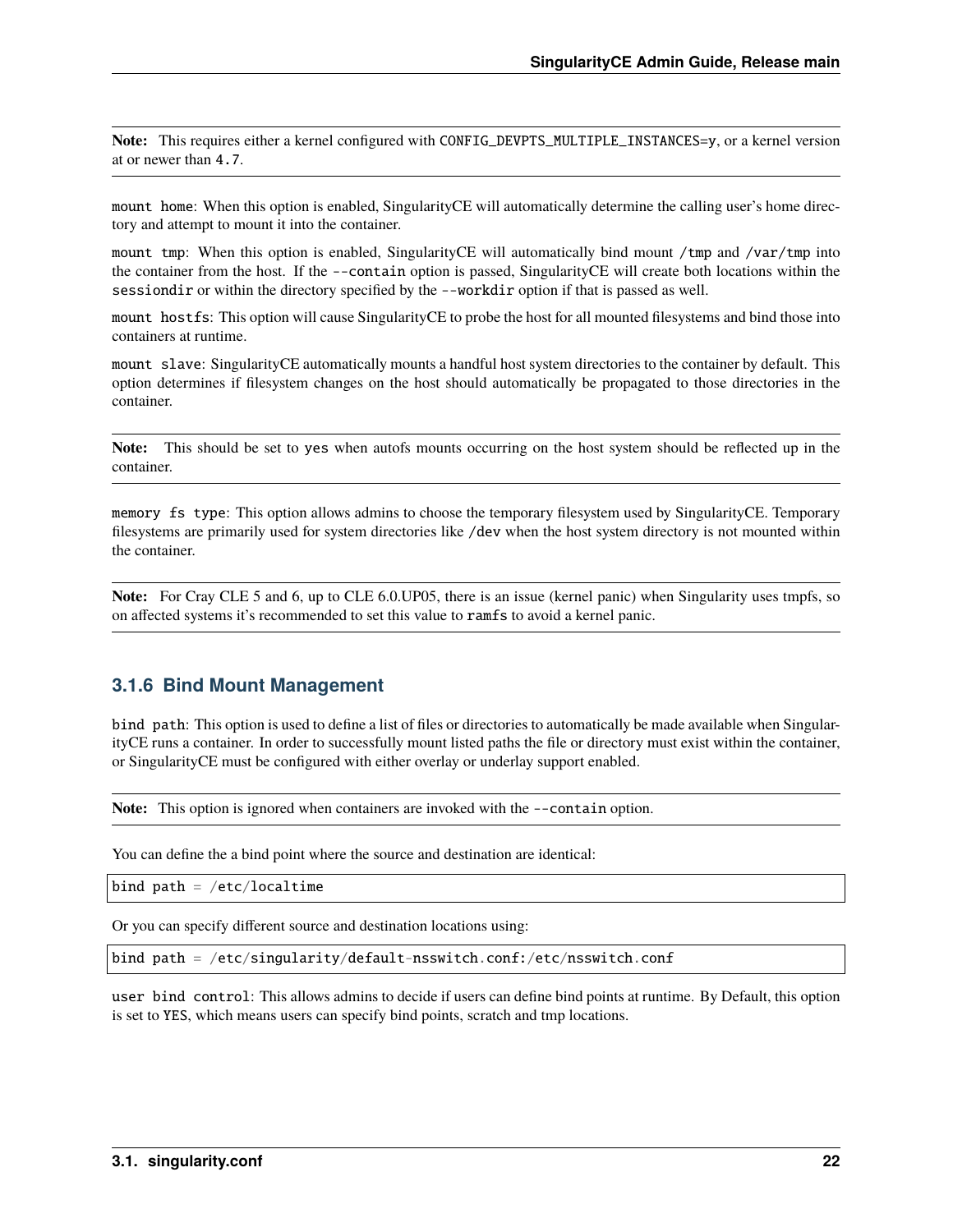## **3.1.7 Limiting Container Execution**

There are several ways to limit container execution as an admin listed below. If stricter controls are required, check out the *[Execution Control List](#page-30-0)* (page 29).

limit container owners: This restricts container execution to only allow containers that are owned by the specified user.

**Note:** This feature will only apply when SingularityCE is running in SUID mode and the user is non-root. By default this is set to NULL.

limit container groups: This restricts container execution to only allow containers that are owned by the specified group.

**Note:** This feature will only apply when SingularityCE is running in SUID mode and the user is non-root. By default this is set to NULL.

limit container paths: This restricts container execution to only allow containers that are located within the specified path prefix.

**Note:** This feature will only apply when SingularityCE is running in SUID mode and the user is non-root. By default this is set to NULL.

allow container \${type}: This option allows admins to limit the types of image formats that can be leveraged by users with SingularityCE.

- allow container sif permits / denies execution of unencrypted SIF containers.
- allow container encrypted permits / denies execution of SIF containers with an encrypted root filesystem.
- allow container squashfs permits / denies execution of bare SquashFS image files. E.g. Singularity 2.x images.
- allow container extfs permits / denies execution of bare EXT image files.
- allow container dir permits / denies execution of sandbox directory containers.

**Note:** These limitations do not apply to the root user.

This behavior differs from SingularityCE versions before 3.9, where the allow container squashfs/extfs directives also applied to the filesystem embedded in a SIF image.

## **3.1.8 Networking Options**

The --network option can be used to specify a CNI networking configuration that will be used when running a container with [network virtualization.](https://sylabs.io/guides/main/user-guide/networking.html) Unrestricted use of CNI network configurations requires root privilege, as certain configurations may disrupt the host networking environment.

SingularityCE 3.8 allows specific users or groups to be granted the ability to run containers with administrator specified CNI configurations.

allow net users: Allow specified root administered CNI network configurations to be used by the specified list of users. By default only root may use CNI configuration, except in the case of a fakeroot execution where only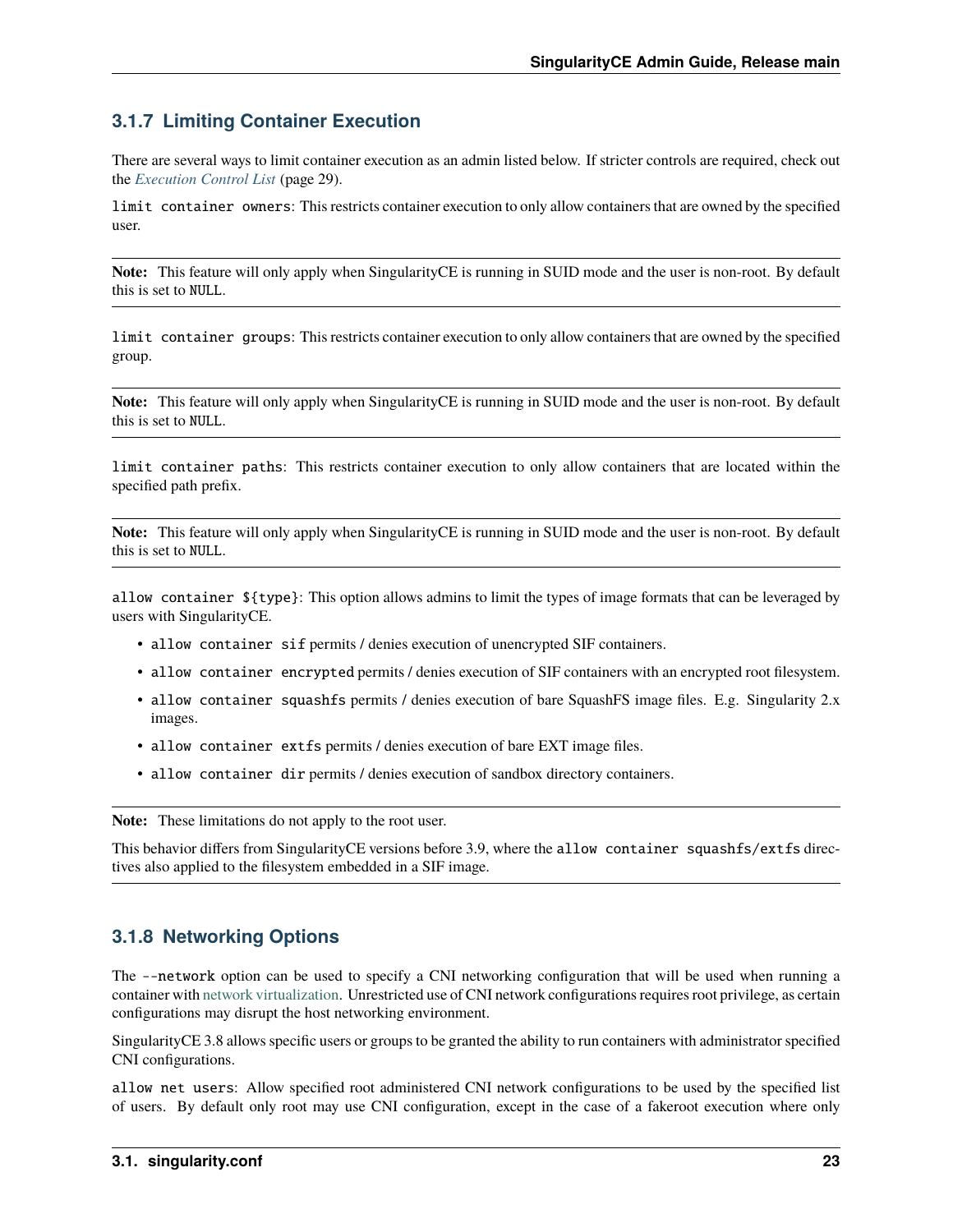40\_fakeroot.conflist is used. This feature only applies when SingularityCE is running in SUID mode and the user is non-root.

allow net groups: Allow specified root administered CNI network configurations to be used by the specified list of users. By default only root may use CNI configuration, except in the case of a fakeroot execution where only 40\_fakeroot.conflist is used. This feature only applies when SingularityCE is running in SUID mode and the user is non-root.

allow net networks: Specify the names of CNI network configurations that may be used by users and groups listed in the allow net users / allow net groups directives. Thus feature only applies when SingularityCE is running in SUID mode and the user is non-root.

## **3.1.9 GPU Options**

SingularityCE provides integration with GPUs in order to facilitate GPU based workloads seamlessly. Both options listed below are particularly useful in GPU only environments. For more information on using GPUs with SingularityCE checkout *[GPU Library Configuration](#page-31-0)* (page 30).

always use nv: Enabling this option will cause every action command (exec/shell/run/instance) to be executed with the --nv option implicitly added.

always use rocm: Enabling this option will cause every action command (exec/shell/run/instance) to be executed with the --rocm option implicitly added.

## **3.1.10 Supplemental Filesystems**

enable fusemount: This will allow users to mount fuse filesystems inside containers using the --fusemount flag.

enable overlay: This option will allow SingularityCE to create bind mounts at paths that do not exist within the container image. This option can be set to try, which will try to use an overlayfs. If it fails to create an overlayfs in this case the bind path will be silently ignored.

enable underlay: This option will allow SingularityCE to create bind mounts at paths that do not exist within the container image, just like enable overlay, but instead using an underlay. This is suitable for systems where overlay is not possible or not working. If the overlay option is available and working, it will be used instead.

## **3.1.11 CNI Configuration and Plugins**

cni configuration path: This option allows admins to specify a custom path for the CNI configuration that SingularityCE will use for [Network Virtualization.](https://sylabs.io/guides/main/user-guide/networking.html)

cni plugin path: This option allows admins to specify a custom path for SingularityCE to access CNI plugin executables. Check out the [Network Virtualization](https://sylabs.io/guides/main/user-guide/networking.html) section of the user guide for more information.

## **3.1.12 External Binaries**

SingularityCE calls a number of external binaries for full functionality. The paths for certain critical binaries can be set in singularity.conf. At build time, mconfig will set initial values for these, by searching on the \$PATH environment variable. You can override which external binaries are called by changing the value in singularity.conf.

cryptsetup path: Path to the cryptsetup executable, used to work with encrypted containers. Must be owned by root for security reasons.

ldconfig path: Path to the ldconfig executable, used to find GPU libraries. Must be owned by root for security reasons.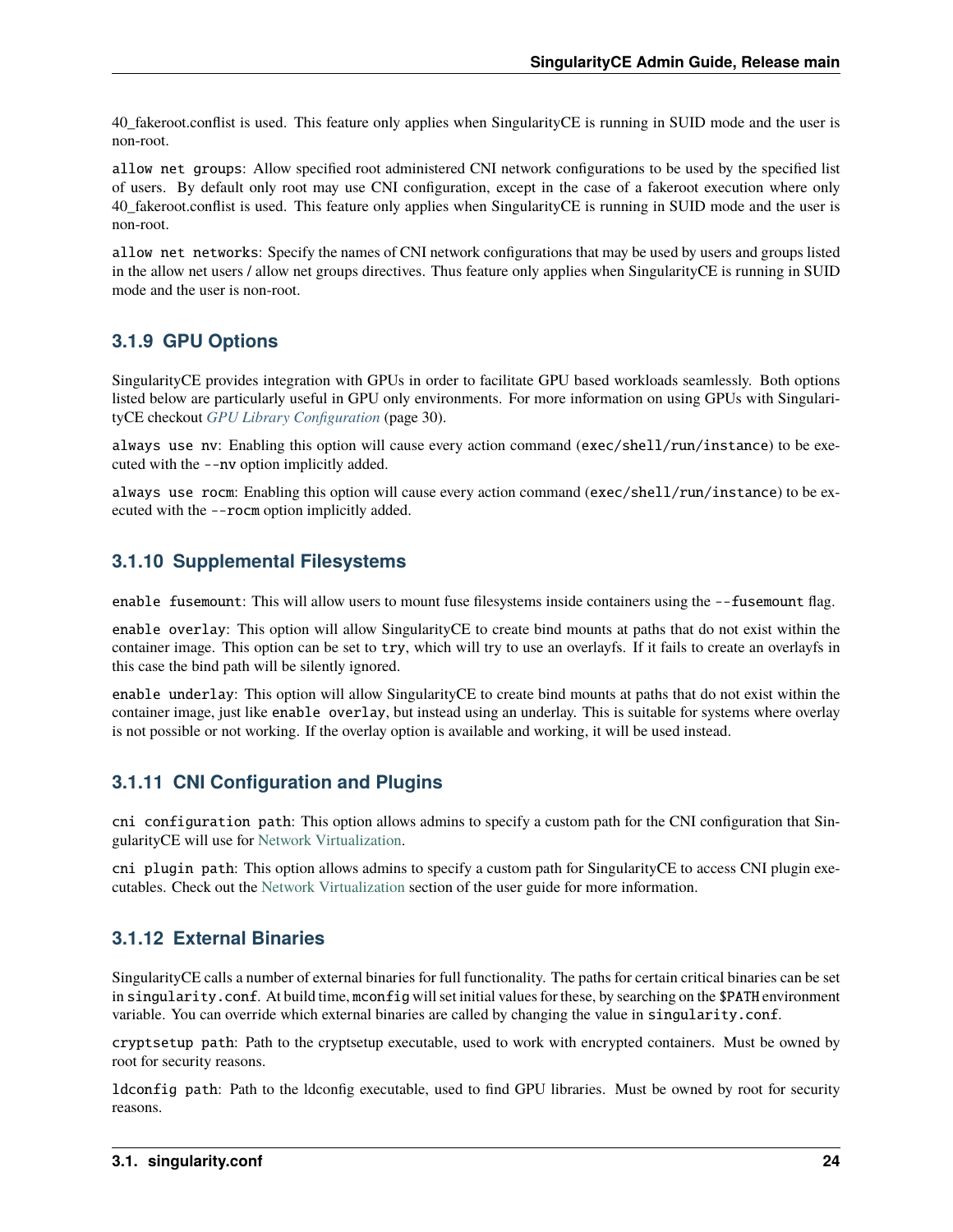nvidia-container-cli path: Path to the nvidia-container-cli executable, used to find GPU libraries and configure the container when running with the --nvccli option. Must be owned by root for security reasons.

For the following additional binaries, if the singularity.conf entry is left blank, then \$PATH will be searched at runtime.

go path: Path to the go executable, used to compile plugins.

mksquashfs path: Path to the mksquashfs executable, used to create SIF and SquashFS containers.

mksquashfs procs: Allows the administrator to specify the number of CPUs that mksquashfs may use when building an image. The fewer processors the longer it takes. To use all available CPU's set this to 0.

mksquashfs mem: Allows the administrator to set the maximum amount of memory that mksquashfs nay use when building an image. e.g. 1G for 1gb or 500M for 500mb. Restricting memory can have a major impact on the time it takes mksquashfs to create the image. NOTE: This functionality did not exist in squashfs-tools prior to version 4.3. If using an earlier version you should not set this.

unsquashfs path: Path to the unsquashfs executable, used to extract SIF and SquashFS containers.

## **3.1.13 Concurrent Downloads**

SingularityCE 3.9 and above will pull library:// container images using multiple concurrent downloads of parts of the image. This speeds up downloads vs using a single stream. The defaults are generally appropriate for the Sylabs Cloud, but may be tuned for your network conditions, or if you are pulling from a different library server.

download concurrency: specifies how many concurrent streams when downloading (pulling) an image from cloud library.

download part size: specifies the size of each part (bytes) when concurrent downloads are enabled.

download buffer size: specifies the transfer buffer size (bytes) when concurrent downloads are enabled.

## **3.1.14 Cgroups Options**

systemd cgroups: specifies whether to use systemd to manage container cgroups. Required (with cgroups v2) for unprivileged users to apply resource limits on containers. If set to no, SingularityCE will directly manage cgroups via the cgroupfs.

## **3.1.15 Experimental Options**

sif fuse: If set to yes, always attempt to mount a SIF image using squashfuse when running in unprivileged / user namespace flows. Requires squashfuse and fusermount on \$PATH. Will fall back to extracting the SIF file on failure.

## **3.1.16 Updating Configuration Options**

In order to manage this configuration file, SingularityCE has a config global command group that allows you to get, set, reset, and unset values through the CLI. It's important to note that these commands must be run with elevated privileges because the singularity.conf can only be modified by an administrator.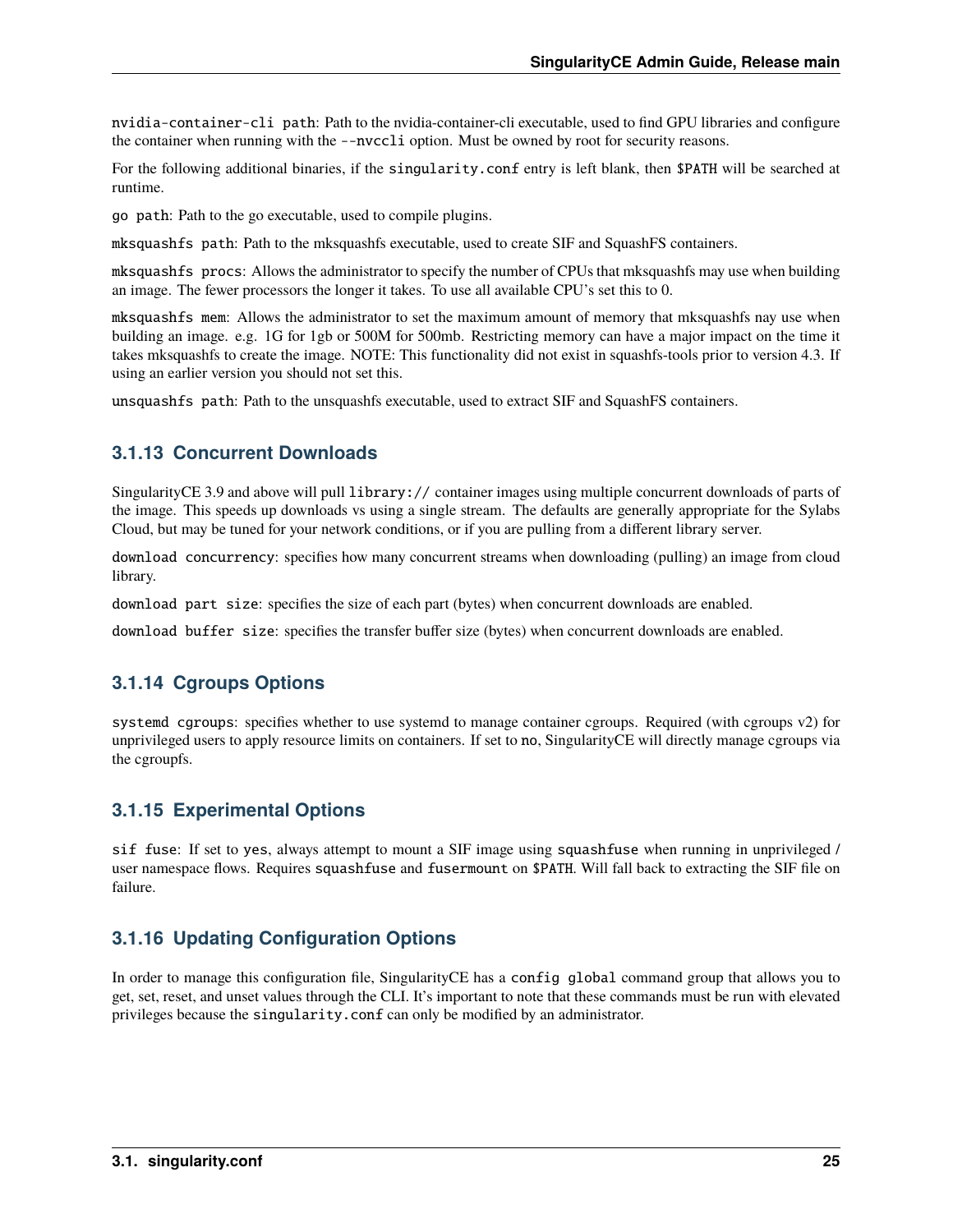#### **Example**

In this example we will changing the bind path option described above. First we can see the current list of bind paths set within our system configuration:

\$ sudo singularity config global --get "bind path" /etc/localtime,/etc/hosts

Now we can add a new path and verify it was successfully added:

```
$ sudo singularity config global --set "bind path" /etc/resolv.conf
$ sudo singularity config global --get "bind path"
/etc/resolv.conf,/etc/localtime,/etc/hosts
```
From here we can remove a path with:

```
$ sudo singularity config global --unset "bind path" /etc/localtime
$ sudo singularity config global --get "bind path"
/etc/resolv.conf,/etc/hosts
```
If we want to reset the option to the default at installation, then we can reset it with:

```
$ sudo singularity config global --reset "bind path"
$ sudo singularity config global --get "bind path"
/etc/localtime,/etc/hosts
```
And now we are back to our original option settings. You can also test what a change would look like by using the --dry-run option in conjunction with the above commands. Instead of writing to the configuration file, it will output what would have been written to the configuration file if the command had been run without the --dry-run option:

```
$ sudo singularity config global --dry-run --set "bind path" /etc/resolv.conf
# SINGULARITY.CONF
# This is the global configuration file for Singularity. This file controls
[...]
# BIND PATH: [STRING]
# DEFAULT: Undefined
# Define a list of files/directories that should be made available from within
# the container. The file or directory must exist within the container on
# which to attach to. you can specify a different source and destination
# path (respectively) with a colon; otherwise source and dest are the same.
# NOTE: these are ignored if singularity is invoked with --contain.
bind path = /etc/resolv.comfbind path = /etc/localtimebind path = /etc/hosts[...]
$ sudo singularity config global --get "bind path"
/etc/localtime,/etc/hosts
```
Above we can see that /etc/resolv.conf is listed as a bind path in the output of the --dry-run command, but did not affect the actual bind paths of the system.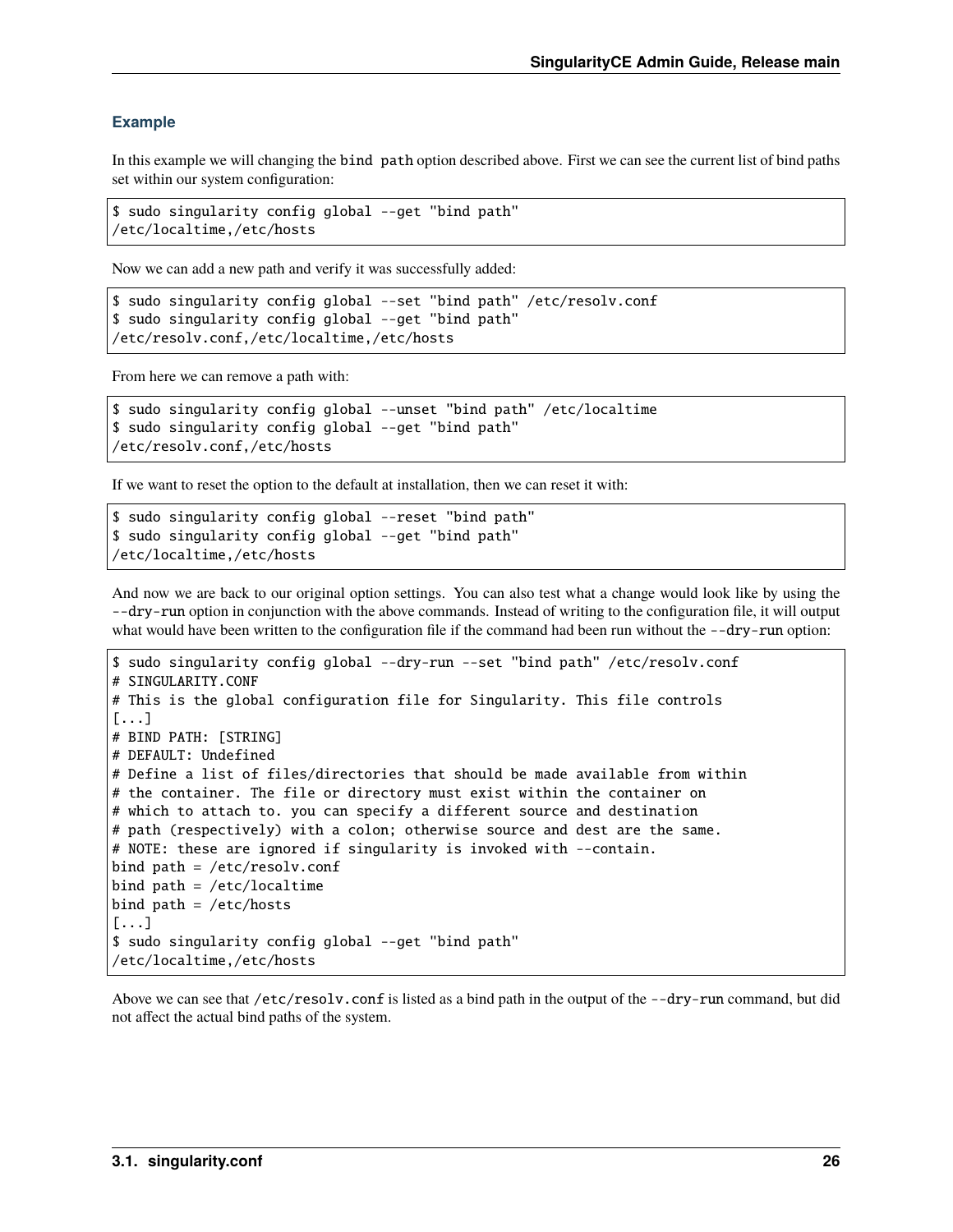# <span id="page-28-0"></span>**3.2 cgroups.toml**

The cgroups (control groups) functionality of the Linux kernel allows you to limit and meter the resources used by a process, or group of processes. Using cgroups you can limit memory and CPU usage. You can also rate limit block IO, network IO, and control access to device nodes.

There are two versions of cgroups in common use. Cgroups v1 sets resource limits for a process within separate hierarchies per resource class. Cgroups v2, the default in newer Linux distributions, implements a unified hierarchy, simplifying the structure of resource limits on processes.

- v1 documentation: <https://www.kernel.org/doc/Documentation/cgroup-v1/cgroups.txt>
- v2 documentation: <https://www.kernel.org/doc/Documentation/cgroup-v2.txt>

SingularityCE 3.9 and above can apply resource limitations to systems configured for both cgroups v1 and the v2 unified hierarchy. Resource limits are specified using a TOML file that represents the resources section of the OCI runtime-spec: <https://github.com/opencontainers/runtime-spec/blob/master/config-linux.md#control-groups>

On a cgroups v1 system the resources configuration is applied directly. On a cgroups v2 system the configuration is translated and applied to the unified hierarchy.

Under cgroups v1, access restrictions for device nodes are managed directly. Under cgroups v2, the restrictions are applied by attaching eBPF programs that implement the requested access controls.

## **3.2.1 Examples**

To apply resource limits to a container, use the --apply-cgroups flag, which takes a path to a TOML file specifying the cgroups configuration to be applied:

\$ singularity shell --apply-cgroups /path/to/cgroups.toml my\_container.sif

**Note:** The --apply-cgroups option requires cgroups v2 to be used without root privileges.

#### **Limiting memory**

To limit the amount of memory that your container uses to 500MB (524288000 bytes), set a limit value inside the [memory] section of your cgroups TOML file:

```
[memory]
   limit = 524288000
```
Start your container, applying the toml file, e.g.:

\$ singularity run --apply-cgroups path/to/cgroups.toml library://alpine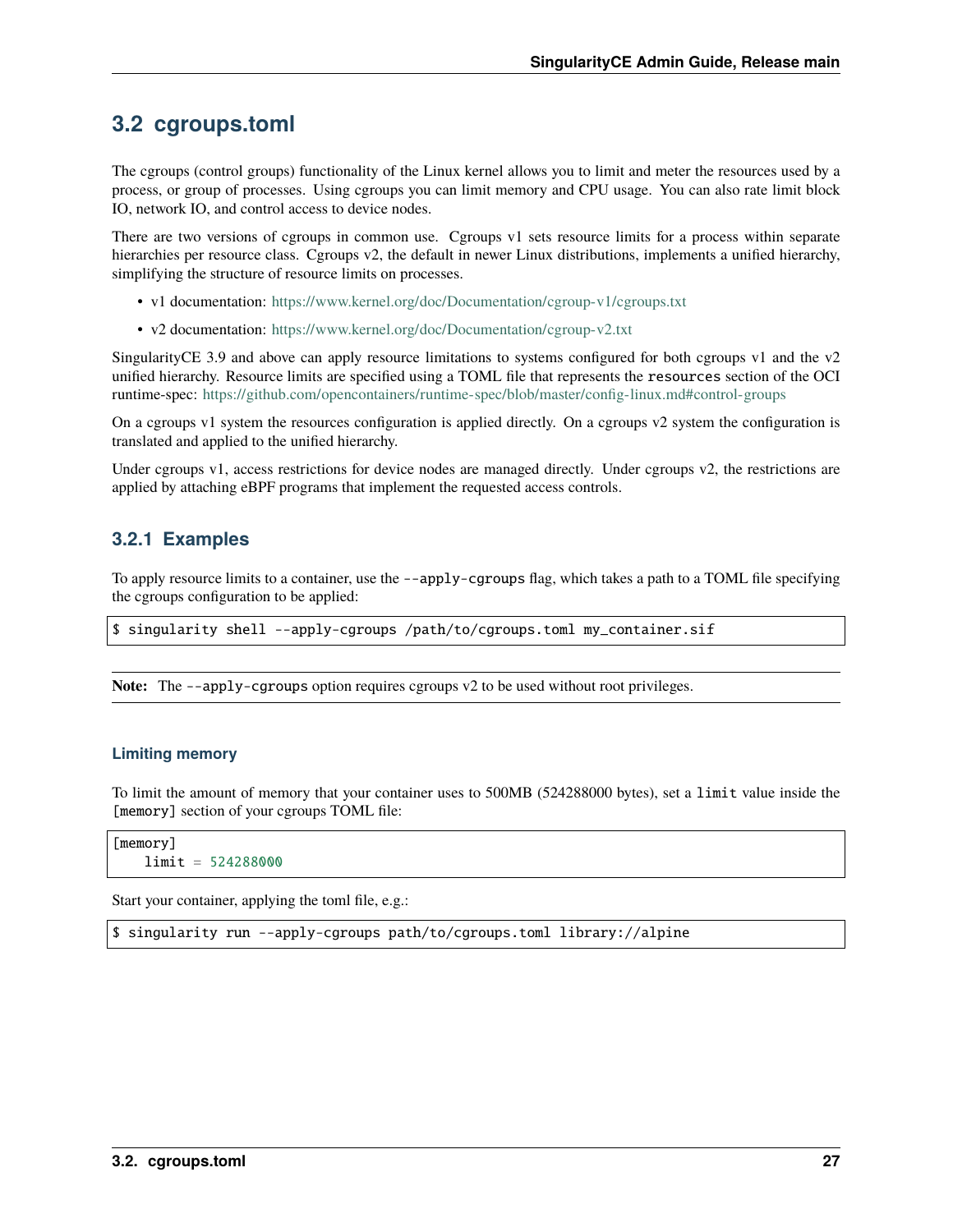#### **Limiting CPU**

CPU usage can be limited using different strategies, with limits specified in the [cpu] section of the TOML file.

#### **shares**

This corresponds to a ratio versus other cgroups with cpu shares. Usually the default value is 1024. That means if you want to allow to use 50% of a single CPU, you will set 512 as value.

```
[cpu]
   shares = 512
```
A cgroup can get more than its share of CPU if there are enough idle CPU cycles available in the system, due to the work conserving nature of the scheduler, so a contained process can consume all CPU cycles even with a ratio of 50%. The ratio is only applied when two or more processes conflicts with their needs of CPU cycles.

#### **quota/period**

You can enforce hard limits on the CPU cycles a cgroup can consume, so contained processes can't use more than the amount of CPU time set for the cgroup. quota allows you to configure the amount of CPU time that a cgroup can use per period. The default is 100ms (100000us). So if you want to limit amount of CPU time to 20ms during period of 100ms:

```
[cpu]
   period = 100000
   quota = 20000
```
#### **cpus/mems**

You can also restrict access to specific CPUs (cores) and associated memory nodes by using cpus/mems fields:

```
[cpu]
   cpus = "0-1"mems = "0-1"
```
Where container has limited access to CPU 0 and CPU 1.

**Note:** It's important to set identical values for both cpus and mems.

#### **Limiting IO**

To control block device I/O, applying limits to competing container, use the [blockIO] section of the TOML file:

```
[blockIO]
   weight = 1000leafWeight = 1000
```
weight and leafWeight accept values between 10 and 1000.

weight is the default weight of the group on all the devices until and unless overridden by a per device rule.

leafWeight relates to weight for the purpose of deciding how heavily to weigh tasks in the given cgroup while competing with the cgroup's child cgroups.

To apply limits to specific block devices, you must set configuration for specific device major/minor numbers. For example, to override weight/leafWeight for /dev/loop0 and /dev/loop1 block devices, set limits for device major 7, minor 0 and 1: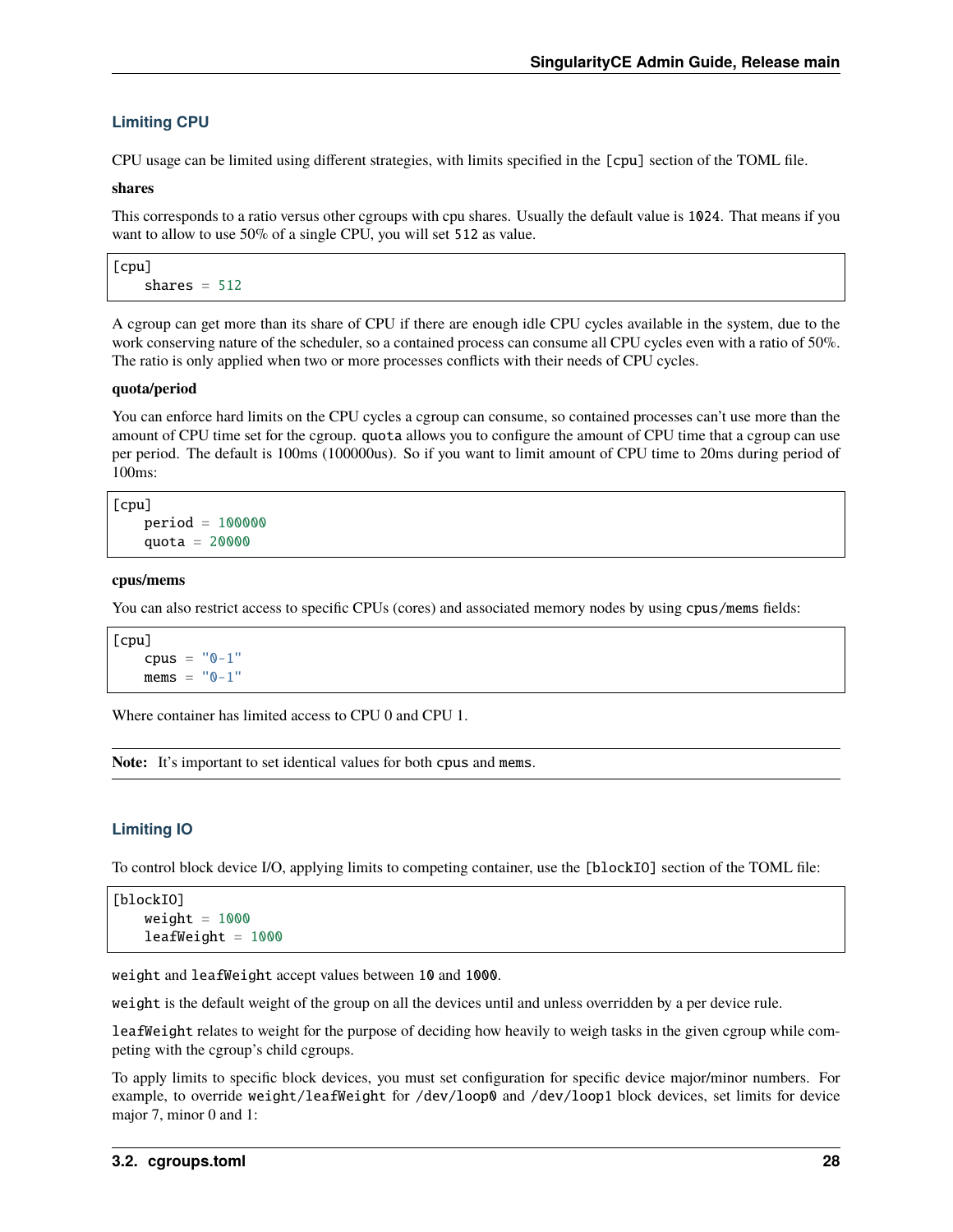```
[blockIO]
    [[blockIO.weightDevice]]
        major = 7minor = <math>0</math>weight = 100leafWeight = 50[[blockIO.weightDevice]]
       major = 7minor = 1weight = 100leafWeight = 50
```
You can also limit the IO read/write rate to a specific absolute value, e.g. 16MB per second for the /dev/loop0 block device. The rate is specified in bytes per second.

```
[blockIO]
    [[blockIO.throttleReadBpsDevice]]
        major = 7minor = 0rate = 16777216[[blockIO.throttleWriteBpsDevice]]
       major = 7minor = <math>0</math>rate = 16777216
```
#### **Other limits**

SingularityCE can apply all resource limits that are valid in the OCI runtime-spec resources section, including unified cgroups v2 constraints. It is most compatible, however, to use the cgroups v1 limits, which will be translated to v2 format when applied on a cgroups v2 system.

See <https://github.com/opencontainers/runtime-spec/blob/master/config-linux.md#control-groups> for information about the available limits. Note that SingularityCE uses TOML format for the configuration file, rather than JSON.

## <span id="page-30-0"></span>**3.3 ecl.toml**

The execution control list that can be used to restrict the execution of SIF files by signing key is defined here. You can authorize the containers by validating both the location of the SIF file in the filesystem and by checking against a list of signing entities.

**Warning:** The ECL configuration applies to SIF container images only. To lock down execution fully you should disable execution of other container types (squashfs/extfs/dir) via the singularity.conf file allow container settings.

```
[[execgroup]]
 tagname = "group2"
 mode = "whitelist"
 dirpath = "/tmp/containers"
 keyfp = ["7064B1D6EFF01B1262FED3F03581D99FE87EAFD1"]
```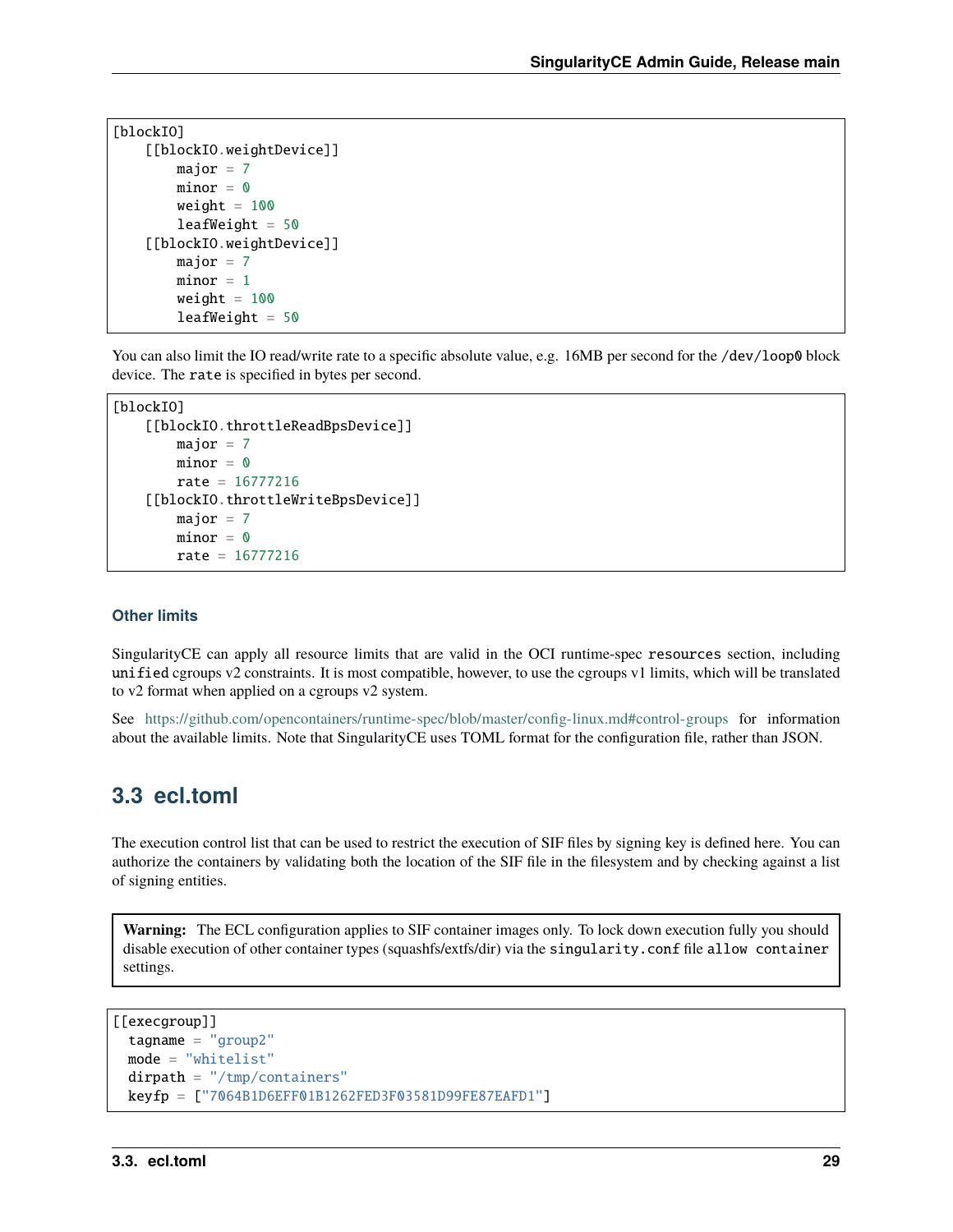Only the containers running from and signed with above-mentioned path and keys will be authorized to run.

Three possible list modes you can choose from:

**Whitestrict**: The SIF must be signed by all of the keys mentioned.

**Whitelist**: As long as the SIF is signed by one or more of the keys, the container is allowed to run.

**Blacklist**: Only the containers whose keys are not mentioned in the group are allowed to run.

**Note:** The ECL checks will use the new signature format introduced in SingularityCE 3.6.0. Containers signed with older versions of Singularity SingularityCE will not pass ECL checks.

To temporarily permit the use of legacy insecure signatures, set legacyinsecure = true in ecl.toml.

## **3.3.1 Managing ECL public keys**

Since SingularityCE 3.7.0 a global keyring is used for ECL signature verification. This keyring can be administered using the --global flag for the following commands:

- singularity key import (root user only)
- singularity key pull (root user only)
- singularity key remove (root user only)
- singularity key export
- singularity key list

**Note:** For security reasons, it is not possible to import private keys into this global keyring because it must be accessible by users and is stored in the file SYSCONFDIR/singularity/global-pgp-public.

# <span id="page-31-0"></span>**3.4 GPU Library Configuration**

When a container includes a GPU enabled application, SingularityCE (with the  $\text{-}$ -nv or  $\text{-}$ - $\text{-}$ rocm options) can properly inject the required Nvidia or AMD GPU driver libraries into the container, to match the host's kernel. The GPU / dev entries are provided in containers run with --nv or --rocm even if the --contain option is used to restrict the in-container device tree.

Compatibility between containerized CUDA/ROCm/OpenCL applications and host drivers/libraries is dependent on the versions of the GPU compute frameworks that were used to build the applications. Compatibility and usage information is discussed in the 'GPU Support' section of the [user guide](https://www.sylabs.io/guides/main/user-guide/)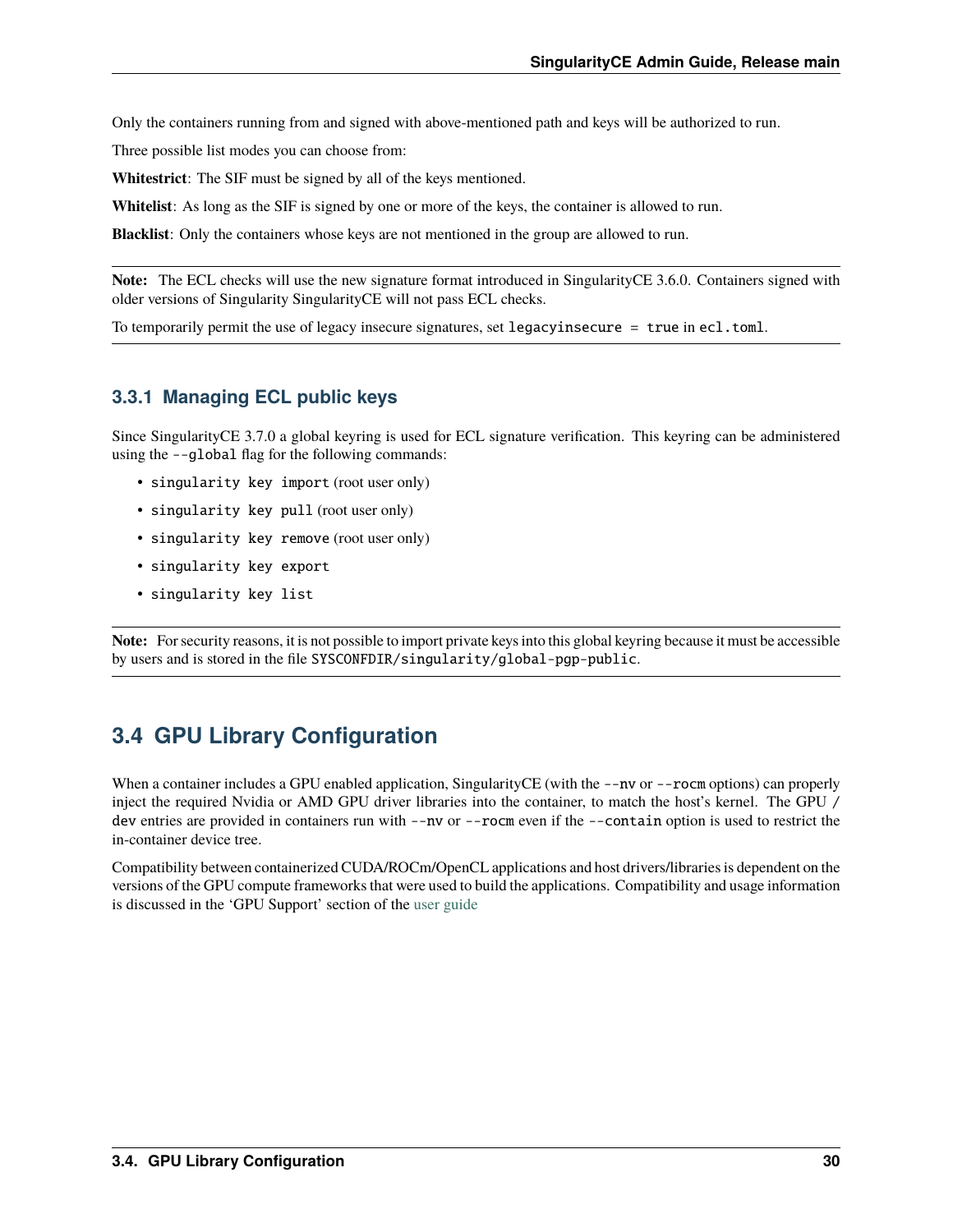## **3.4.1 NVIDIA GPUs / CUDA**

The nvliblist.conf configuration file is used to specify libraries and executables that need to be injected into the container when running SingularityCE with the --nv Nvidia GPU support option. The provided nvliblist.conf is suitable for CUDA 11, but may need to be modified if you need to include additional libraries, or further libraries are added to newer versions of the Nvidia driver/CUDA distribution.

When adding new entries to nvliblist.conf use the bare filename of executables, and the xxxx.so form of libraries. Libraries are resolved via 1 dconfig -p, and exectuables are found by searching \$PATH.

#### **Experimental nvidia-container-cli Support**

The [nvidia-container-cli](https://github.com/NVIDIA/libnvidia-container) tool is Nvidia's officially support method for configuring containers to use a GPU. It is targeted at OCI container runtimes.

SingularityCE 3.9 introduces an experimental --nvccli option, which will call out to nvidia-container-cli for container GPU setup, rather than use the nvliblist.conf approach.

To use --nvccli a root-owned nvidia-container-cli binary must be present on the host. The binary that is run is controlled by the nvidia-container-cli directive in singularity.conf. During installation of SingularityCE, the ./mconfig step will set the correct value in singularity.conf if nvidia-container-cli is found on the \$PATH. If the value of nvidia-container-cli path is empty, SingularityCE will look for the binary on \$PATH at runtime.

**Note:** To prevent use of nvidia-container-cli via the --nvccli flag, you may set nvidia-container-cli path to /bin/false in singularity.conf.

nvidia-container-cli is run as the root user during setuid operation of SingularityCE. The container starter process grants a number of Linux capabilities to nvidia-container-cli, which are required for it to configure the container for GPU operation. The operations performed by nvidia-container-cli are broadly similar to those which SingularityCE carries out when setting up a GPU container from nvliblist.conf.

## **3.4.2 AMD Radeon GPUs / ROCm**

The rocmliblist.conf file is used to specify libraries and executables that need to be injected into the container when running SingularityCE with the --rocm Radeon GPU support option. The provided rocmliblist.conf is suitable for ROCm 4.0, but may need to modified if you need to include additional libraries, or further libraries are added to newer versions of the ROCm distribution.

When adding new entries to rocmlist.conf use the bare filename of executables, and the xxxx.so form of libraries. Libraries are resolved via ldconfig -p, and exectuables are found by searching \$PATH.

#### **3.4.3 GPU liblist format**

The nvliblist.conf and rocmliblist files list the basename of executables and libraries to be bound into the container, without path information.

Binaries are found by searching \$PATH:

```
# put binaries here
# In shared environments you should ensure that permissions on these files
# exclude writing by non-privileged users.
```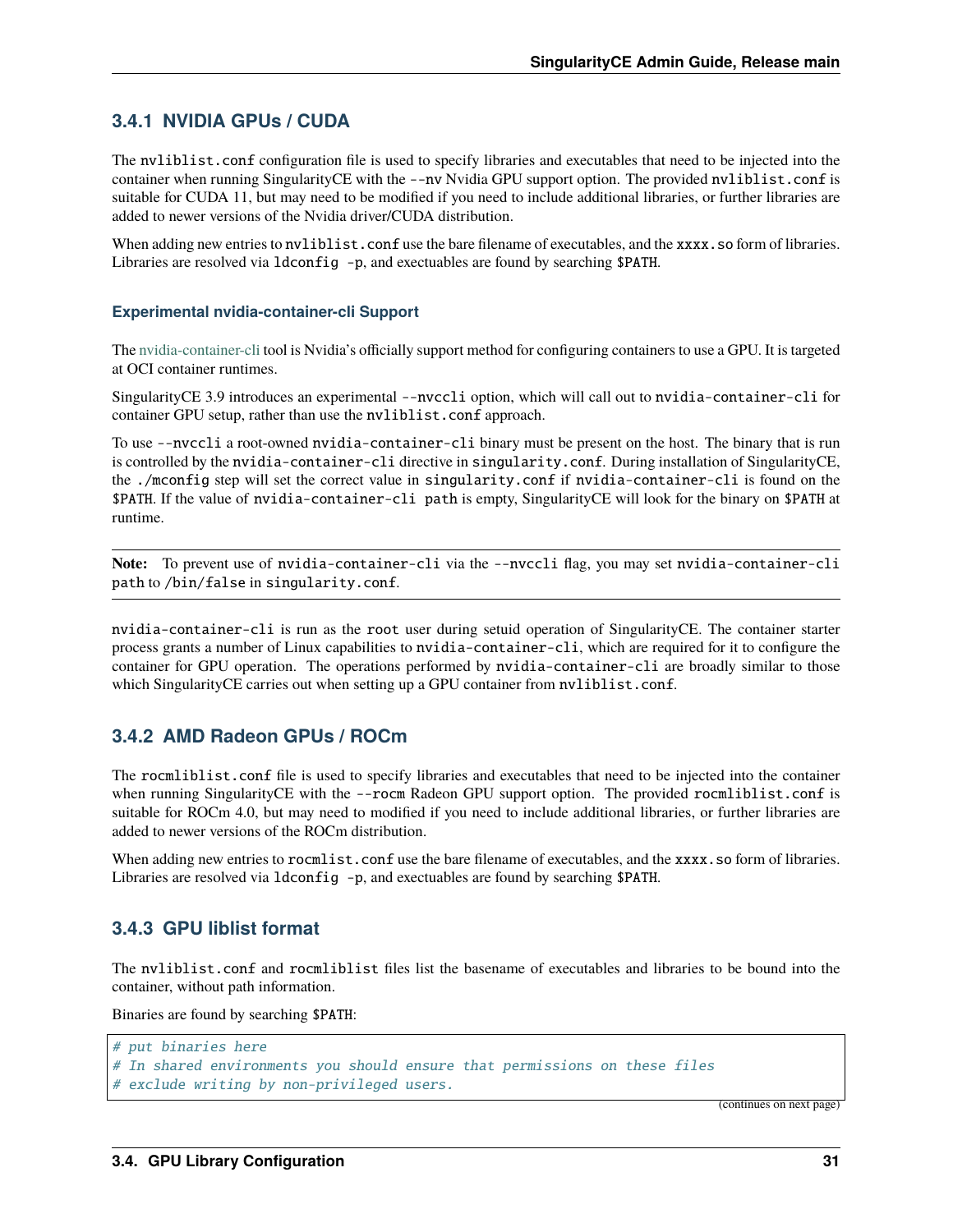rocm-smi rocminfo

Libraries should be specified without version information, i.e. libname. so, and are resolved using ldconfig.

```
# put libs here (must end in .so)
libamd_comgr.so
libcomgr.so
libCXLActivityLogger.so
```
If you receive warnings that binaries or libraries are not found, ensure that they are in a system path (binaries), or available in paths configured in /etc/ld.so.conf (libraries).

# <span id="page-33-0"></span>**3.5 capability.json**

**Warning:** It is extremely important to recognize that **granting users Linux capabilities with the** capability **command group is usually identical to granting those users root level access on the host system**. Most if not all capabilities will allow users to "break out" of the container and become root on the host. This feature is targeted toward special use cases (like cloud-native architectures) where an admin/developer might want to limit the attack surface within a container that normally runs as root. This is not a good option in multi-tenant HPC environments where an admin wants to grant a user special privileges within a container. For that and similar use cases, the *[fakeroot feature](#page-39-0)* (page 38) is a better option.

SingularityCE provides full support for admins to grant and revoke Linux capabilities on a user or group basis. The capability.json file is maintained by SingularityCE in order to manage these capabilities. The capability command group allows you to add, drop, and list capabilities for users and groups.

For example, let us suppose that we have decided to grant a user (named pinger) capabilities to open raw sockets so that they can use ping in a container where the binary is controlled via capabilities.

To do so, we would issue a command such as this:

\$ sudo singularity capability add --user pinger CAP\_NET\_RAW

This means the user pinger has just been granted permissions (through Linux capabilities) to open raw sockets within SingularityCE containers.

We can check that this change is in effect with the capability list command.

\$ sudo singularity capability list --user pinger CAP\_NET\_RAW

To take advantage of this new capability, the user pinger must also request the capability when executing a container with the --add-caps flag. pinger would need to run a command like this:

```
$ singularity exec --add-caps CAP_NET_RAW \
  library://sylabs/tests/ubuntu_ping:v1.0 ping -c 1 8.8.8.8
PING 8.8.8.8 (8.8.8.8) 56(84) bytes of data.
64 bytes from 8.8.8.8: icmp_seq=1 ttl=52 time=73.1 ms
--- 8.8.8.8 ping statistics ---
```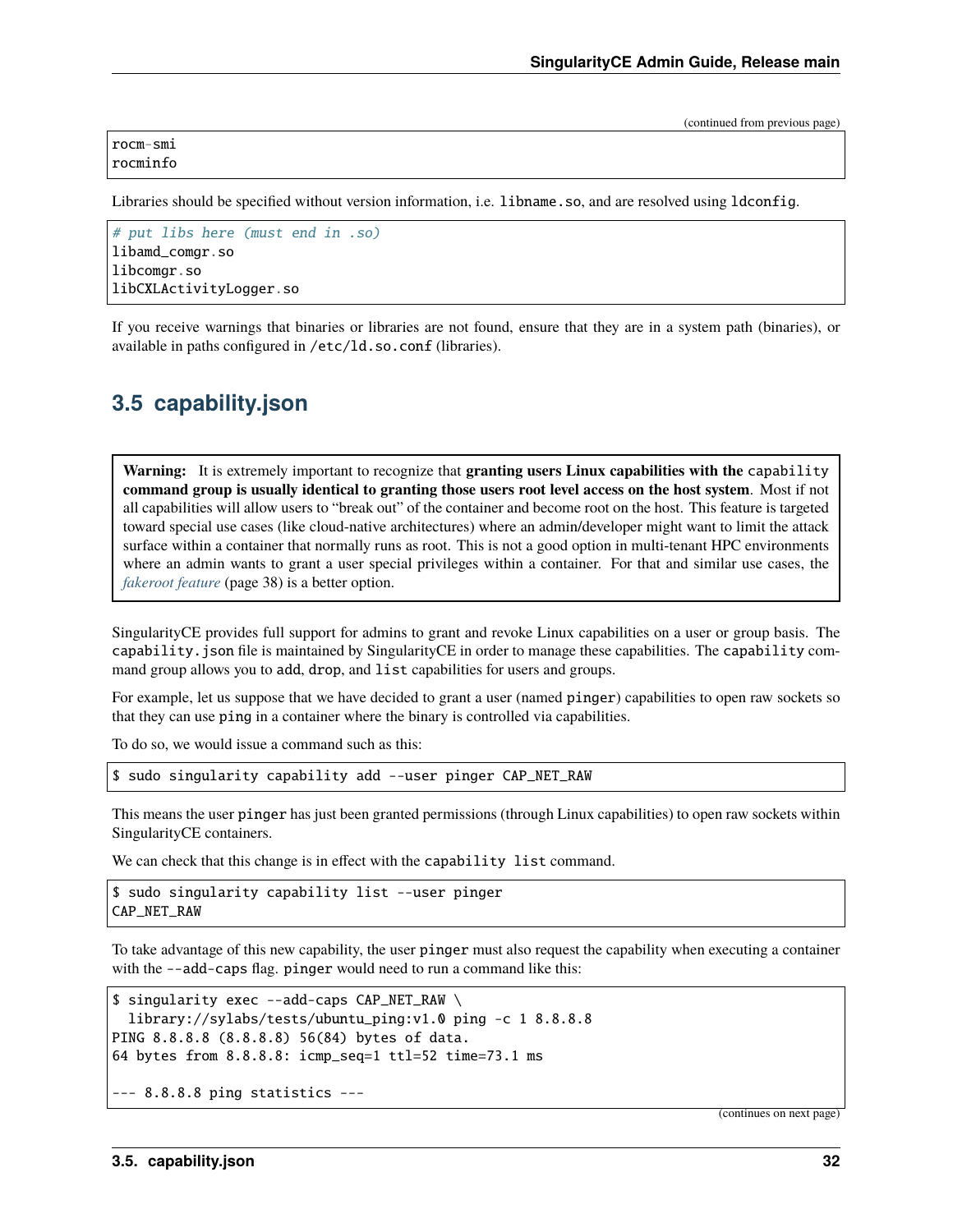```
1 packets transmitted, 1 received, 0% packet loss, time 0ms
rtt min/avg/max/mdev = 73.178/73.178/73.178/0.000 ms
```
If we decide that it is no longer necessary to allow the user pinger to open raw sockets within SingularityCE containers, we can revoke the appropriate Linux capability like so:

\$ sudo singularity capability drop --user pinger CAP\_NET\_RAW

Now if pinger tries to use CAP\_NET\_RAW, SingularityCE will not give the capability to the container and ping will fail to create a socket:

```
$ singularity exec --add-caps CAP_NET_RAW \
  library://sylabs/tests/ubuntu_ping:v1.0 ping -c 1 8.8.8.8
WARNING: not authorized to add capability: CAP_NET_RAW
ping: socket: Operation not permitted
```
The capability add and drop subcommands will also accept the case insensitive keyword all to grant or revoke all Linux capabilities to a user or group.

For more information about individual Linux capabilities check out the [man pages](http://man7.org/linux/man-pages/man7/capabilities.7.html) or use the capability avail command to output available capabilities with a description of their behaviors.

## <span id="page-34-0"></span>**3.6 seccomp-profiles**

Secure Computing (seccomp) Mode is a feature of the Linux kernel that allows an administrator to filter system calls being made from a container. Profiles made up of allowed and restricted calls can be passed to different containers. *Seccomp* provides more control than *capabilities* alone, giving a smaller attack surface for an attacker to work from within a container.

You can set the default action with defaultAction for a non-listed system call. Example: SCMP\_ACT\_ALLOW filter will allow all the system calls if it matches the filter rule and you can set it to SCMP\_ACT\_ERRNO which will have the thread receive a return value of *errno* if it calls a system call that matches the filter rule. The file is formatted in a way that it can take a list of additional system calls for different architecture and SingularityCE will automatically take syscalls related to the current architecture where it's been executed. The include/exclude-> caps section will include/exclude the listed system calls if the user has the associated capability.

Use the --security option to invoke the container like:

\$ sudo singularity shell --security seccomp:/home/david/my.json my\_container.sif

For more insight into security options, network options, cgroups, capabilities, etc, please check the [Userdocs](https://www.sylabs.io/guides/main/user-guide/) and it's [Appendix.](https://www.sylabs.io/guides/main/user-guide/appendix.html)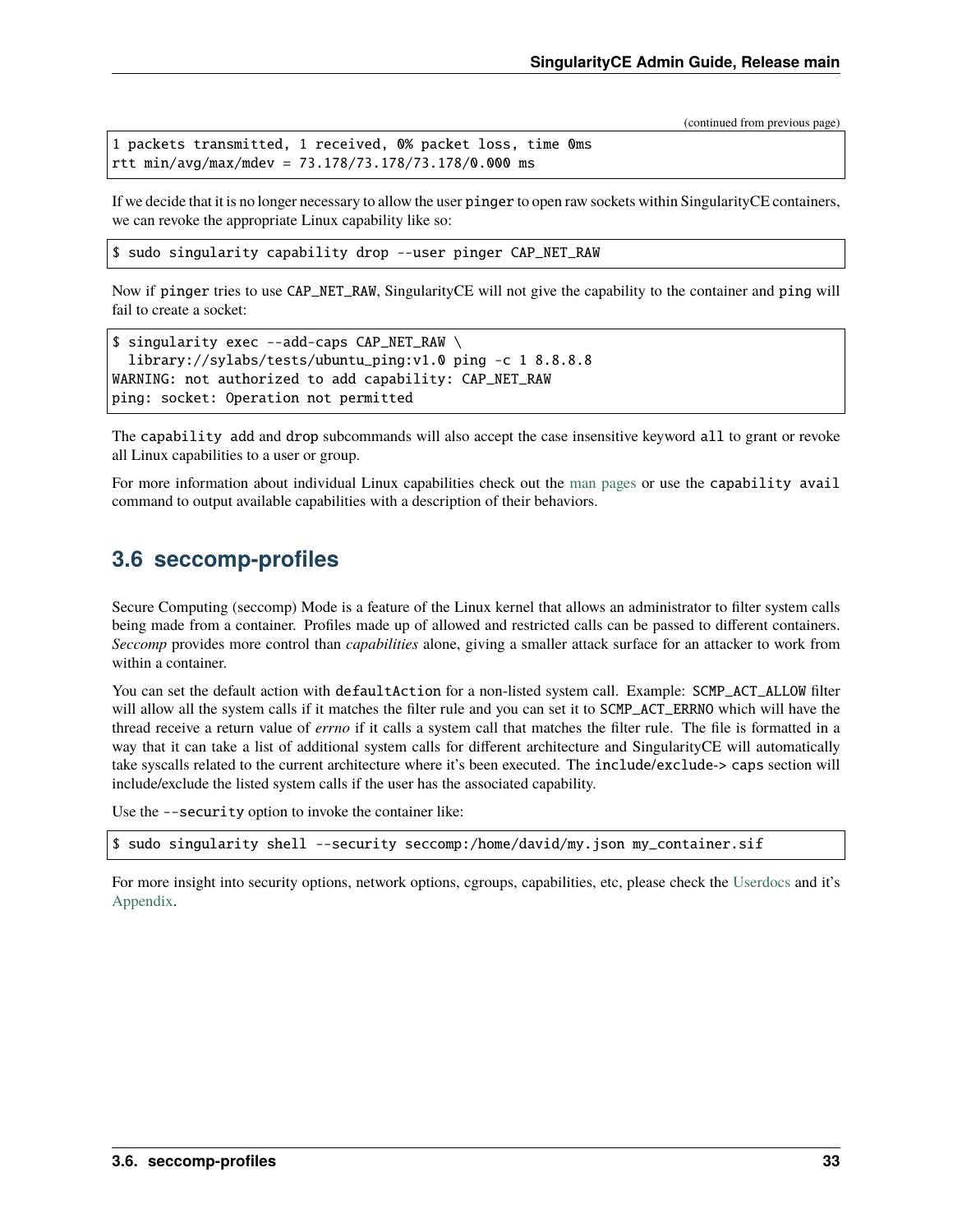## <span id="page-35-0"></span>**3.7 remote.yaml**

System-wide remote endpoints are defined in a configuration file typically located at /usr/local/etc/ singularity/remote.yaml (this location may vary depending on installation parameters) and can be managed by administrators with the remote command group.

## **3.7.1 Remote Endpoints**

Sylabs introduced the online [Sylabs Cloud](https://cloud.sylabs.io/home) to enable users to [Create,](https://cloud.sylabs.io/builder) [Secure,](https://cloud.sylabs.io/keystore?sign=true) and [Share](https://cloud.sylabs.io/library/guide#create) their container images with others.

SingularityCE allows users to login to an account on the Sylabs Cloud, or configure SingularityCE to use an API compatible container service such as a local installation of SingularityCE Enterprise, which provides an on-premise private Container Library, Remote Builder and Key Store.

**Note:** A fresh installation of SingularityCE is automatically configured to connect to the public [Sylabs Cloud](https://cloud.sylabs.io) services.

#### **Examples**

Use the remote command group with the  $-\text{global flag}$  to create a system-wide remote endpoint:

```
$ sudo singularity remote add --global company-remote https://enterprise.example.com
INFO: Remote "company-remote" added.
INFO: Global option detected. Will not automatically log into remote.
```
Conversely, to remove a system-wide endpoint:

```
$ sudo singularity remote remove --global company-remote
INFO: Remote "company-remote" removed.
```
**Note:** Once users log in to a system wide endpoint, a copy of the endpoint will be listed in a their  $\sim$ /. singularity/ remote.yaml file. This means modifications or removal of the system-wide endpoint will not be reflected in the users configuration unless they remove the endpoint themselves.

#### **Exclusive Endpoint**

SingularityCE 3.7 introduces the ability for an administrator to make a remote the only usable remote for the system by using the --exclusive flag:

```
$ sudo singularity remote use --exclusive company-remote
INFO: Remote "company-remote" now in use.
$ singularity remote list
Cloud Services Endpoints
========================
NAME URI URI ACTIVE GLOBAL EXCLUSIVE INSECURE
SylabsCloud cloud.sylabs.io NO YES NO NO
company-remote enterprise.example.com YES YES YES NO
myremote enterprise.example.com NO NO NO NO
```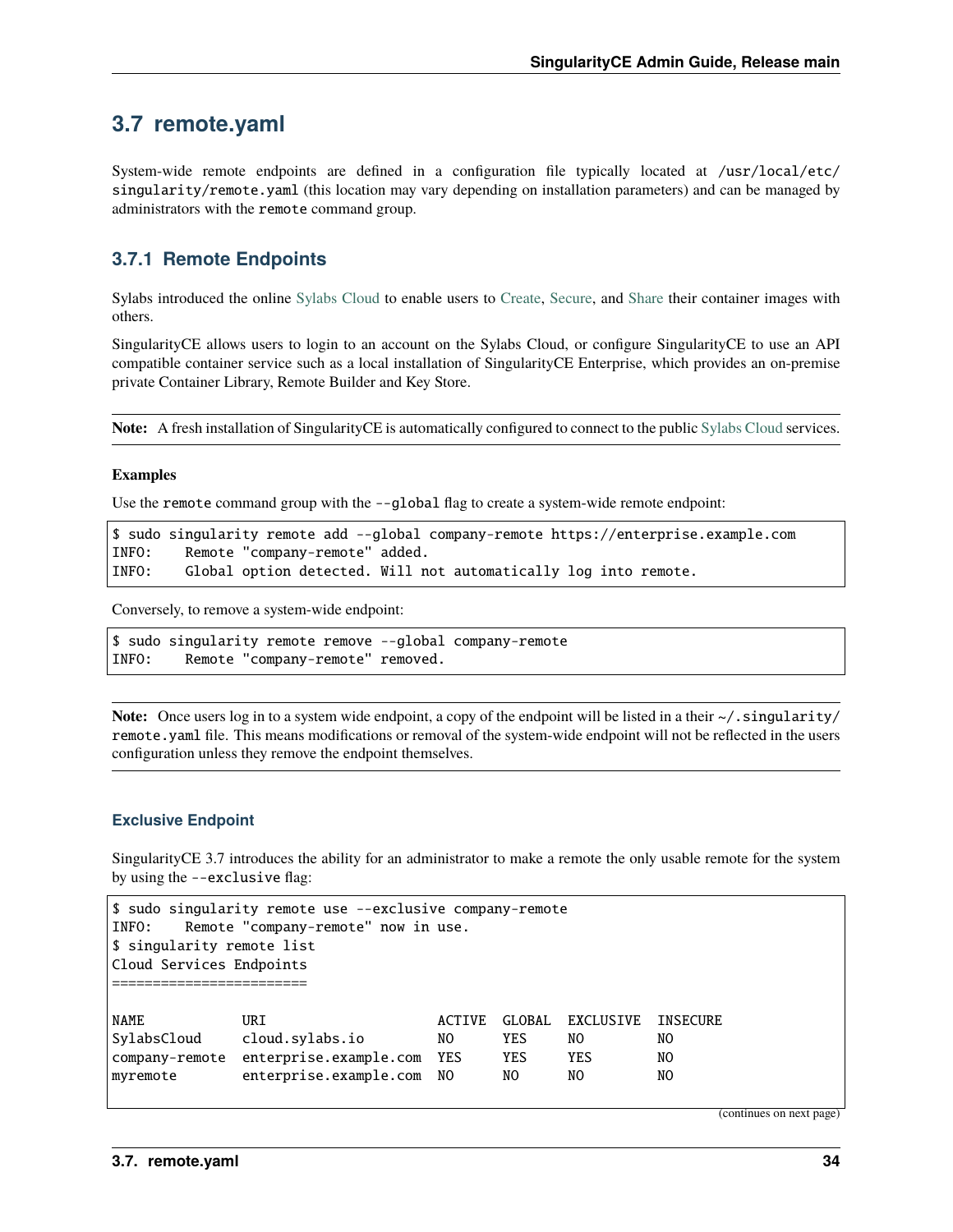```
Keyservers
==========
URI GLOBAL INSECURE ORDER
https://keys.example.com YES NO 1*
* Active cloud services keyserver
```
#### **Insecure (HTTP) Endpoints**

From SingularityCE 3.9, if you are using a endpoint that exposes its service discovery file over an insecure HTTP connection only, it can be added by specifying the --insecure flag:

```
$ sudo singularity remote add --global --insecure test http://test.example.com
INFO: Remote "test" added.
INFO: Global option detected. Will not automatically log into remote.
```
This flag controls HTTP vs HTTPS for service discovery only. The protocol used to access individual library, build and keyserver URLs is set by the service discovery file.

#### **Additional Information**

For more details on the remote command group and managing remote endpoints, please check the [Remote Userdocs.](https://www.sylabs.io/guides/main/user-guide/endpoint.html)

## **3.7.2 Keyserver Configuration**

By default, SingularityCE will use the keyserver correlated to the active cloud service endpoint. This behavior can be changed or supplemented via the add-keyserver and remove-keyserver commands. These commands allow an administrator to create a global list of key servers used to verify container signatures by default.

For more details on the remote command group and managing keyservers, please check the [Remote Userdocs.](https://www.sylabs.io/guides/main/user-guide/endpoint.html)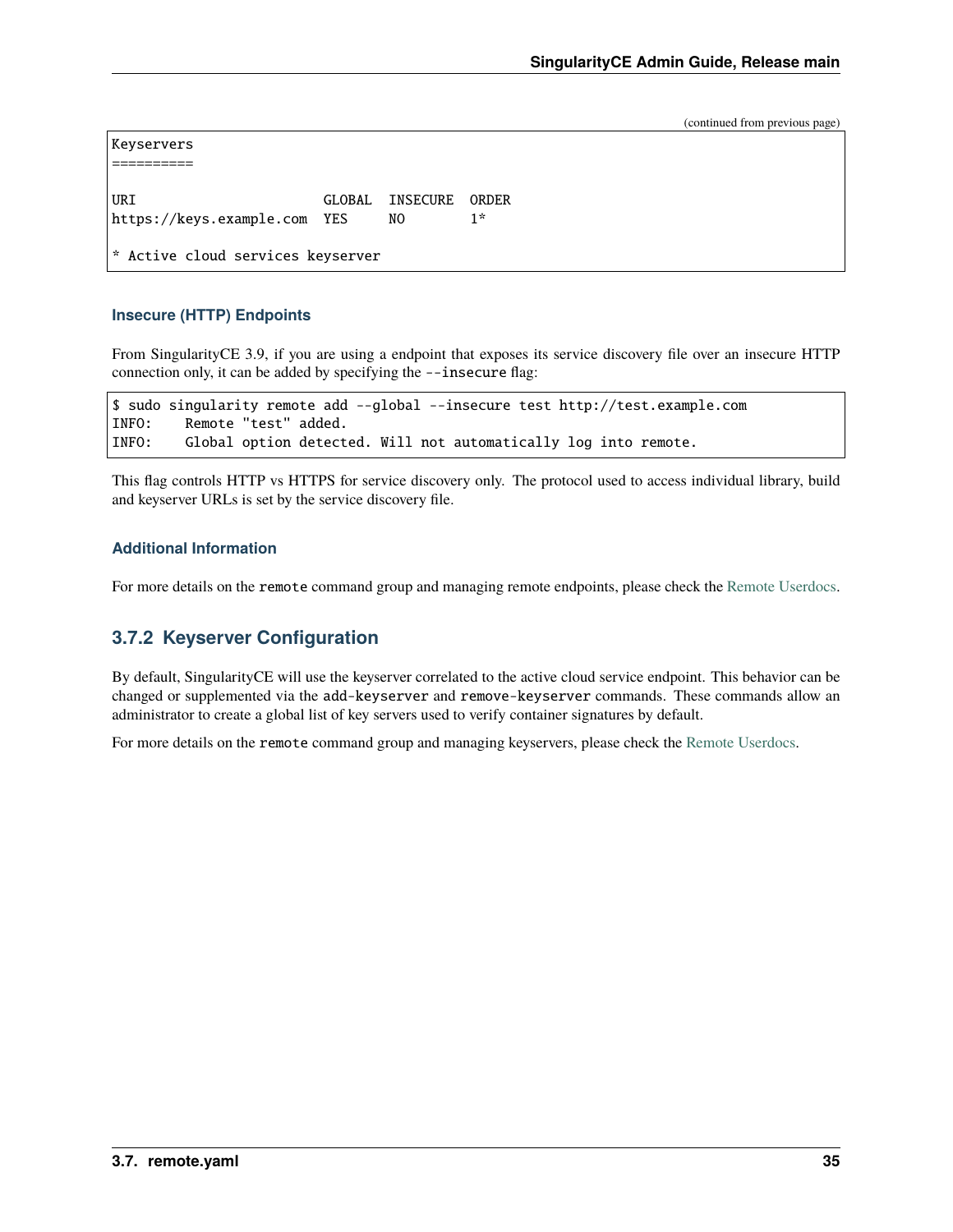**CHAPTER**

# **USER NAMESPACES & FAKEROOT**

<span id="page-37-0"></span>User namespaces are an isolation feature that allow processes to run with different user identifiers and/or privileges inside that namespace than are permitted outside. A user may have a uid of 1001 on a system outside of a user namespace, but run programs with a different uid with different privileges inside the namespace.

User namespaces are used with containers to make it possible to set up a container without privileged operations, and so that a normal user can act as root inside a container to perform administrative tasks, without being root on the host outside.

SingularityCE uses user namespaces in 3 situations:

- When the setuid workflow is disabled or SingularityCE was installed without root.
- When a container is run with the --userns option.
- When --fakeroot is used to impersonate a root user when building or running a container.

## <span id="page-37-1"></span>**4.1 User Namespace Requirements**

To allow unprivileged creation of user namespaces a kernel >=3.8 is required, with >=3.18 being recommended due to security fixes for user namespaces (3.18 also adds OverlayFS support which is used by Singularity).

Additionally, some Linux distributions require that unprivileged user namespace creation is enabled using a sysctl or kernel command line parameter. Please consult your distribution documentation or vendor to confirm the steps necessary to 'enable unprivileged user namespace creation'.

#### **4.1.1 Debian**

```
sudo sh -c 'echo kernel.unprivileged_userns_clone=1 \
   >/etc/sysctl.d/90-unprivileged_userns.conf'
sudo sysctl -p /etc/sysctl.d /etc/sysctl.d/90-unprivileged_userns.conf
```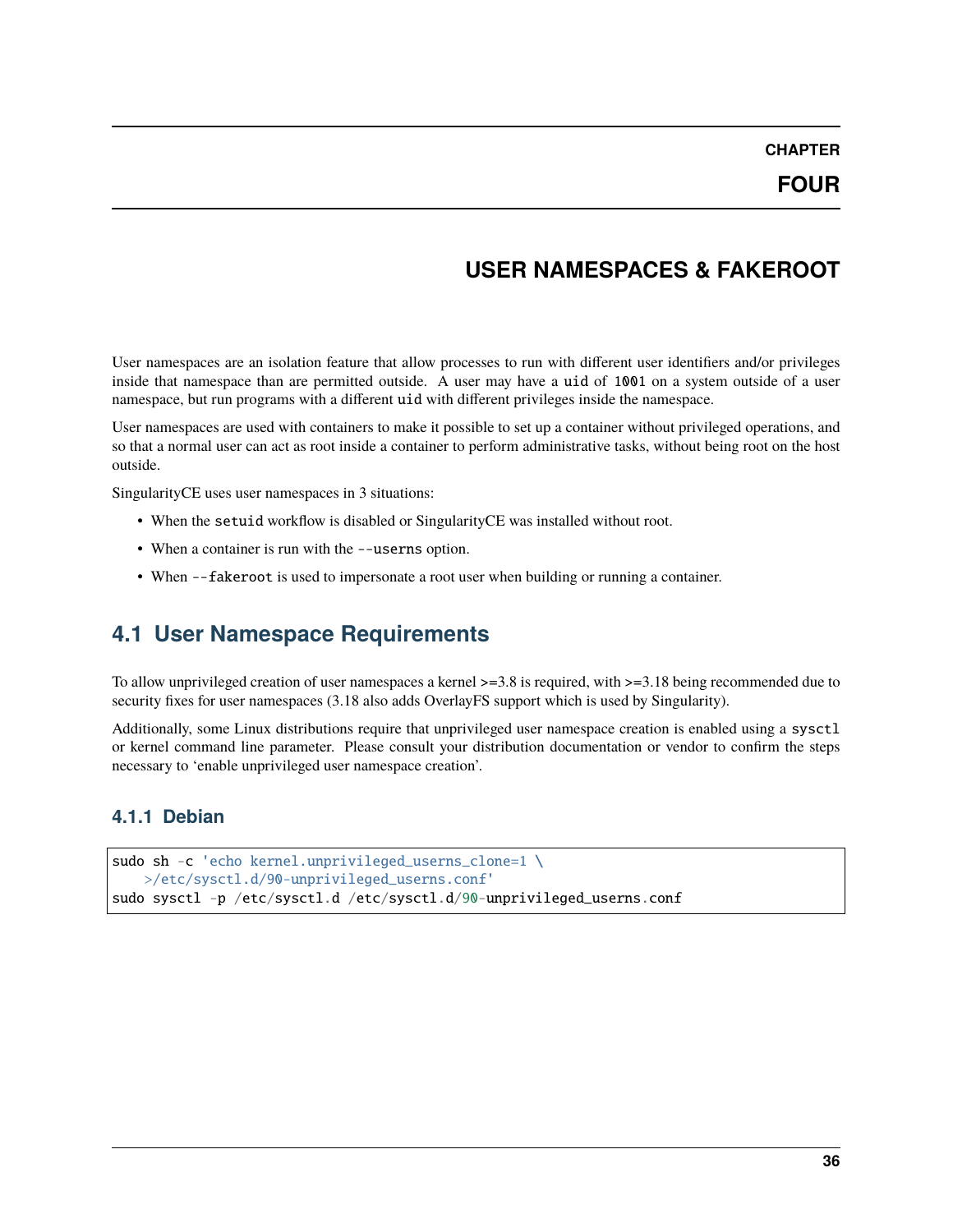### **4.1.2 RHEL/CentOS 7**

From 7.4, kernel support is included but must be enabled with:

```
sudo sh -c 'echo user.max_user_namespaces=15000 \
   >/etc/sysctl.d/90-max_net_namespaces.conf'
sudo sysctl -p /etc/sysctl.d /etc/sysctl.d/90-max_net_namespaces.conf
```
# <span id="page-38-0"></span>**4.2 Unprivileged Installations**

As detailed in the *[non-setuid installation](#page-15-0)* (page 14) section, SingularityCE can be compiled or configured with the allow setuid = no option in singularity.conf to not perform privileged operations using the starter-setuid binary.

When SingularityCE does not use setuid all container execution will use a user namespace. In this mode of operation, some features are not available, and there are impacts to the security/integrity guarantees when running SIF container images:

- Unless using the experimental --sif-fuse function, all containers must be run from sandbox directories. SIF images are extracted to a sandbox directory on the fly, preventing verification at runtime, and potentially allowing external modification of the container at runtime.
- Filesystem image, and SIF-embedded persistent overlays cannot be used.
- Encrypted containers cannot be used. SingularityCE mounts encrypted containers directly through the kernel, so that encrypted content is not extracted to disk. This requires the setuid workflow.
- Fakeroot functionality will rely on external setuid root newuidmap and newgidmap binaries which may be provided by the distribution.

## <span id="page-38-1"></span>**4.3 –userns option**

The --userns option to singularity run/exec/shell will start a container using a user namespace, avoiding the setuid privileged workflow for container setup even if SingularityCE was compiled and configured to use setuid by default.

The same limitations apply as in an unprivileged installation.

## <span id="page-38-2"></span>**4.4 –sif-fuse option**

If squashfuse >=0.1.100 is installed on the system, and available on the \$PATH, SingularityCE can use it to mount a container filesystem from a SIF file in unprivileged / user namespace flows.

This is an experimental feature, and does not currently apply to  $--fakeroot$ , or support additional overlays etc.

To always attempt a squashfuse based mount, set sif fuse = yes in singularity.conf. Otherwise, use the --sif-fuse flag. E.g.:

```
$ singularity run -u --sif-fuse ~/ubuntu_latest.sif
INFO: Mounting SIF with FUSE...
Singularity>
exit
```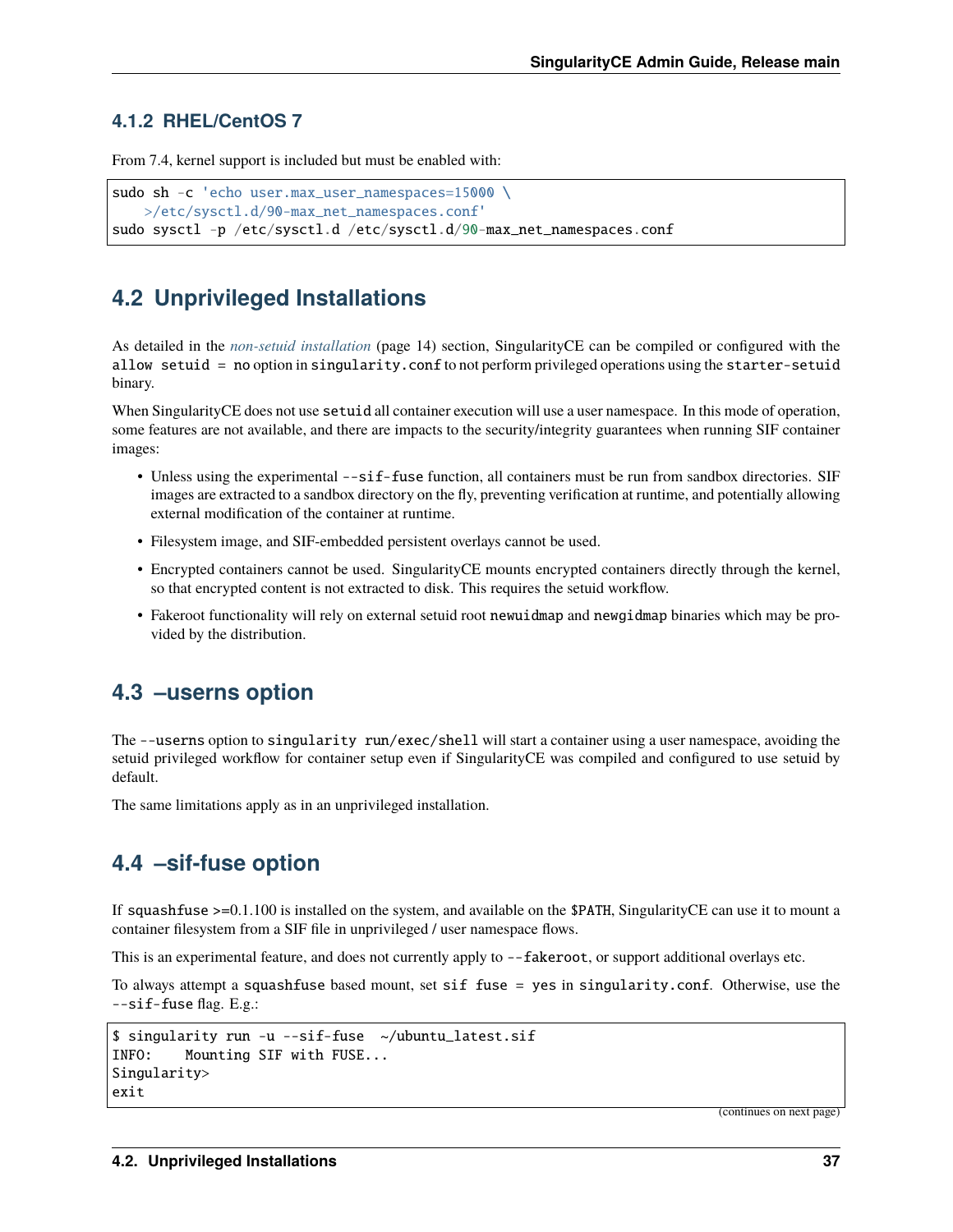INFO: Unmounting SIF with FUSE... INFO: Removing image tempDir /tmp/rootfs-33363059

SingularityCE will call squashfuse before container startup, to mount the container filesystem read-only, from the SIF to a temporary location. When the container exits, fusermount is used to unmount the SIF filesystem, and the temporary location is cleaned up.

If a squashfuse mount cannot be performed successfully, SingularityCE will fall back to extracting the SIF image to a temporary directory, with a warning as this extraction is performed.

## <span id="page-39-0"></span>**4.5 Fakeroot feature**

Fakeroot (or commonly referred as rootless mode) allows an unprivileged user to run a container as a **"fake root"** user by leveraging user namespaces with [user namespace UID/GID mapping.](http://man7.org/linux/man-pages/man7/user_namespaces.7.html)

User namespace UID/GID mapping allows a user to act as a different UID/GID in the container than they are on the host. A user can access a configured range of UIDs/GIDs in the container, which map back to (generally) unprivileged user UIDs/GIDs on the host. This allows a user to be root (uid 0) in a container, install packages etc., but have no privilege on the host.

#### **4.5.1 Requirements**

In addition to user namespace support, SingularityCE must manipulate subuid and subgid maps for the user namespace it creates. By default this happens transparently in the setuid workflow. With unprivileged installations of SingularityCE or where allow setuid = no is set in singularity.conf, SingularityCE attempts to use external setuid binaries newuidmap and newgidmap, so you need to install those binaries on your system.

#### **4.5.2 Basics**

Fakeroot relies on /etc/subuid and /etc/subgid files to find configured mappings from real user and group IDs, to a range of otherwise vacant IDs for each user on the host system that can be remapped in the user namespace. A user must have an entry in these system configuration files to use the fakeroot feature. SingularityCE provides a *[config](#page-41-0) [fakeroot](#page-41-0)* (page 40) command to assist in managing these files, but it is important to understand how they work.

For user foo an entry in /etc/subuid might be:

```
foo:100000:65536
```
where foo is the username, 100000 is the start of the UID range that can be used by foo in a user namespace uid mapping, and 65536 number of UIDs available for mapping.

Same for /etc/subgid:

foo:100000:65536

**Note:** Some distributions add users to these files on installation, or when useradd, adduser, etc. utilities are used to manage local users.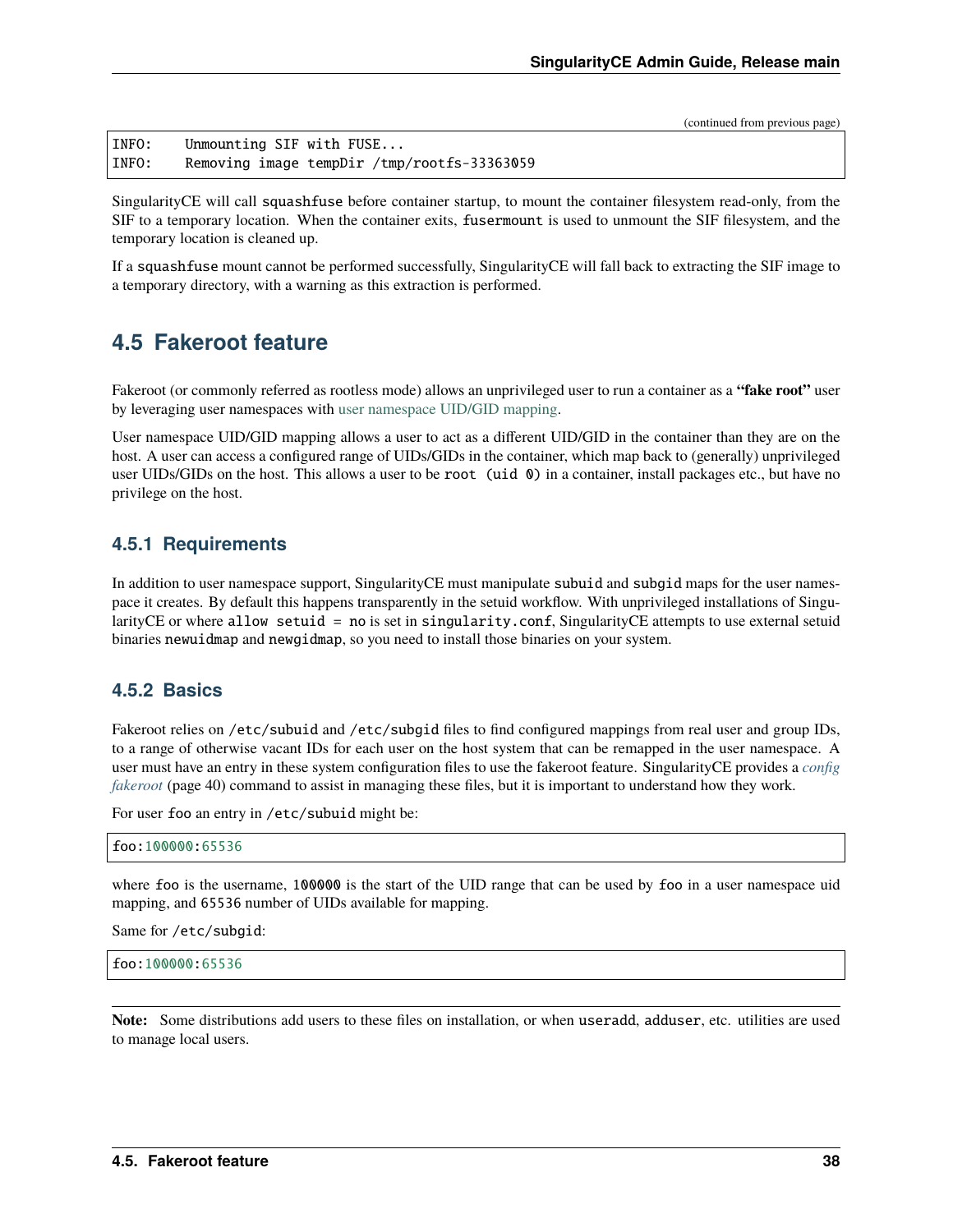The glibc nss name service switch mechanism does not currently support managing subuid and subgid mappings with external directory services such as LDAP. You must manage or provision mapping files direct to systems where fakeroot will be used.

**Warning:** SingularityCE requires that a range of at least 65536 IDs is used for each mapping. Larger ranges may be defined without error.

It is also important to ensure that the subuid and subgid ranges defined in these files don't overlap with each other, or any real UIDs and GIDs on the host system.

So if you want to add another user bar, /etc/subuid and /etc/subgid will look like:

```
foo:100000:65536
bar:165536:65536
```
Resulting in the following allocation:

|     |      | User   Host UID   Sub UID/GID range |
|-----|------|-------------------------------------|
| foo | 1000 | 100000 to 165535                    |
| bar | 1001 | 165536 to 231071                    |

Inside a user namespace / container, foo and bar can now act as any UID/GID between 0 and 65536, but these UIDs are confined to the container. For foo UID 0 in the container will map to the host foo UID 1000 and 1 to 65536 will map to 100000-165535 outside of the container etc. This impacts the ownership of files, which will have different IDs inside and outside of the container.

**Note:** If you are managing large numbers of fakeroot mappings you may wish to specify users by UID rather than username in the /etc/subuid and /etc/subgid files. The man page for subuid advises:

"When large number of entries (10000-100000 or more) are defined in /etc/subuid, parsing performance penalty will become noticeable. In this case it is recommended to use UIDs instead of login names. Benchmarks have shown speed-ups up to 20x."

## **4.5.3 Filesystem considerations**

Based on the above range, here we can see what happens when the user foo create files with --fakeroot feature:

| Create file with container UID | Created host file owned by UID |
|--------------------------------|--------------------------------|
| $0$ (default)                  | 1000                           |
| 1 (daemon)                     | 100000                         |
| $2$ (bin)                      | 100001                         |

Outside of the fakeroot container the user may not be able to remove directories and files created with a subuid, as they do not match with the user's UID on the host. The user can remove these files by using a container shell running with fakeroot.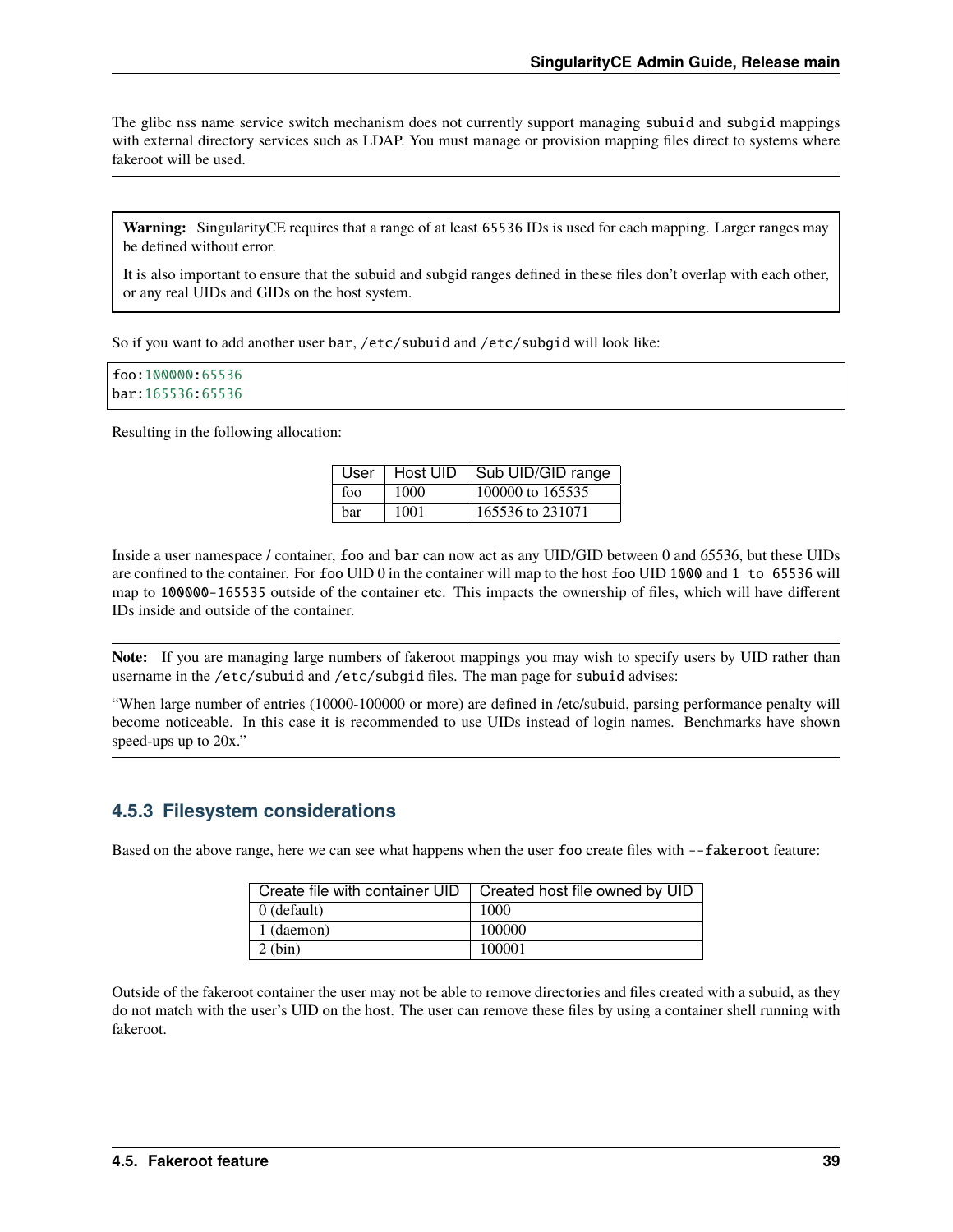### **4.5.4 Network configuration**

With fakeroot, users can request a container network named fakeroot, other networks are restricted and can only be used by the real host root user. By default the fakeroot network is configured to use a network veth pair.

Warning: Do not change the fakeroot network type in etc/singularity/network/40\_fakeroot. conflist without considering the security implications.

**Note:** Unprivileged installations of SingularityCE cannot use fakeroot network as it requires privilege during container creation to set up the network.

#### <span id="page-41-0"></span>**4.5.5 Configuration with** config fakeroot

SingularityCE 3.5 and above provides a config fakeroot command that can be used by a root user to administer local system /etc/subuid and /etc/subgid files in a simple manner. This allows users to be granted the ability to use Singularity's fakeroot functionality without editing the files manually. The config fakeroot command will automatically ensure that generated subuid/subgid ranges are an appropriate size, and do not overlap.

config fakeroot must be run as the root user, or via sudo singularity config fakeroot as the /etc/ subuid and /etc/subgid files form part of the system configuration, and are security sensitive. You may --add or --remove user subuid/subgid mappings. You can also --enable or --disable existing mappings.

**Note:** If you deploy SingularityCE to a cluster you will need to make arrangements to synchronize /etc/subuid and /etc/subgid mapping files to all nodes.

At this time, the glibc name service switch functionality does not support subuid or subgid mappings, so they cannot be defined in a central directory such as LDAP.

#### **Adding a fakeroot mapping**

Use the  $-a$ --add <user> option to config fakeroot to create new mapping entries so that <user> can use the fakeroot feature of Singularity:

```
$ sudo singularity config fakeroot --add dave
# Show generated `/etc/subuid`
$ cat /etc/subuid
1000:4294836224:65536
# Show generated `/etc/subgid`
$ cat /etc/subgid
1000:4294836224:65536
```
The first subuid range will be set to the top of the 32-bit UID space. Subsequent subuid ranges for additional users will be created working down from this value. This minimizes the change of overlap with real UIDs on most systems.

**Note:** The config fakeroot command generates mappings specified using the user's uid, rather than their username. This is the preferred format for faster lookups when configuring a large number of mappings, and the command can be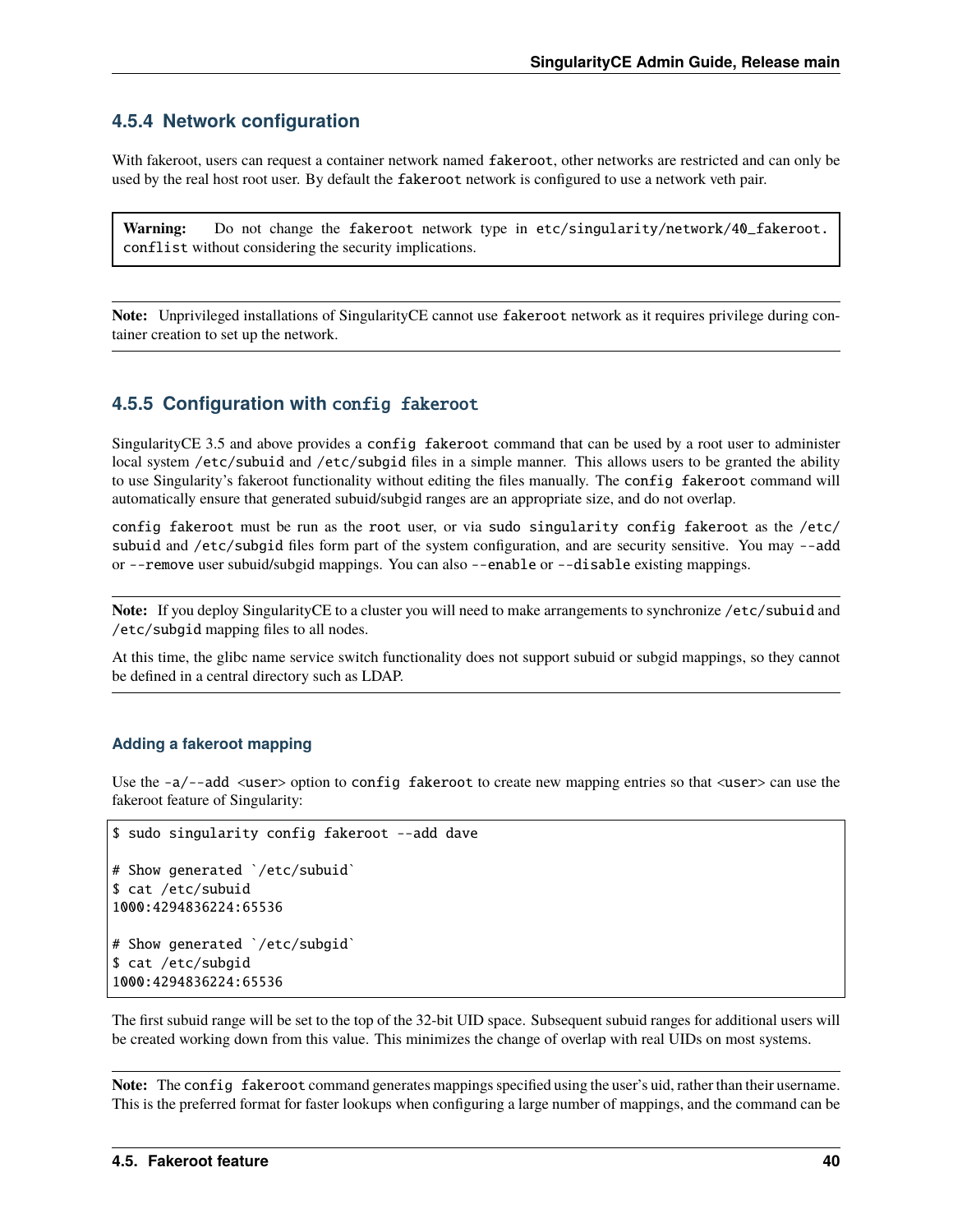used to manipulate these by username.

#### **Deleting, disabling, enabling mappings**

Use the  $-r$  --remove <user> option to config fakeroot to completely remove mapping entries. The <user> will no longer be able to use the fakeroot feature of Singularity:

\$ sudo singularity config fakeroot --remove dave

Warning: If a fakeroot mapping is removed, the subuid/subgid range may be assigned to another user via --add. Any remaining files from the prior user that were created with this mapping will be accessible to the new user via fakeroot.

The  $-d$ /--disable and  $-e$ /--enable options will comment and uncomment entries in the mapping files, to temporarily disable and subsequently re-enable fakeroot functionality for a user. This can be useful to disable fakeroot for a user, but ensure the subuid/subgid range assigned to them is reserved, and not re-assigned to a different user.

```
# Disable dave
$ sudo singularity config fakeroot --disable dave
# Entry is commented
$ cat /etc/subuid
!1000:4294836224:65536
# Enable dave
$ sudo singularity config fakeroot --enable dave
# Entry is active
$ cat /etc/subuid
1000:4294836224:65536
```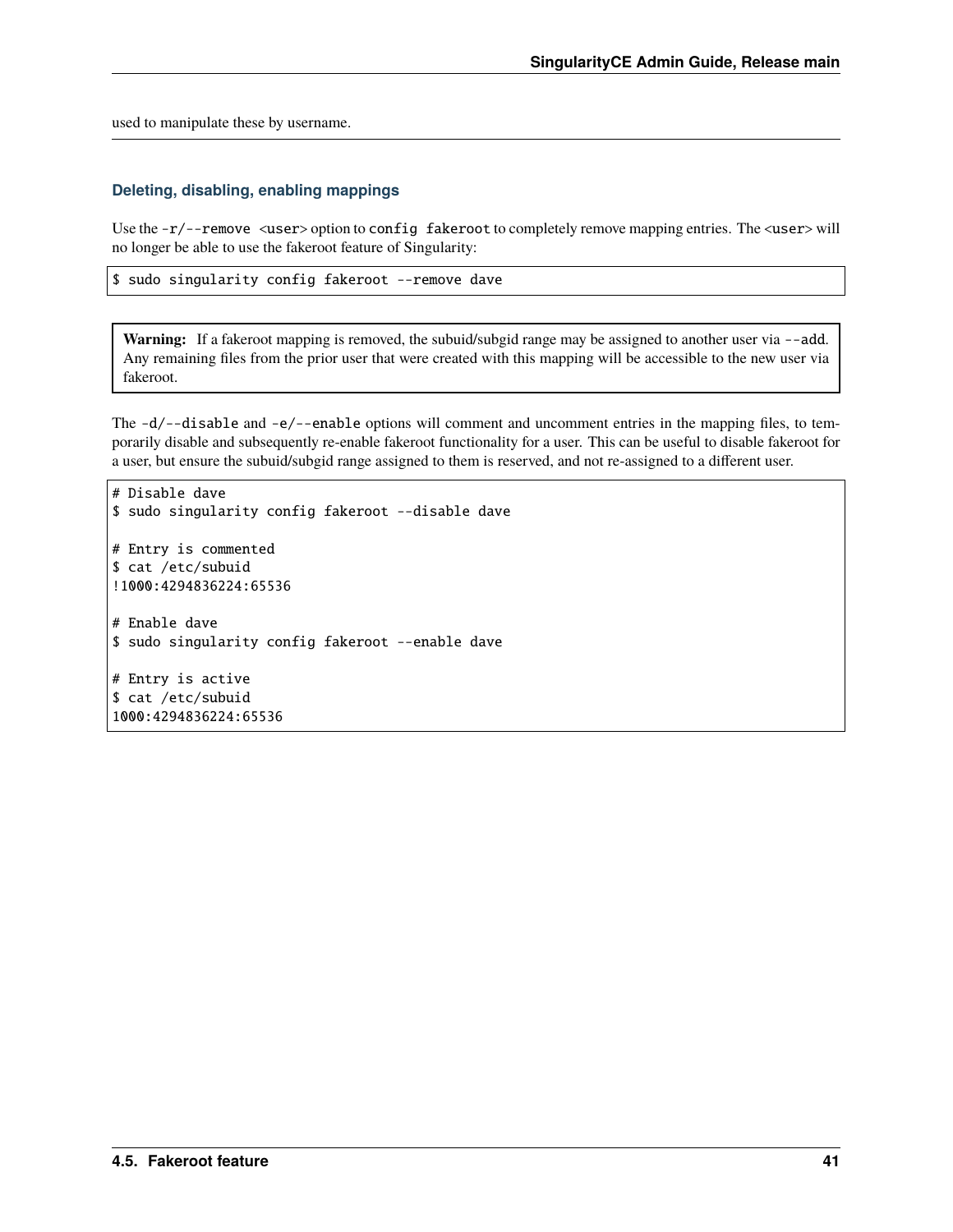**CHAPTER**

# **SECURITY IN SINGULARITYCE**

# <span id="page-43-1"></span><span id="page-43-0"></span>**5.1 Security Policy**

If you suspect you have found a vulnerability in SingularityCE we want to work with you so that it can be investigated, fixed, and disclosed in a responsible manner. Please follow the steps in our published [Security Policy,](https://sylabs.io/security-policy) which begins with contacting us privately via [security@sylabs.io](mailto:security@sylabs.io)

Sylabs discloses vulnerabilities found in SingularityCE through public CVE reports, and notifications on our community channels. We encourage all users to monitor new releases of SingularityCE for security information. Security patches are applied to the latest open-source release.

SingularityPRO is a professionally curated and licensed version of SingularityCE that provides added security, stability, and support beyond that offered by the open source project. Security and bug-fix patches are backported to select versions of SingularityPRO, so that they can be deployed long-term where required. PRO users receive security fixes as detailed in the [Sylabs Security Policy.](https://sylabs.io/security-policy)

# <span id="page-43-2"></span>**5.2 Background**

SingularityCE grew out of the need to implement a container platform that was suitable for use on shared systems, such as HPC clusters. In these environments multiple people access a shared resource. User accounts, groups, and standard file permissions limit their access to data, devices, and prevent them from disrupting or accessing others' work.

To provide security in these environments a container needs to run as the user who starts it on the system. Before the widespread adoption of the Linux user namespace, only a privileged user could perform the operations which are needed to run a container. A default Docker installation uses a root-owned daemon to start containers. Users can request that the daemon starts a container on their behalf. However, coordinating a daemon with other schedulers is difficult and, since the daemon is privileged, users can ask it to carry out actions that they wouldn't normally have permission to do.

When a user runs a container with SingularityCE, it is started as a normal process running under the user's account. Standard file permissions and other security controls based on user accounts, groups, and processes apply. In a default installation SingularityCE uses a setuid starter binary to perform only the specific tasks needed to setup the container.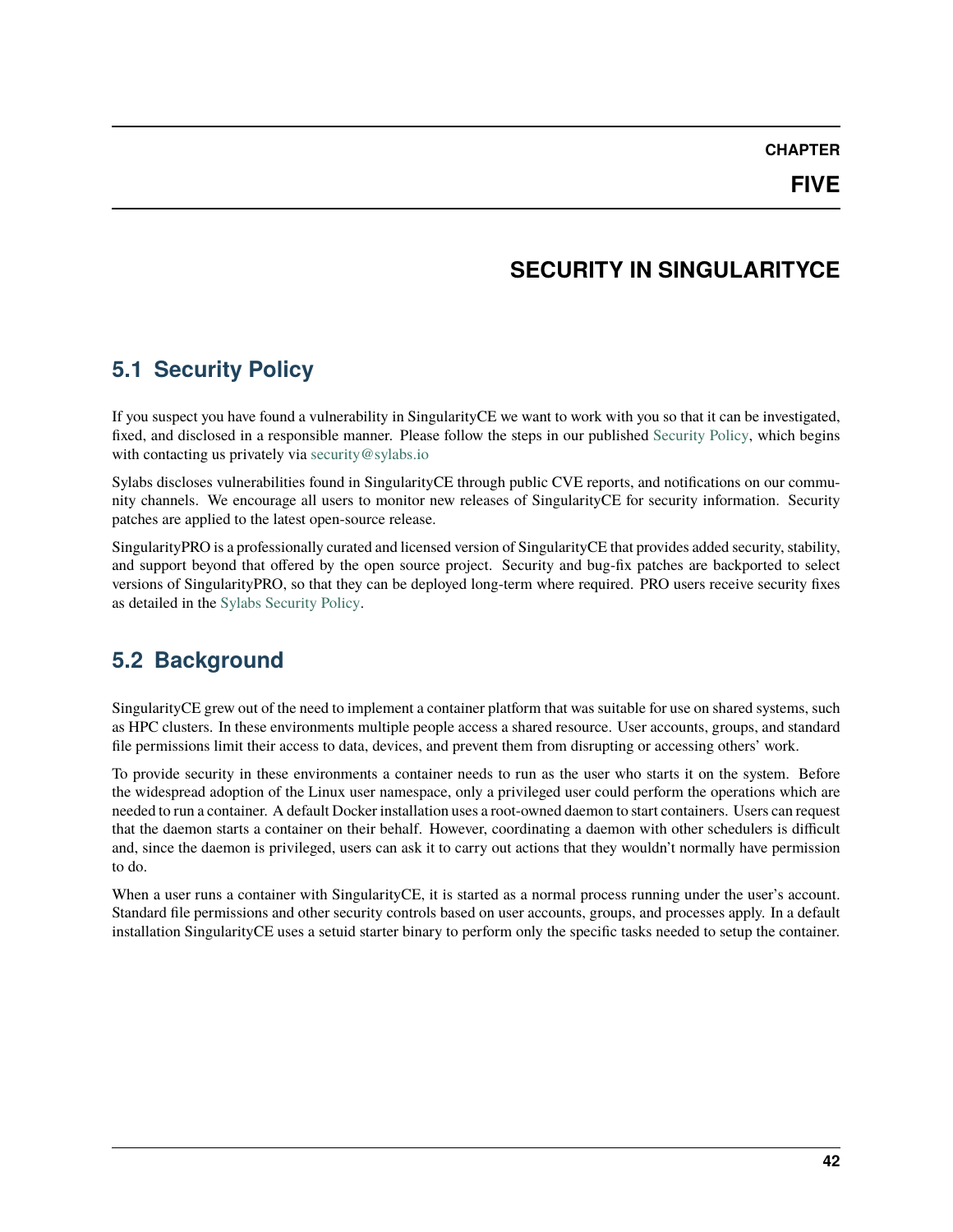# <span id="page-44-0"></span>**5.3 Setuid & User Namespaces**

Using a setuid binary to run container setup operations is essential to support containers on older Linux distributions, such as CentOS 6, that were previously common in HPC and enterprise. Newer distributions have support for 'unprivileged user namespace creation'. This means a normal user can create a user namespace, in which most setup operations needed to run a container can be run, unprivileged.

SingularityCE supports running containers without setuid, using user namespaces. It can be compiled with the --without-setuid option, or allow setuid = no can be set in singularity.conf to enable this. In this mode *all* operations run as the user who starts the singularity program. However, there are some disadvantages:

- SIF and other single file container images cannot be mounted directly. The container image must be extracted to a directory on disk to run. This impact the speed of execution. Workloads accessing large numbers of small files (such as python application startup) do not benefit from the reduced metadata load on the filesystem an image file provides.
- Replacing direct kernel mounts with a FUSE approach is likely to cause a significant reduction in performance.
- The effectiveness of signing and verifying container images is reduced as, when extracted to a directory, modification is possible and verification of the image's original signature cannot be performed.
- Encryption is not supported. SingularityCE leverages kernel LUKS2 mounts to run encrypted containers without decrypting their content to disk.
- Some sites hold the opinion that vulnerabilities in kernel user namespace code could have greater impact than vulnerabilities confined to a single piece of setuid software. Therefore they are reluctant to enable unprivileged user namespace creation.

Because of the points above, the default mode of operation of SingularityCE uses a setuid binary. Sylabs aims to reduce the circumstances that require this as new functionality is developed and reaches commonly deployed Linux distributions.

# <span id="page-44-1"></span>**5.4 Runtime & User Privilege Model**

While other runtimes have aimed to safely sandbox containers executing as the root user, so that they cannot affect the host system, SingularityCE has adopted an alternative security model:

- Containers should be run as an unprivileged user.
- The user should never be able to elevate their privileges inside the container to gain control over the host.
- All permission restrictions on the user outside of a container should apply inside the container.
- Favor integration over isolation. Allow a user to use host resources such as GPUs, network file systems, high speed interconnects easily. The process ID space, network etc. are not isolated in separate namespaces by default.

To accomplish this, SingularityCE uses a number of Linux kernel features. The container file system is mounted using the nosuid option, and processes are started with the PR\_NO\_NEW\_PRIVS flag set. This means that even if you run sudo inside your container, you won't be able to change to another user, or gain root privileges by other means.

If you do require the additional isolation of the network, devices, PIDs etc. provided by other runtimes, SingularityCE can make use of additional namespaces and functionality such as seccomp and cgroups.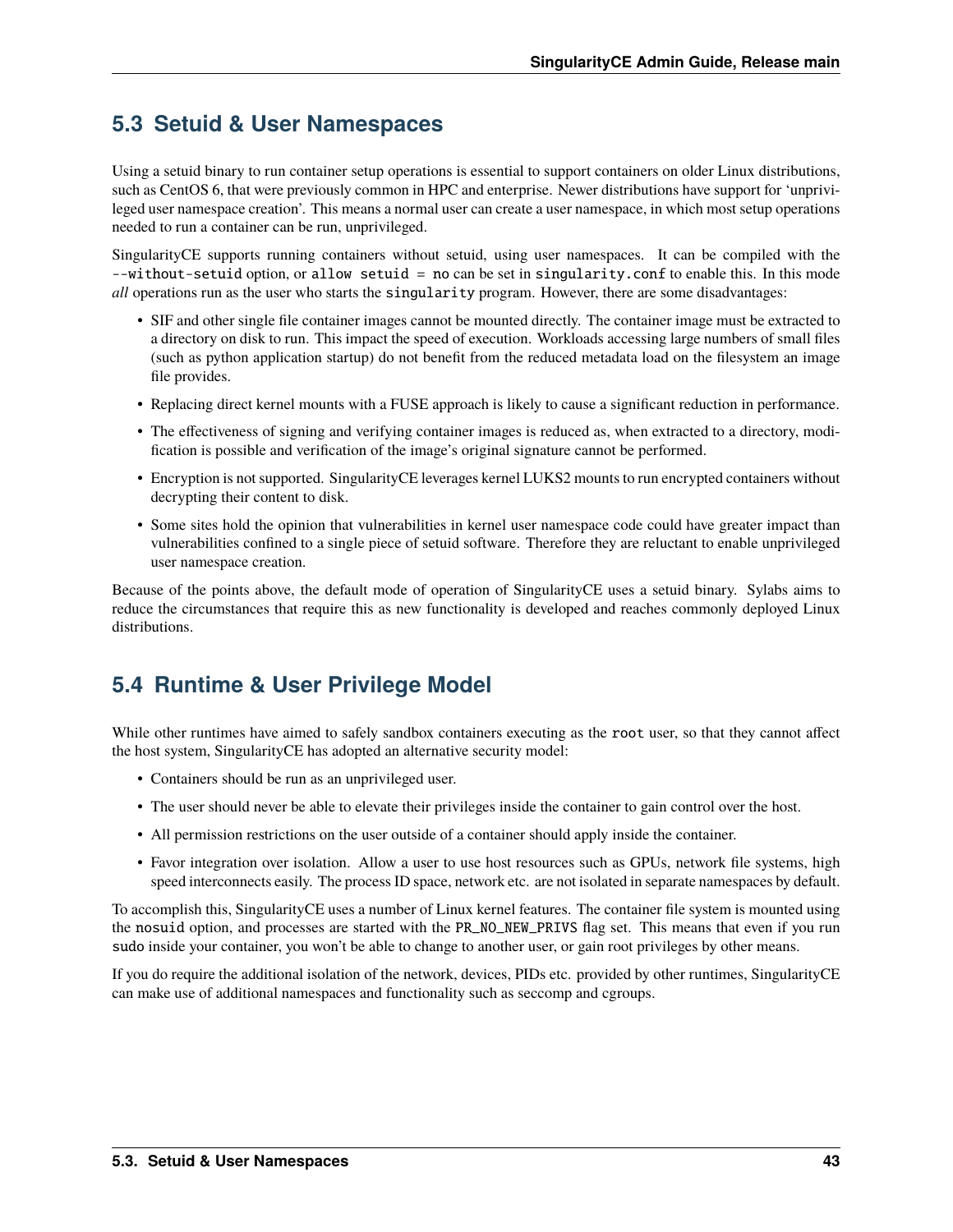# <span id="page-45-0"></span>**5.5 Singularity Image Format (SIF)**

SingularityCE uses SIF as its default container format. A SIF container is a single file, which makes it easy to manage and distribute. Inside the SIF file, the container filesystem is held in a SquashFS object. By default, we mount the container filesystem directly using SquashFS. On a network filesystem this means that reads from the container are data-only. Metadata operations happen locally, speeding up workloads with many small files.

Holding the container image in a single file also enable unique security features. The container filesystem is immutable, and can be signed. The signature travels in the SIF image itself so that it is always possible to verify that the image has not been tampered with or corrupted.

We use private PGP keys to create a container signature, and the public key in order to verify the container. Verification of signed containers happens automatically in singularity pull commands against the Sylabs Cloud Container Library. A Keystore in the Sylabs Cloud makes it easier to share and obtain public keys for container verification.

A container may be signed once, by a trusted individual who approves its use. It could also be signed with multiple keys to signify it has passed each step in a CI/CD QA & Security process. SingularityCE can be configured with an execution control list (ECL), which requires the presence of one or more valid signatures, to limit execution to approved containers.

In SingularityCE 3.4 and above, the root filesystem of a container (stored in the squashFS partition of SIF) can be encrypted. As a result, everything inside the container becomes inaccessible without the correct key or passphrase. The content of the container is private, even if the SIF file is shared in public.

Encryption and decryption are performed using the Linux kernel's LUKS2 feature. This is the same technology routinely used for full disk encryption. The encrypted container is mounted directly through the kernel. Unlike other container formats, an encrypted container is not decrypted to disk in order to run it.

# <span id="page-45-1"></span>**5.6 Configuration & Runtime Options**

System administrators who manage SingularityCE can use configuration files to set security restrictions, grant or revoke a user's capabilities, manage resources and authorize containers etc.

For example, the *[Execution Control List](#page-30-0)* (page 29) file allows restricting usage of SIF containers based on their signature and the key used to sign them.

Configuration files and their parameters are *[documented for administrators here](#page-21-0)* (page 20).

When running a container as root, SingularityCE can apply hardening rules using seccomp and apparmor. See the 'Security Options' section of the user guide.

Limits on resource usage by containers can be enforced using cgroups. On systems that use cgroups v1, only the root user can set resource limits. On systems that use cgroups v2 and systemd, all users can apply resource limits as long as the system is configured for delegation.

By default, EL9, Ubuntu 22.04, Debian 11, Fedora 31 and newer use cgroups v2 and are configured for delegation so that unprivileged users will be able to use the --apply-cgroups and other resource limit flags of SingularityCE without further configuration.

On EL8 and Ubuntu 20.04 it is possible to setup a compatible configuration by following the 'Enabling cgroup v2' and 'Enabling CPU, CPUSET, and I/O delegation' steps at the [rootless containers website](https://rootlesscontaine.rs/getting-started/common/cgroup2/)

See the 'Limiting Container Resources' section of the user guide for more details of how to apply cgroups limits to containers at runtime.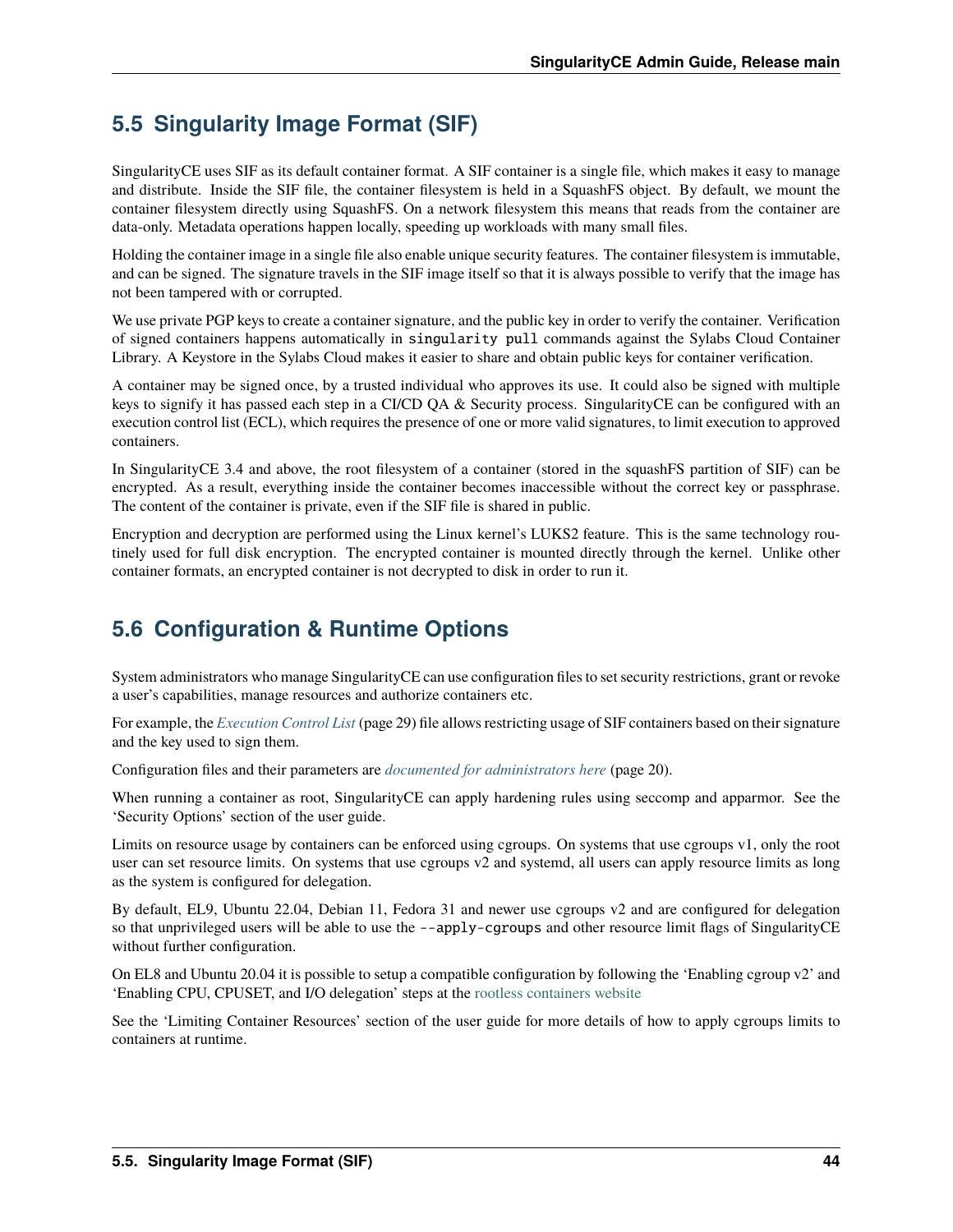#### **CHAPTER**

## **INSTALLED FILES**

<span id="page-46-0"></span>An installation of SingularityCE main, performed as root via sudo make install consists of the following files, with ownership and permissions required to use the *setuid* workflow:

```
# Main executables
bin root:root 755 (drwxr-xr-x)
bin/singularity root:root 755 (-rwxr-xr-x)
bin/run-singularity root:root 755 (-rwxr-xr-x)
# Configuration files
etc root:root 755 (drwxr-xr-x)
etc/bash_completion.d root:root 755 (drwxr-xr-x)
etc/bash_completion.d/singularity root:root 644 (-rw-r--r--)
etc/singularity root:root 755 (drwxr-xr-x)
etc/singularity/singularity.conf root:root 644 (-rw-r--r--)
etc/singularity/remote.yaml root:root 644 (-rw-r--r--)
etc/singularity/network root:root 755 (drwxr-xr-x)
etc/singularity/network/00_bridge.conflist root:root 644 (-rw-r--r--)
etc/singularity/network/10_ptp.conflist root:root 644 (-rw-r--r--)
etc/singularity/network/20_ipvlan.conflist root:root 644 (-rw-r--r--)
etc/singularity/network/30_macvlan.conflist root:root 644 (-rw-r--r--)
etc/singularity/network/40_fakeroot.conflist root:root 644 (-rw-r--r--)
etc/singularity/capability.json root:root 644 (-rw-r--r--)
etc/singularity/ecl.toml root:root 644 (-rw-r--r--)
etc/singularity/seccomp-profiles root:root 755 (drwxr-xr-x)
etc/singularity/seccomp-profiles/default.json root:root 644 (-rw-r--r--)
etc/singularity/nvliblist.conf root:root 644 (-rw-r--r--)
etc/singularity/rocmliblist.conf root:root 644 (-rw-r--r--)
etc/singularity/cgroups root:root 755 (drwxr-xr-x)
etc/singularity/cgroups/cgroups.toml root:root 644 (-rw-r--r--)
etc/singularity/global-pgp-public root:root 644 (-rw-r--r--)
# Runtime executables
libexec root:root 755 (drwxr-xr-x)
libexec/singularity root:root 755 (drwxr-xr-x)
libexec/singularity/bin root:root 755 (drwxr-xr-x)
libexec/singularity/bin/conmon root:root 755 (-rwxr-xr-x)
libexec/singularity/bin/starter root:root 755 (-rwxr-xr-x)
libexec/singularity/bin/starter-suid root:root 4755 (-rwsr-xr-x)
```
# CNI network plugins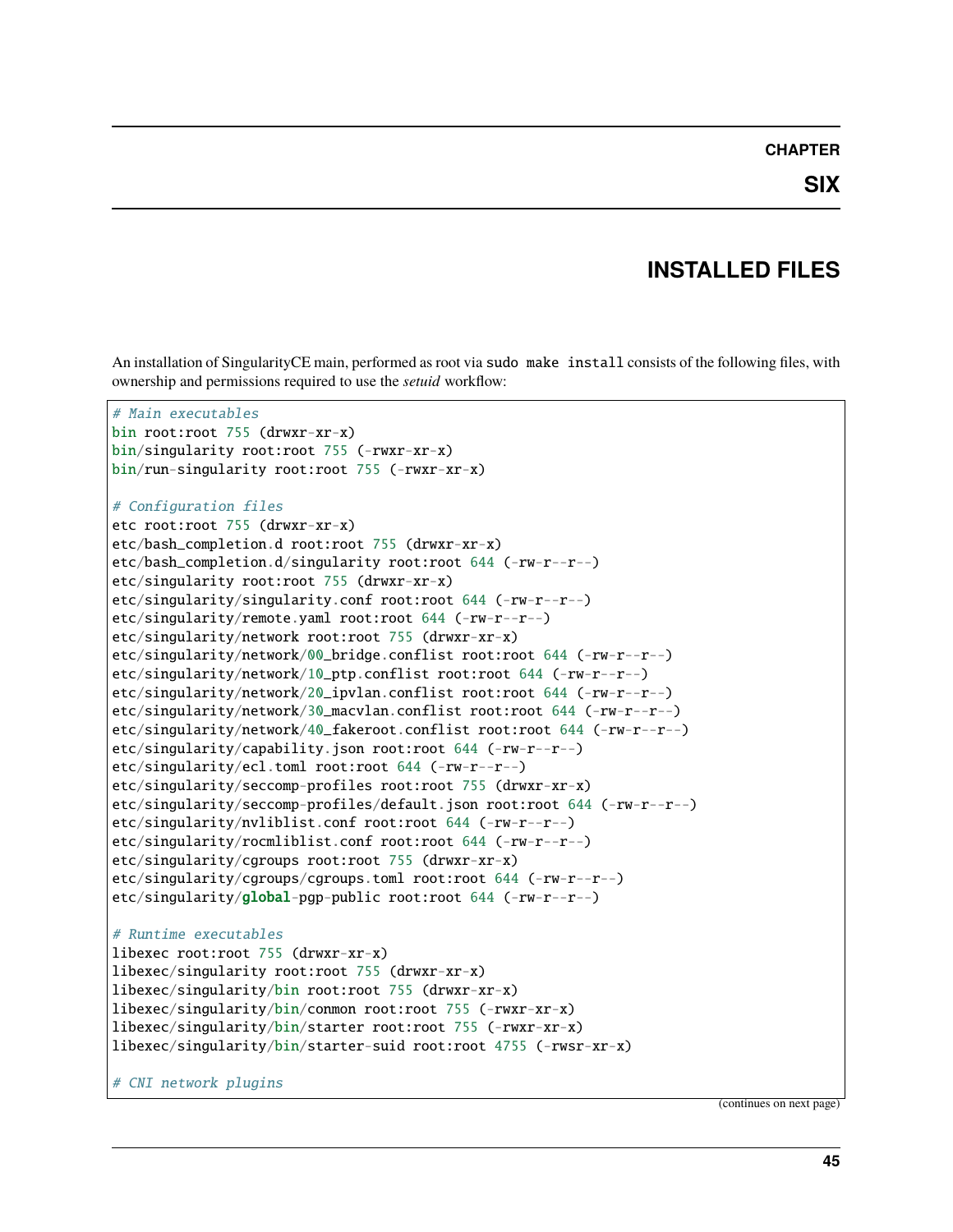```
libexec/singularity/cni root:root 755 (drwxr-xr-x)
libexec/singularity/cni/dhcp root:root 755 (-rwxr-xr-x)
libexec/singularity/cni/host-local root:root 755 (-rwxr-xr-x)
libexec/singularity/cni/static root:root 755 (-rwxr-xr-x)
libexec/singularity/cni/bridge root:root 755 (-rwxr-xr-x)
libexec/singularity/cni/host-device root:root 755 (-rwxr-xr-x)
libexec/singularity/cni/ipvlan root:root 755 (-rwxr-xr-x)
libexec/singularity/cni/loopback root:root 755 (-rwxr-xr-x)
libexec/singularity/cni/macvlan root:root 755 (-rwxr-xr-x)
libexec/singularity/cni/ptp root:root 755 (-rwxr-xr-x)
libexec/singularity/cni/vlan root:root 755 (-rwxr-xr-x)
libexec/singularity/cni/bandwidth root:root 755 (-rwxr-xr-x)
libexec/singularity/cni/firewall root:root 755 (-rwxr-xr-x)
libexec/singularity/cni/portmap root:root 755 (-rwxr-xr-x)
libexec/singularity/cni/sbr root:root 755 (-rwxr-xr-x)
libexec/singularity/cni/tuning root:root 755 (-rwxr-xr-x)
libexec/singularity/cni/vrf root:root 755 (-rwxr-xr-x)
# Documentation (man pages)
share root:root 755 (drwxr-xr-x)
share/man root:root 755 (drwxr-xr-x)
share/man/man1 root:root 755 (drwxr-xr-x)
share/man/man1/singularity.1 root:root 644 (-rw-r--r--)
share/man/man1/singularity-build.1 root:root 644 (-rw-r--r--)
share/man/man1/singularity-cache.1 root:root 644 (-rw-r--r--)
share/man/man1/singularity-cache-clean.1 root:root 644 (-rw-r--r--)
share/man/man1/singularity-cache-list.1 root:root 644 (-rw-r--r--)
share/man/man1/singularity-capability.1 root:root 644 (-rw-r--r--)
share/man/man1/singularity-capability-add.1 root:root 644 (-rw-r--r--)
share/man/man1/singularity-capability-avail.1 root:root 644 (-rw-r--r--)
share/man/man1/singularity-capability-drop.1 root:root 644 (-rw-r--r--)
share/man/man1/singularity-capability-list.1 root:root 644 (-rw-r--r--)
share/man/man1/singularity-config.1 root:root 644 (-rw-r--r--)
share/man/man1/singularity-config-fakeroot.1 root:root 644 (-rw-r--r--)
share/man/man1/singularity-config-global.1 root:root 644 (-rw-r--r--)
share/man/man1/singularity-delete.1 root:root 644 (-rw-r--r--)
share/man/man1/singularity-exec.1 root:root 644 (-rw-r--r--)
share/man/man1/singularity-inspect.1 root:root 644 (-rw-r--r--)
share/man/man1/singularity-instance.1 root:root 644 (-rw-r--r--)
share/man/man1/singularity-instance-list.1 root:root 644 (-rw-r--r--)
share/man/man1/singularity-instance-start.1 root:root 644 (-rw-r--r--)
share/man/man1/singularity-instance-stop.1 root:root 644 (-rw-r--r--)
share/man/man1/singularity-key.1 root:root 644 (-rw-r--r--)
share/man/man1/singularity-key-export.1 root:root 644 (-rw-r--r--)
share/man/man1/singularity-key-import.1 root:root 644 (-rw-r--r--)
share/mman/man1/singularity-key-list.1 root: root 644 (-rw-r-r-)share/man/man1/singularity-key-newpair.1 root:root 644 (-rw-r--r--)
share/man/man1/singularity-key-pull.1 root:root 644 (-rw-r--r--)
share/man/man1/singularity-key-push.1 root:root 644 (-rw-r--r--)
share/man/man1/singularity-key-remove.1 root:root 644 (-rw-r--r--)
share/man/man1/singularity-key-search.1 root:root 644 (-rw-r--r--)
share/man/man1/singularity-oci.1 root:root 644 (-rw-r--r--)
```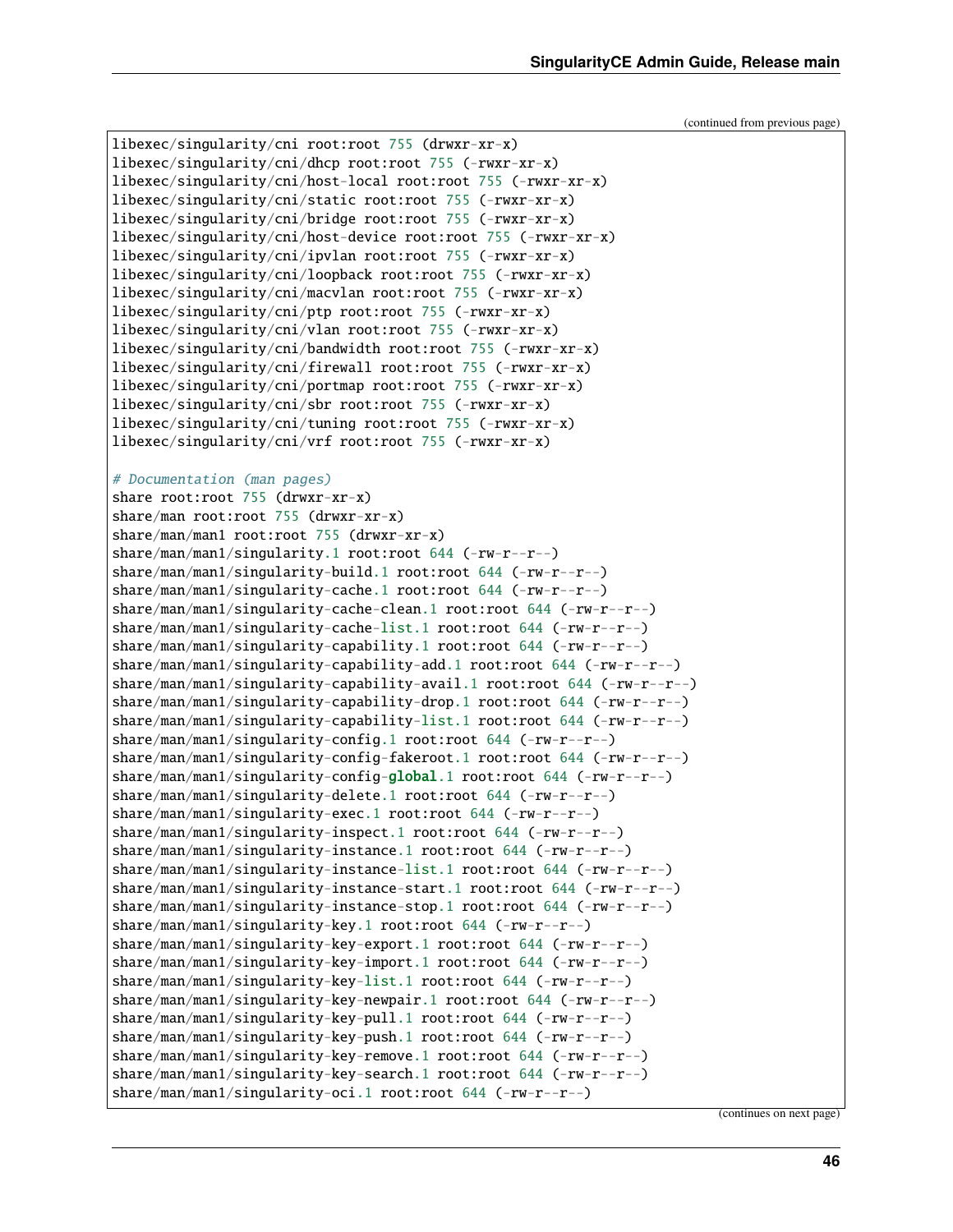```
share/man/man1/singularity-oci-attach.1 root:root 644 (-rw-r--r--)
share/man/man1/singularity-oci-create.1 root:root 644 (-rw-r--r--)
share/man/man1/singularity-oci-delete.1 root:root 644 (-rw-r--r--)
share/mman/man1/singularity-oci-exec.1 root:root 644 (-rw-r-r-)-)share/man/man1/singularity-oci-kill.1 root:root 644 (-rw-r--r--)
share/man/man1/singularity-oci-mount.1 root:root 644 (-rw-r--r--)
share/man/man1/singularity-oci-pause.1 root:root 644 (-rw-r--r--)
share/man/man1/singularity-oci-resume.1 root:root 644 (-rw-r--r--)
share/man/man1/singularity-oci-run.1 root:root 644 (-rw-r--r--)
share/man/man1/singularity-oci-start.1 root:root 644 (-rw-r--r--)
share/man/man1/singularity-oci-state.1 root:root 644 (-rw-r--r--)
share/man/man1/singularity-oci-umount.1 root:root 644 (-rw-r--r--)
share/man/man1/singularity-oci-update.1 root:root 644 (-rw-r--r--)
share/man/man1/singularity-overlay.1 root:root 644 (-rw-r--r--)
share/man/man1/singularity-overlay-create.1 root:root 644 (-rw-r--r--)
share/man/man1/singularity-plugin.1 root:root 644 (-rw-r--r--)
share/man/man1/singularity-plugin-compile.1 root:root 644 (-rw-r--r--)
share/man/man1/singularity-plugin-create.1 root:root 644 (-rw-r--r--)
share/man/man1/singularity-plugin-disable.1 root:root 644 (-rw-r--r--)
share/man/man1/singularity-plugin-enable.1 root:root 644 (-rw-r--r--)
share/man/man1/singularity-plugin-inspect.1 root:root 644 (-rw-r--r--)
share/man/man1/singularity-plugin-install.1 root:root 644 (-rw-r--r--)
share/man/man1/singularity-plugin-list.1 root:root 644 (-rw-r--r--)
share/man/man1/singularity-plugin-uninstall.1 root:root 644 (-rw-r--r--)
share/man/man1/singularity-pull.1 root:root 644 (-rw-r--r--)
share/man/man1/singularity-push.1 root:root 644 (-rw-r--r--)
share/man/man1/singularity-remote.1 root:root 644 (-rw-r--r--)
share/man/man1/singularity-remote-add.1 root:root 644 (-rw-r--r--)
share/man/man1/singularity-remote-add-keyserver.1 root:root 644 (-rw-r--r--)
share/man/man1/singularity-remote-list.1 root:root 644 (-rw-r--r--)
share/man/man1/singularity-remote-login.1 root:root 644 (-rw-r--r--)
share/man/man1/singularity-remote-logout.1 root:root 644 (-rw-r--r--)
share/man/man1/singularity-remote-remove.1 root:root 644 (-rw-r--r--)
share/man/man1/singularity-remote-remove-keyserver.1 root:root 644 (-rw-r--r--)
share/man/man1/singularity-remote-status.1 root:root 644 (-rw-r--r--)
share/man/man1/singularity-remote-use.1 root:root 644 (-rw-r--r--)
share/man/man1/singularity-run.1 root:root 644 (-rw-r--r--)
share/man/man1/singularity-run-help.1 root:root 644 (-rw-r--r--)
share/man/man1/singularity-search.1 root:root 644 (-rw-r--r--)
share/man/man1/singularity-shell.1 root:root 644 (-rw-r--r--)
share/man/man1/singularity-sif.1 root:root 644 (-rw-r--r--)
share/man/man1/singularity-sif-add.1 root:root 644 (-rw-r--r--)
share/man/man1/singularity-sif-del.1 root:root 644 (-rw-r--r--)
share/man/man1/singularity-sif-dump.1 root:root 644 (-rw-r--r--)
share/man/man1/singularity-sif-header.1 root:root 644 (-rw-r--r--)
share/man/man1/singularity-sif-info.1 root:root 644 (-rw-r--r--)
share/man/man1/singularity-sif-list.1 root:root 644 (-rw-r--r--)
share/man/man1/singularity-sif-new.1 root:root 644 (-rw-r--r--)
share/man/man1/singularity-sif-setprim.1 root:root 644 (-rw-r--r--)
share/man/man1/singularity-sign.1 root:root 644 (-rw-r--r--)
share/man/man1/singularity-test.1 root:root 644 (-rw-r--r--)
share/man/man1/singularity-verify.1 root:root 644 (-rw-r--r--)
```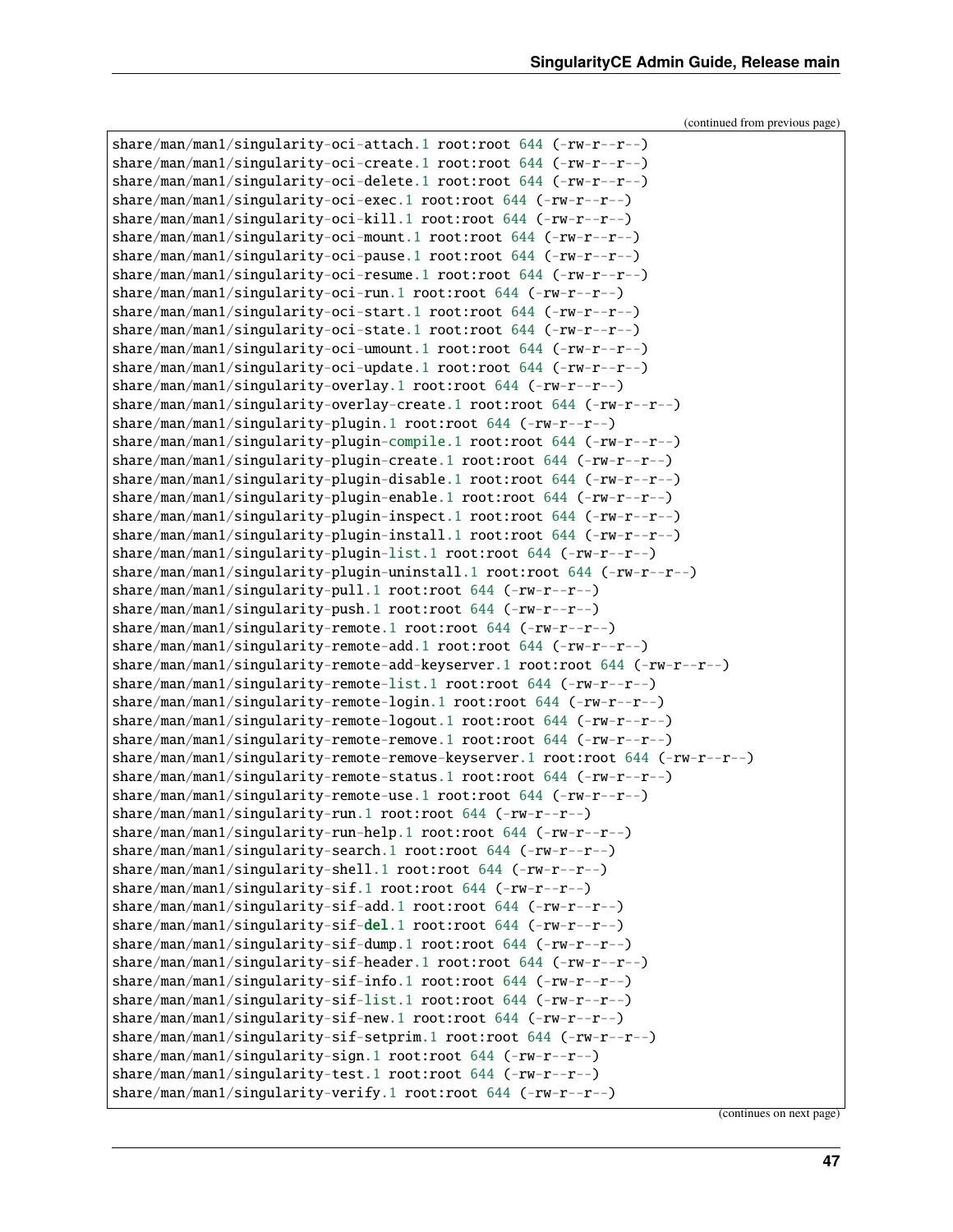```
share/man/man1/singularity-version.1 root:root 644 (-rw-r--r--)
# Container state directories
var root:root 755 (drwxr-xr-x)
var/singularity root:root 755 (drwxr-xr-x)
var/singularity/mnt root:root 755 (drwxr-xr-x)
var/singularity/mnt/session root:root 755 (drwxr-xr-x)
```